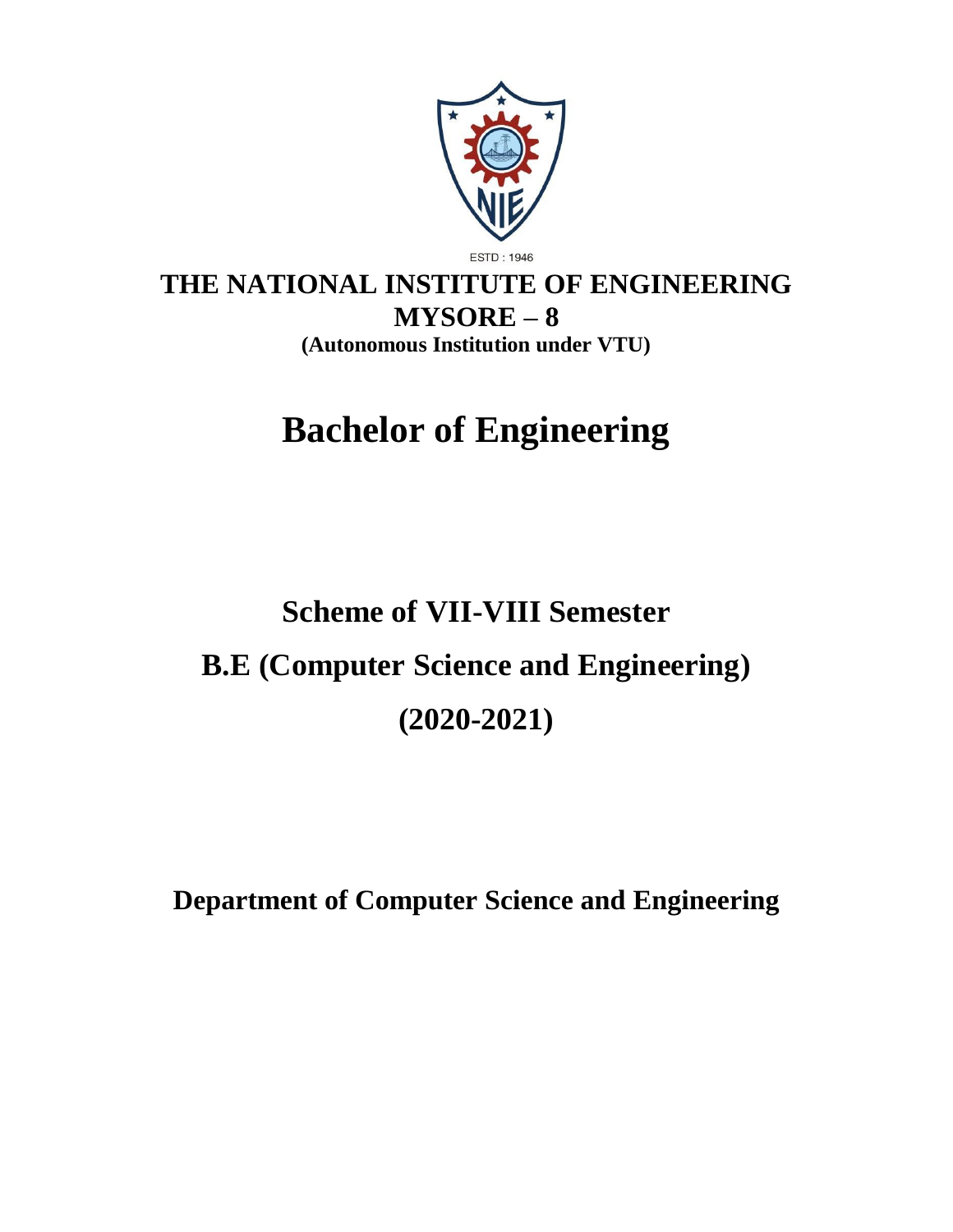# **VII SEMESTER B.E - COMPUTER SCIENCE AND ENGINEERING Scheme of Teaching and Examination** (Autonomous Scheme)

| Sl.                | <b>Subject</b> | <b>Course Title</b>                                       | <b>Teaching</b> | <b>Contact Hours / Week</b> |                |                | Credits        |                |
|--------------------|----------------|-----------------------------------------------------------|-----------------|-----------------------------|----------------|----------------|----------------|----------------|
| N <sub>0</sub>     | Code           |                                                           | Dept            | L                           | $T^*$          | $P^*$          | Total          |                |
| $\mathbf{1}$       | CS0445         | <b>Distributed Operating System</b>                       | CS & E          | $\overline{4}$              | $\overline{0}$ | $\Omega$       | $\overline{4}$ | $\overline{4}$ |
| $\overline{2}$     | CS0521         | Cryptography and Network<br>Security                      | CS & E          | $\overline{4}$              | $\overline{2}$ | $\overline{0}$ | 6              | 5              |
| 3                  | CS0422         | <b>Parallel Processing Architecture</b><br>and Algorithms | CS & E          | $\overline{4}$              | $\overline{0}$ | $\overline{0}$ | $\overline{4}$ | $\overline{4}$ |
| $\overline{4}$     | $CS$ ------    | $Electric - IV$                                           | CS & E          | 3                           | $\theta$       | $\theta$       | 3              | 3              |
| 5                  | $CS$ ------    | $Electric - V$                                            | CS & E          | 3                           | $\mathbf{0}$   | $\theta$       | 3              | 3              |
| 6                  | $CS$ ------    | $Electric - VI$                                           | CS & E          | 3                           | $\overline{0}$ | $\theta$       | 3              | 3              |
| $\overline{7}$     | <b>CS0205</b>  | Project Phase-I                                           | CS & E          | $\overline{0}$              | $\theta$       | $\overline{4}$ | $\overline{4}$ | $\overline{2}$ |
| <b>TOTAL</b><br>27 |                |                                                           |                 |                             | 24             |                |                |                |

# **VIII SEMESTER**

**B.E - COMPUTER SCEINCE AND ENGINEERING**

**Scheme of Teaching and Examination** (Autonomous Scheme)

| SI.            | <b>Subject</b> | <b>Course Title</b>   | <b>Teaching</b> |                | <b>Contact Hours / Week</b> |                |                | <b>Credits</b> |
|----------------|----------------|-----------------------|-----------------|----------------|-----------------------------|----------------|----------------|----------------|
| N <sub>0</sub> | Code           |                       | <b>Dept</b>     | L              | $T^*$                       | $P^*$          | Total          |                |
| $\mathbf{1}$   | CS0501         | Cloud Computing       | CS & E          | $\overline{4}$ | $\theta$                    | $\overline{2}$ | 6              | 5              |
| 2              | $CS$ ------    | Elective -VII         | CS & E          | 3              | $\overline{0}$              | $\overline{0}$ | 3              | 3              |
| 3              | $CS$ ------    | $Electric - VIII$     | CS & E          | 3              | $\theta$                    | $\overline{0}$ | 3              | 3              |
| $\overline{4}$ | <b>CS0110</b>  | Seminar               | CS & E          | $\overline{0}$ | $\Omega$                    | $\overline{2}$ | $\overline{2}$ | $\mathbf{1}$   |
| 5              | CS0602         | Project Phase -II     | CS & E          | $\overline{0}$ | $\overline{0}$              | 12             | 12             | 6              |
| 6              | $CS0113**$     | Journal Publication # | CS & E          | $\overline{0}$ | $\overline{0}$              | $\overline{2}$ | $\overline{2}$ | $\mathbf{1}$   |
|                |                |                       | <b>TOTAL</b>    |                |                             |                | 30             | 19/15          |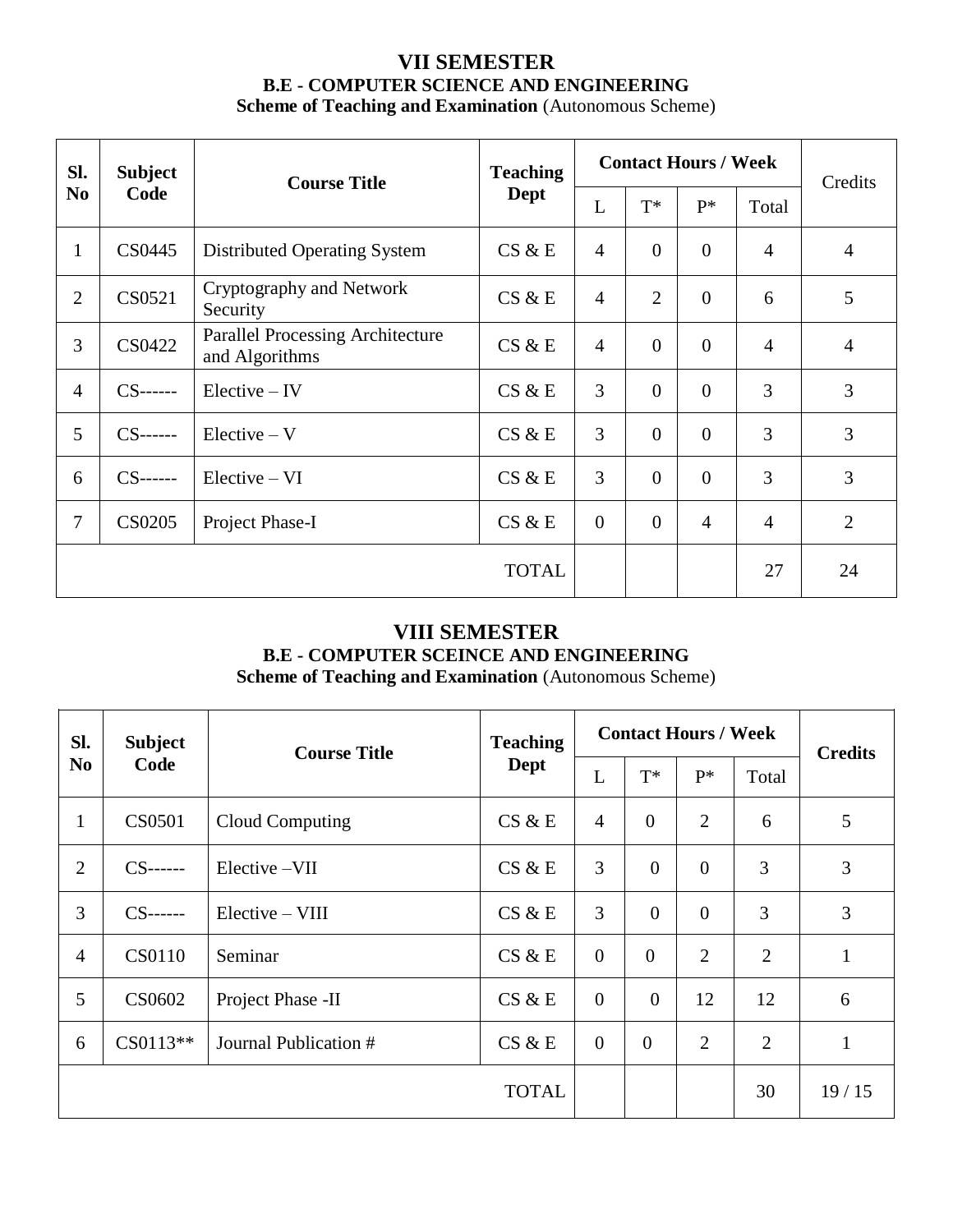# **ELECTIVES FOR 7th SEM**

| Sl No | <b>Subject Code</b> | <b>Subject Name</b>             |
|-------|---------------------|---------------------------------|
| 1.    | CS0326              | <b>Storage Area Networks</b>    |
| 2.    | CS0319              | <b>Concurrent Programming</b>   |
| 3.    | <b>CS0304</b>       | <b>Decision Support Systems</b> |
| 4.    | CS0322              | Unix Systems Programming        |

# **ELECTIVE GROUP 4**

# **ELECTIVE GROUP 5**

| Sl No | <b>Subject Code</b> | <b>Subject Name</b>              |
|-------|---------------------|----------------------------------|
| 1.    | CS0318              | Linux Internals                  |
| 2.    | CS0320              | Design of Unix Operating Systems |
| 3.    | CS0325              | Introduction to Data Mining      |
| 4.    | CS0311              | <b>Operations Research</b>       |

# **ELECTIVE GROUP 6**

| Sl No | <b>Subject Code</b> | <b>Subject Name</b>     |
|-------|---------------------|-------------------------|
| 1.    | CS0331              | <b>Embedded Systems</b> |
| 2.    | CS0303              | Pervasive Computing     |
| 3.    | <b>CS0327</b>       | Protocol Engineering    |
| 4.    | <b>CS0328</b>       | <b>ADHoc Networks</b>   |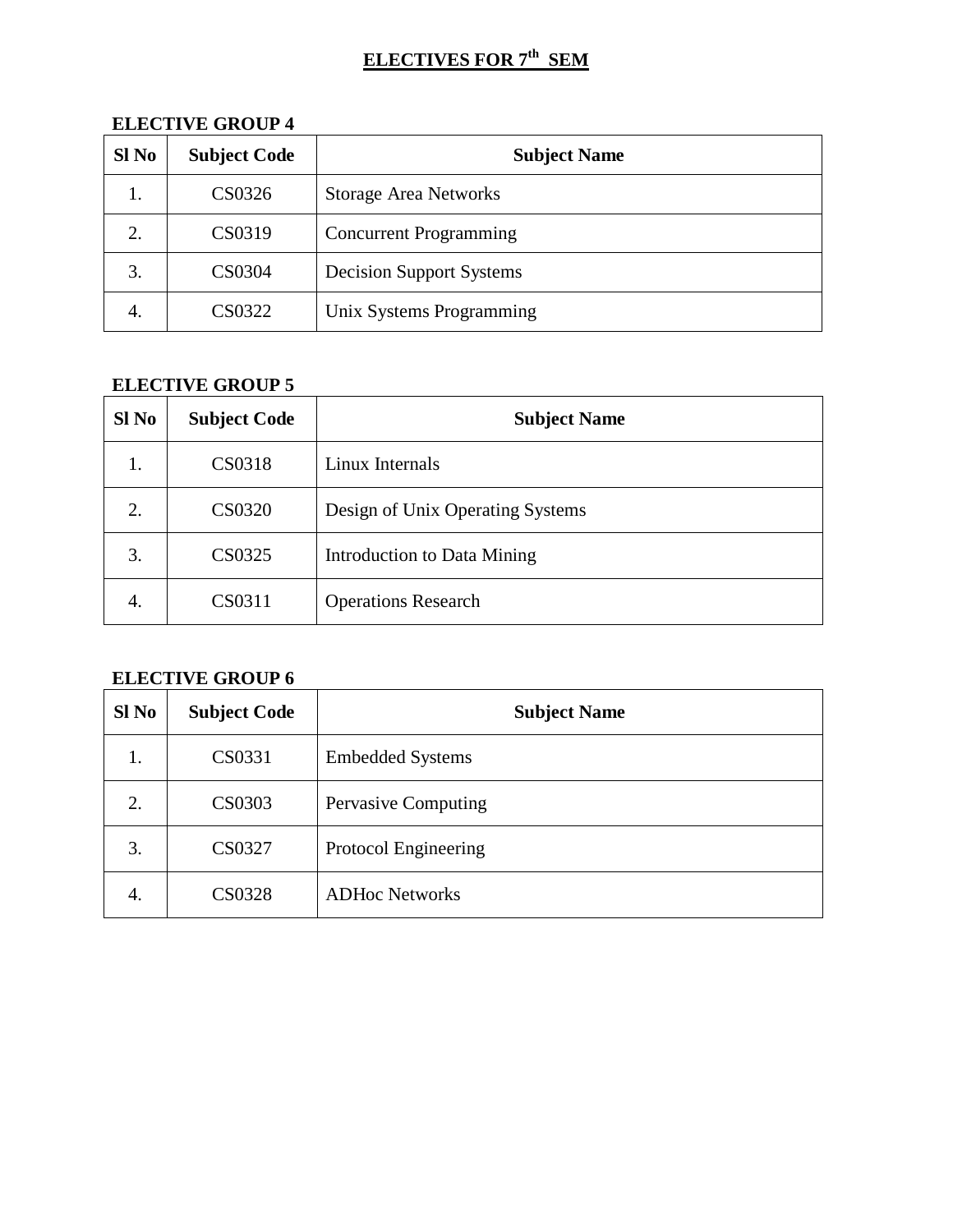# **ELECTIVES FOR 8th SEM**

# **ELECTIVE GROUP 7**

| $SI$ No | <b>Subject Code</b> | <b>Subject Name</b>      |
|---------|---------------------|--------------------------|
| 1.      | CS0317              | <b>Real Time Systems</b> |
| 2.      | CS0316              | <b>Advanced Java</b>     |
| 3.      | CS0324              | Big data Analytics       |
| 4.      | CS0314              | Web Programming          |

# **ELECTIVE GROUP 8**

| Sl No | <b>Subject Code</b> | <b>Subject Name</b>                    |
|-------|---------------------|----------------------------------------|
| 2.    | CS0330              | <b>Wireless and Mobile Networks</b>    |
| 3.    | CS0305              | <b>Wireless Communication Networks</b> |
| 4.    | CS0306              | Parallel Algorithms                    |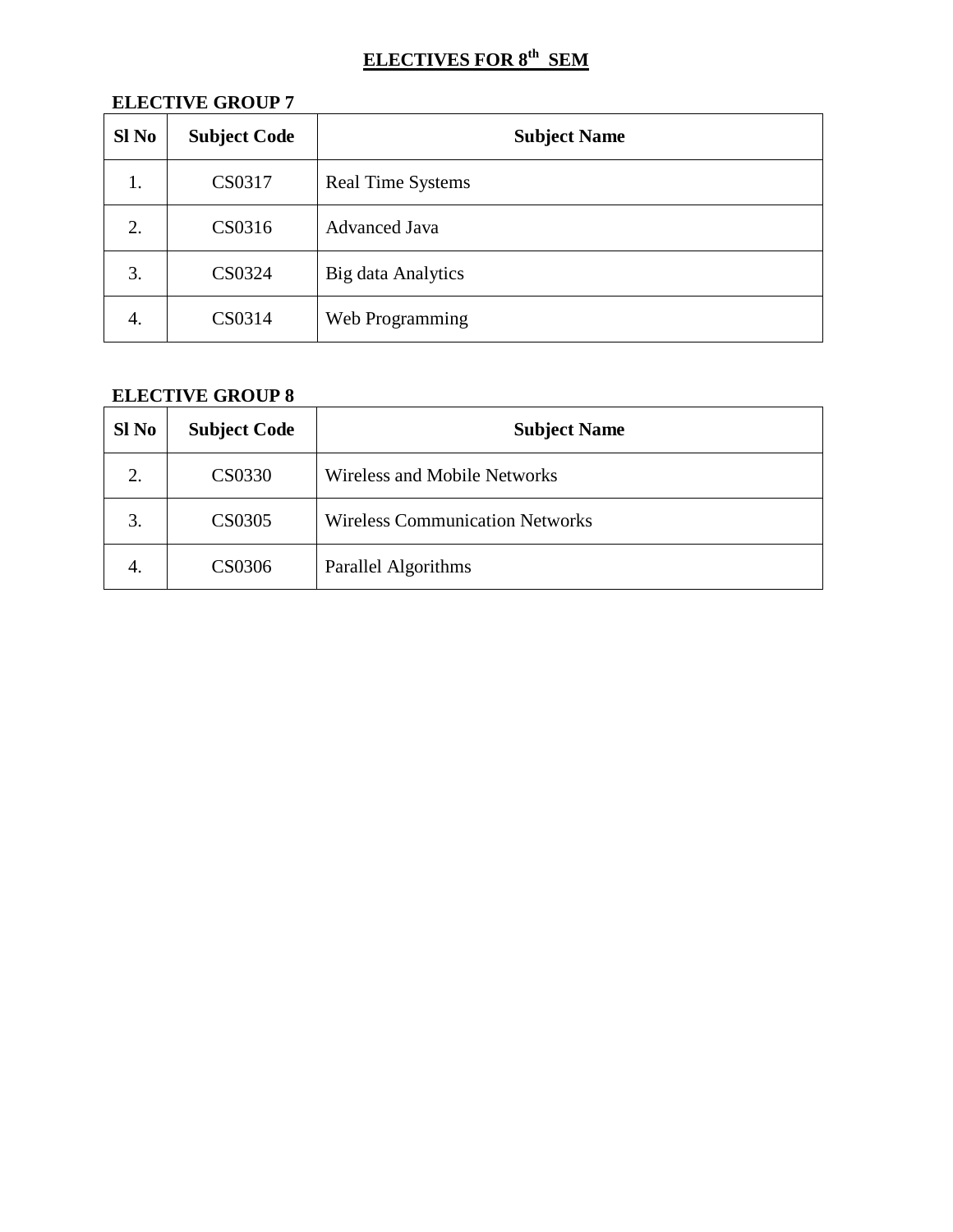# **DISTRIBUTED OPERATING SYSTEM (4:0:0)**

Sub code: CS0445 **CIE:** 50% **Hrs/week: 04 SEE: 50% SEE Hrs: 3 Hrs Max Marks: 100** 

#### *Course Outcomes*

On successful completion of the course the students will be able to

- 1. Explain the essentials of the Distributed Operating System
- 2. Apply suitable synchronization algorithm to solve problems in distributed system.
- 3. Make use of an appropriate Election Algorithm and explain the Transaction Model.
- 4. Illustrate the process allocation mechanisms in distributed system.
- 5. Analyze the design of Distributed File System and its implementations.
- 6. Explain the importance of distributed shared memory and consistency models.

#### **UNIT 1**

**Introduction to distributed systems**: What is a distributed system? Goals, Advantages of distributed systems, disadvantages over centralized and independent PCs. Bus-based, switched multi-processors and multi-computers, Networking, true distributed and multi-processor time sharing systems.

#### *SLE: Design issues* **8 Hours**

#### **UNIT 2**

**Synchronization in distributed Systems-I**: Clock synchronization: Logical clocks, Physical clocks, Clock synchronization algorithms, use of synchronized clocks.

**Mutual exclusion**: A centralized algorithm, A distributed algorithm, A token ring algorithm.

*SLE: comparison of the 3 Algorithms* **9 Hours**

#### **UNIT 3**

**Synchronization in distributed systems-II**: Election algorithms: The bully algorithm, A ring algorithm.

**Atomic transactions**: Introduction, the transaction model, implementation.

*SLE: Concurrency control* **9 Hours**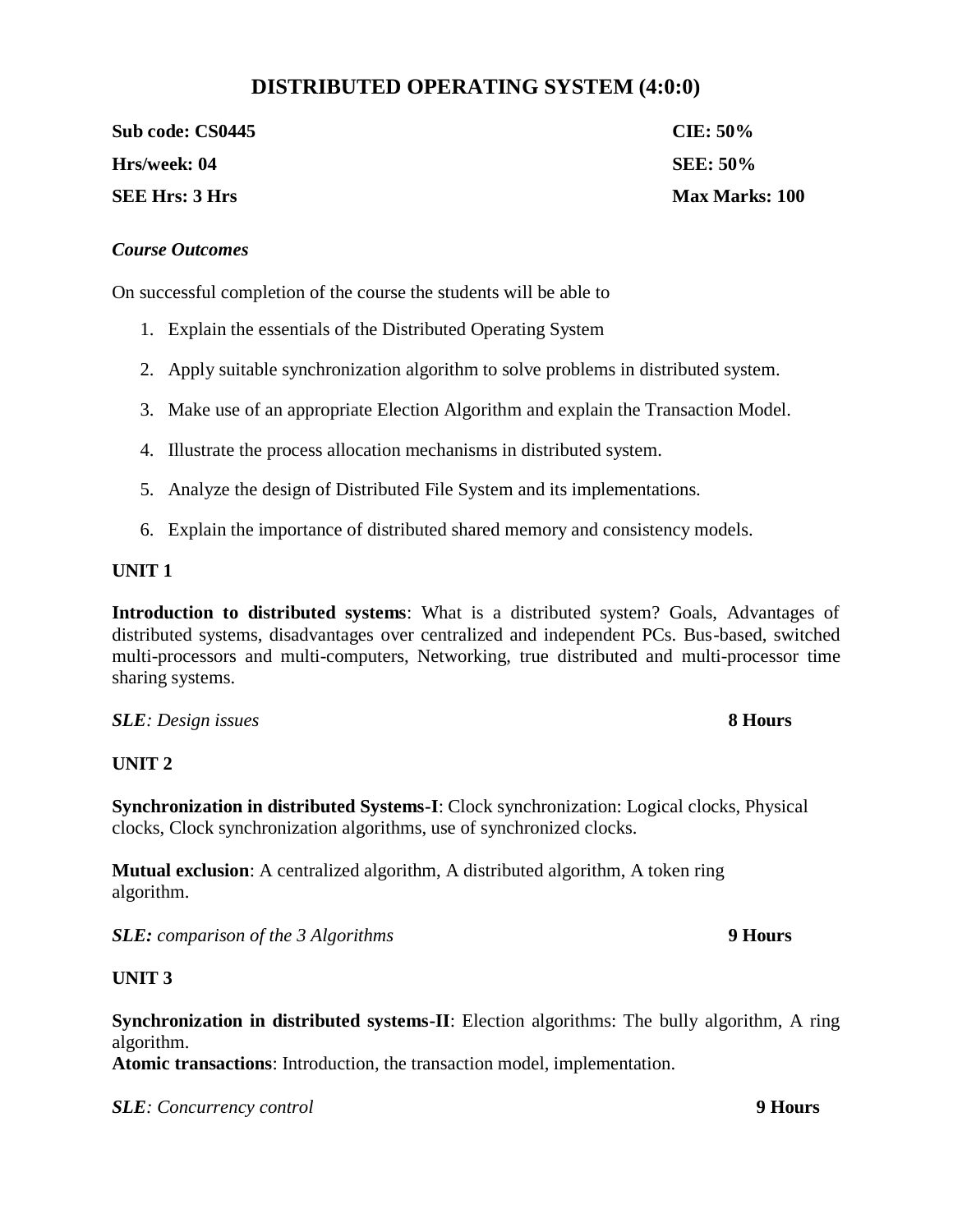**Threads**: Introduction, usage, design issues for thread package, implementing thread package, **Processor allocation**: models, design issues, implementation issues, example algorithms

*SLE: Threads and RPC, Scheduling in distributed systems* **9 Hours**

#### **UNIT 5**

#### **Distributed File systems**

Distributed file system design: File system interface, directory server interface, semantic file sharing, Distributed file system implementation: file usage, system structure, caching, replication.

*SLE: Sun's NFS* **8 Hours**

#### **UNIT 6**

#### **Distributed shared memory**

Introduction, What is shared memory?, consistency models: strict, sequential,

*SLE: Page based distributed shared memory* **9 Hours**

#### **Text Book:**

1. **Distributed Operating systems** Andrew S. Tanenbaum, 3rd edition, Pearson publication, 2007

#### **Reference Book:**

1. **Distributed systems, concepts and design**, G. Colouris, J. Dollimore and Tim Kinderg, 3rd edition, Pearson publications.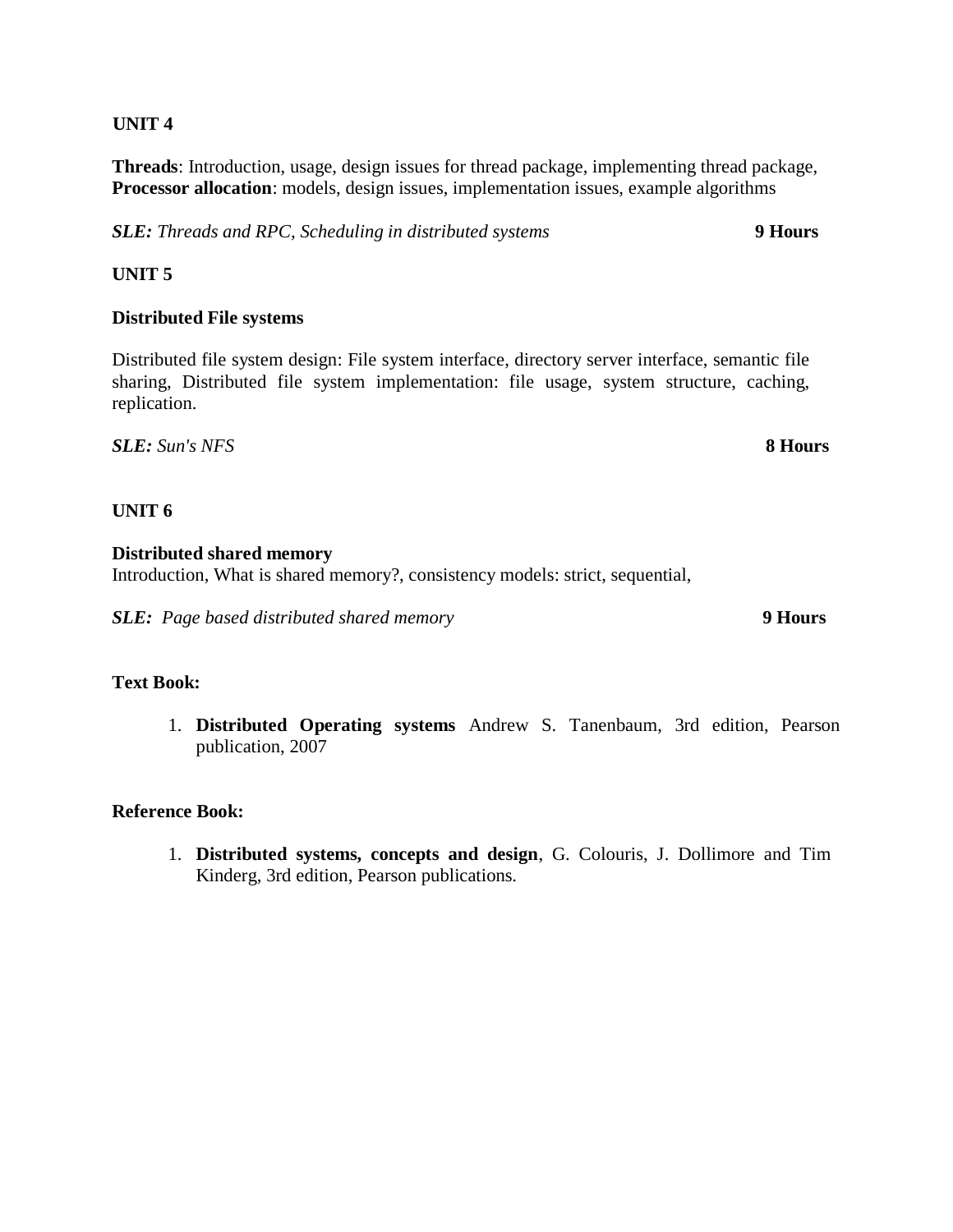# **CRYPTOGRAPHY AND NETWORK SECURITY (4:2:0)**

| Sub code: CS0521       | CIE: $50\%$           |
|------------------------|-----------------------|
| Hrs/week: 06           | <b>SEE: 50%</b>       |
| <b>SEE Hrs: 3 Hrs</b>  | <b>Max Marks: 100</b> |
| <b>Course Outcomes</b> |                       |

On successful completion of the course the students will be able to

1. Explain the foundations of Cryptography and network security. Critical evaluation of the risks and threats to networked computers. Demonstration of the various mechanisms to protect data and their limitations. Demonstrate detailed knowledge of the role of encryption to protect data using DES.

2. Demonstrate advanced encryption technique like AES.

3. Familiarize with cryptographic techniques for secure (confidential) communication of two parties over an insecure (public) channel using public key algorithms.

4. Verify the integrity of the messages transmitted via an insecure channel and unique identification of the originator of any message using MAC.

5. Explain the different key management and digital signature systems.

6. Discuss security at system level, malicious programs, IDS, Firewalls.

#### **UNIT 1**

**Introduction to Symmetric-Key Encipherment:** Security Goals, Cryptographic Attacks, Services and Mechanism, Techniques.

**Traditional Symmetric-Key Ciphers:** Introduction, Substitution Ciphers, Transposition Ciphers.

**Introduction to Modern Symmetric-Key Ciphers:** Modern Block Ciphers, Modern Stream Ciphers.

**Data Encryption Standard (DES):** Introduction, DES Structure (overview only), Security of DES.

*SLE: Stream and Block Ciphers, Multiple DES-Conventional Encryption Algorithms.*

#### **10 Hours**

#### **UNIT 2**

**Advanced Encryption Standard (AES):** Introduction, Transformations, Key expansion, The AES Ciphers, Examples, Analysis of AES.

**Encipherment Using Modern Symmetric-Key Ciphers:** Use of Modern Block Ciphers (overview only).

*SLE: Use of Stream Ciphers (overview only).* **8 Hours**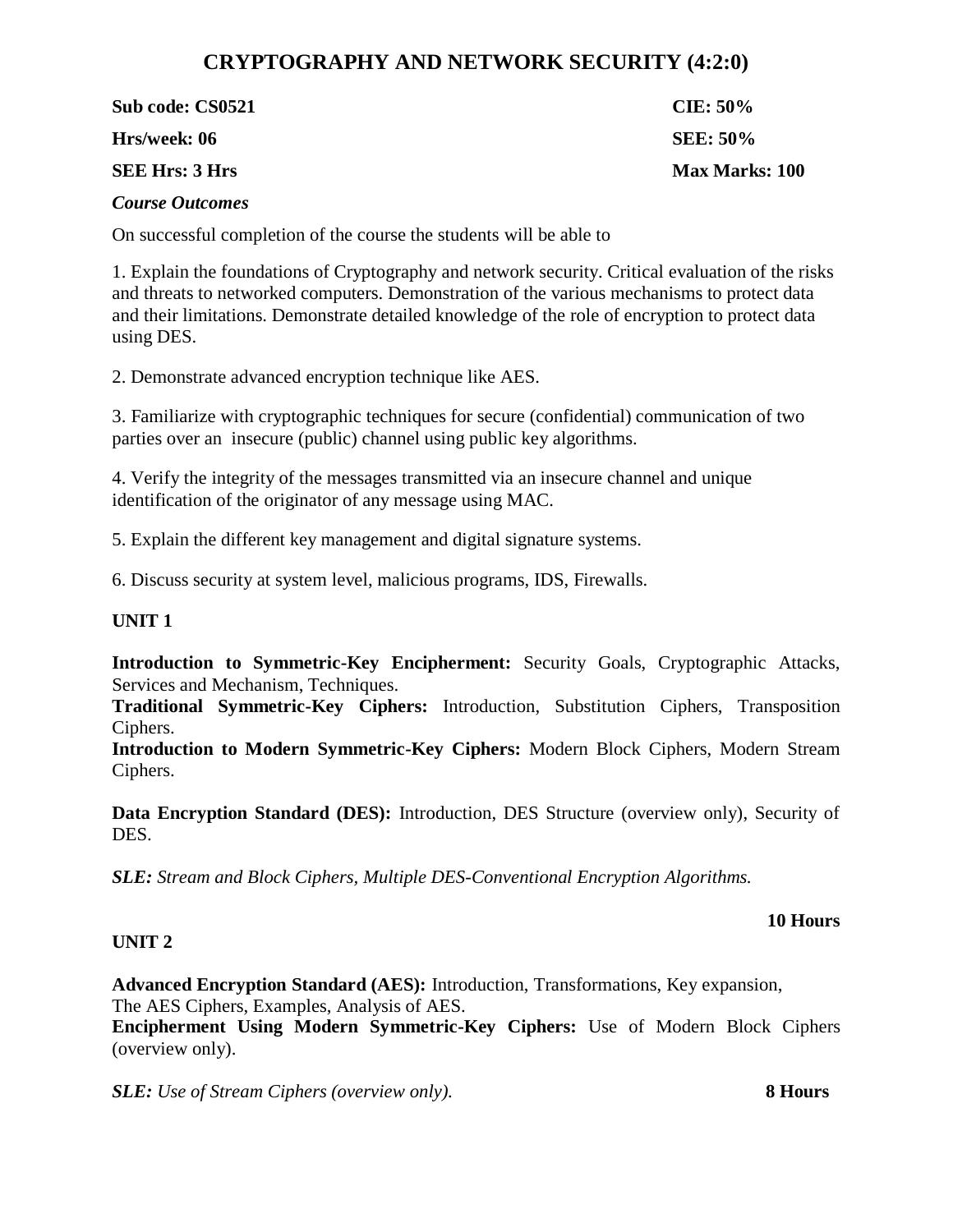**Asymmetric-Key Cryptography:** RSA Cryptosystems, ElGamal Cryptosystem, Elliptic curve crypto systems (overview only).

*SLE: Rabin Cryptosystem* **9 Hours**

# **UNIT 4**

**Message Integrity and Message Authentication**: Message Integrity, Random Oracle Model, Message Authentication.

**Digital Signature:** Comparison, Process, Services, Attacks of Digital Signature, Digital Signature Schemes. *SLE: Variations and Applications.* **9 Hours**

# **UNIT 5**

**Entity Authentication:** Introduction, Passwords, Challenge-Response, Biometrics. **Key Management:** Symmetric-Key Distribution, Kerberos, Symmetric-key Agreement.

*SLE: Public-Key Distribution.* **8 Hours**

### **UNIT 6**

**System Security:** Malicious programs, worms, Viruses, Intrusion Detection Systems, Firewalls: Definitions, Construction and Working Principles

*SLE: Application Layer Firewalls* 

**Note:** Implementation of the concepts taught in the theory classes will be done in Tutorial sessions**.**

### **Text Book:**

**1. Cryptography and Network Security**, BehroozForouzan, SIE, 2<sup>nd</sup>Edition, McGraw-Hill.

### **Reference Books:**

- 1. **Cryptography and Network Security**, Principles and Practice; Fifth Edition. By William Stallings, Prentice Hall.
- 2. **Handbook of Applied Cryptography**, A. Menezes, P. and S. Vanstone. CRC Press.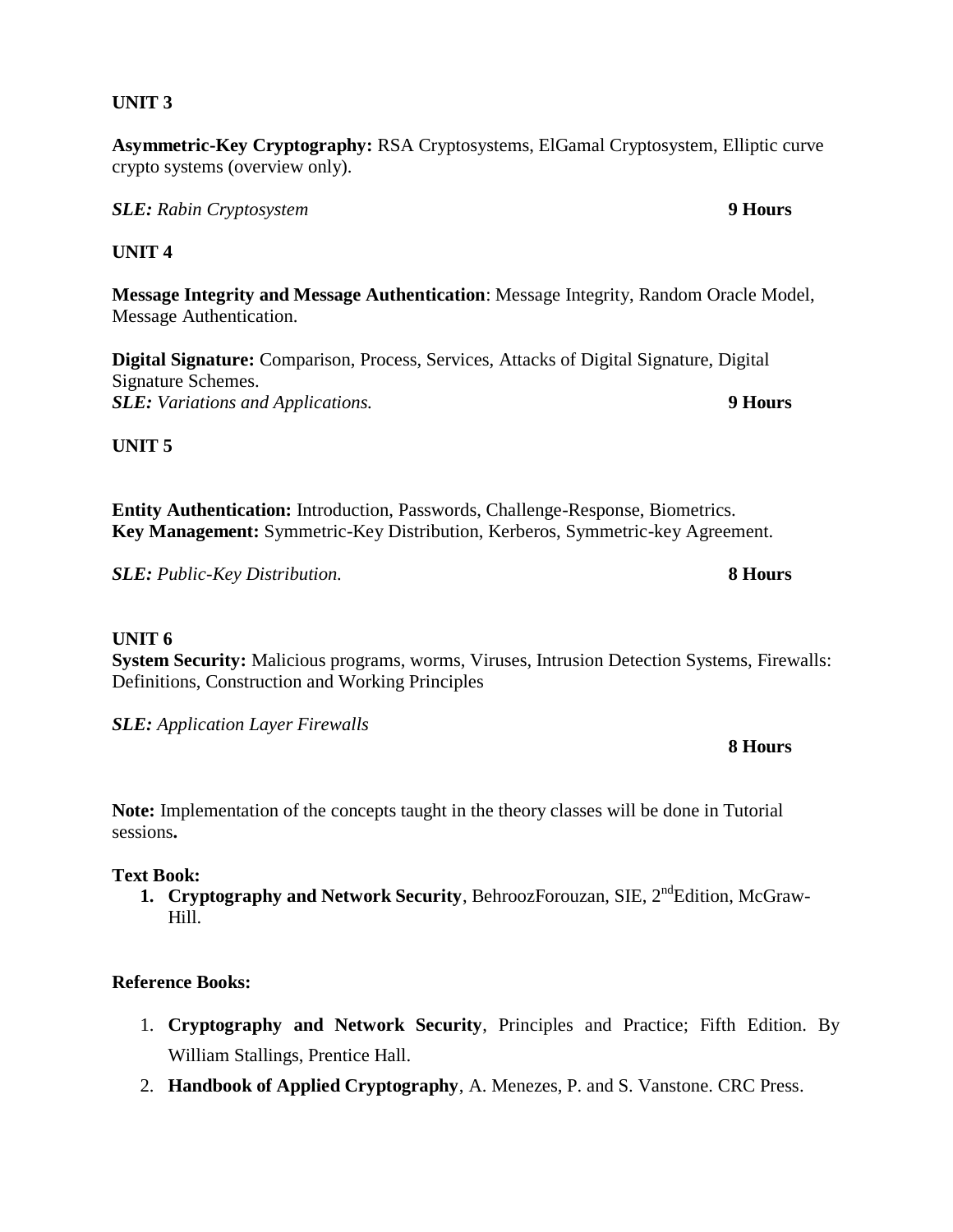# **PARALLEL PROCESSING ARCHITECTURE AND ALGORITHMS (4:0:0)**

| Sub code: CS0422      | $CIE: 50\%$           |
|-----------------------|-----------------------|
| Hrs/week: 04          | <b>SEE: 50%</b>       |
| <b>SEE Hrs: 3 Hrs</b> | <b>Max Marks: 100</b> |

#### *Course Outcomes*

On successful completion of the course the students will be able to

1. Understand pipelining, which is a rudimentary form of parallelism.

2. Introduce popular parallel architectures such as linear array, Grid, Torus, binary tree and 2D mesh.

3. Discuss parallel algorithm complexity and various models of parallelism algorithms.

4. Discuss how problems such as semi group computation, routing etc can be solved efficiently on

various parallel architectures

5. Analyze popular problems such as sorting, convex hull etc were discussed.

6. Analyze circuit level sorting along with examples of practical significance such as discrete fourier

transform, fast FFT etc were discussed.

#### **UNIT 1**

Pipelined Data Paths Pipelining Concepts , Pipeline Stalls or Bubbles, Pipelined Data Path Design, Pipelined Control, Optimal pipelining, Data Dependencies and Hazards, Data Forwarding, Pipeline Branch Hazards , Branch Prediction, Advanced Pipelining , Exceptions in a Pipeline.

*SLE: pipeline timing and performance.* **8 Hours**

#### **UNIT 2**

Introduction to Parallelism Why Parallel Processing? A Motivating Example, Types of Parallelism: A Taxonomy, Roadblocks to Parallel Processing, Effectiveness of Parallel Processing. A Taste of Parallel Algorithms Some Simple Computations, Some Simple architectures, Algorithms for a Linear Array, Algorithms for a Binary Tree, algorithms for 2D Mesh, Algorithms with Shared Variables.

*SLE: Parallel Processing Ups and Downs* **9 Hours**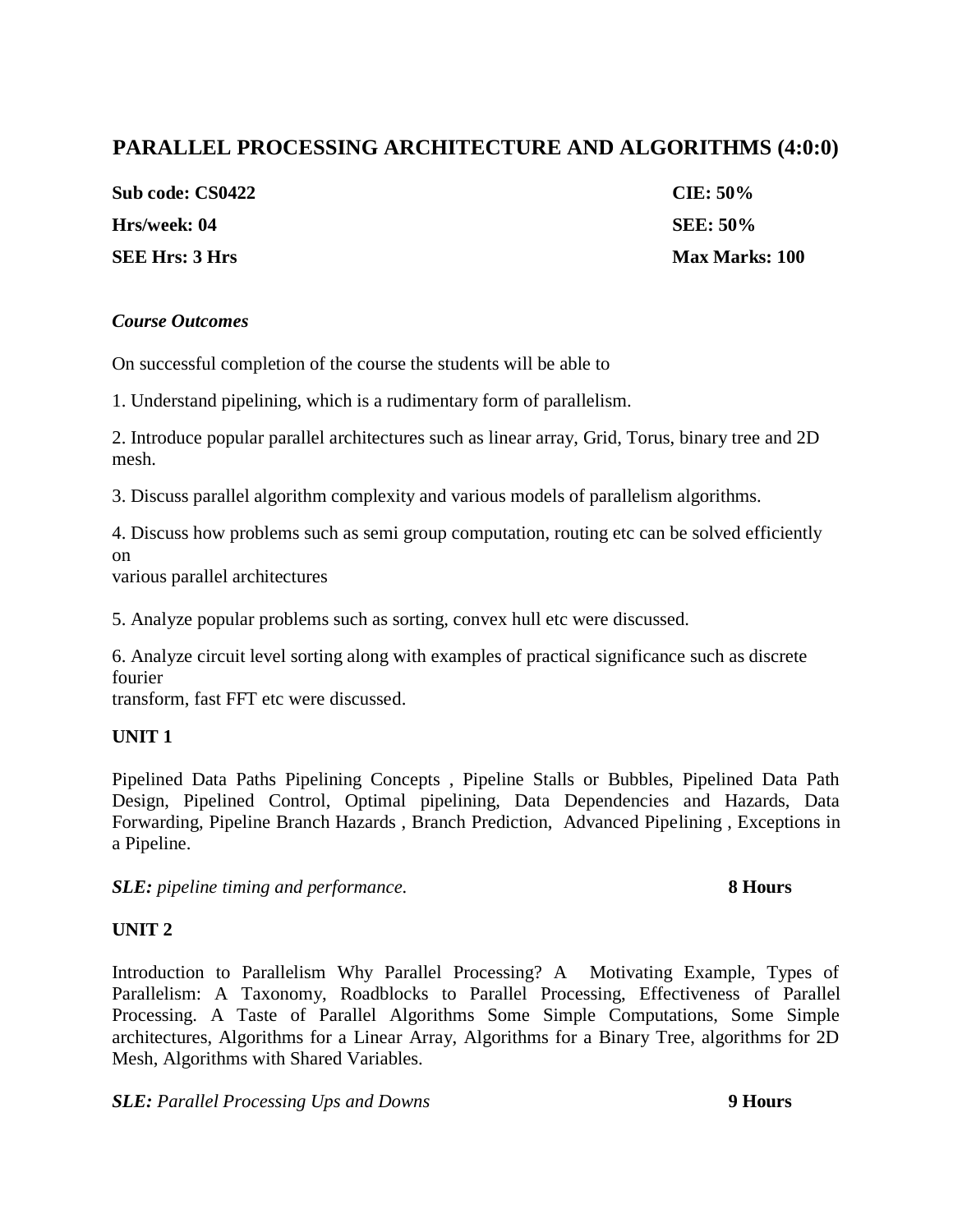Parallel Algorithm Complexity: Asymptotic Complexity, Algorithm Optimality and Efficiency, Complexity classes, Parallelizable Tasks and the NC Class, Parallel Programming Paradigms, Solving Recurrences.

**Models of Parallel Processing:** SIMD versus MIMD Architectures, Global versus Distributed Memory, the PRAM Shared-Memory model, Distributed-Memory or Graph Models, Circuit Model and Physical Realizations.

*SLE: Development of Early Models* **9 Hours**

#### **UNIT 4**

**RAM and Basic Algorithms:** Data Broadcasting, Semi group or Fan-in Computation, Parallel Prefix Computation, Ranking the Elements of a Linked List , Matrix Multiplication, Sequential Ranked- Based Selection , A Parallel Selection Algorithm.

*SLE: PRAM Sub models and Assumptions.* **9 Hours**

#### **UNIT 5**

**More Shared-Memory Algorithms:** A Selection-Based Sorting Algorithm, Alternative Sorting Algorithms, Convex Hull of a 2D Point Set ,Some Implementation Aspects. Data Access Problems and Caching, Coordination and synchronization.

*SLE: Cache Coherence Protocols.* **8 Hours** 

#### **UNIT 6**

**Sorting and Selection Networks:** What is a Sorting Network? , Figures of Merit for Sorting Networks, Design of Sorting Networks, Other Classes of Sorting Networks, Selection Networks. Other Circuit-Level Examples : Searching and Dictionary Operations ,A Treestructured Dictionary Machine ,Parallel Prefix Computation , Parallel Prefix Networks, The Discrete Fourier Transform , Parallel Architectures for FFT.

*SLE: Batcher Sorting Networks.* **9 Hours**

#### **Text Books:**

1. **B. Parhami, Computer Architecture**, From Microprocessors to Supercomputers, Oxford University Press, Indian edition, 2005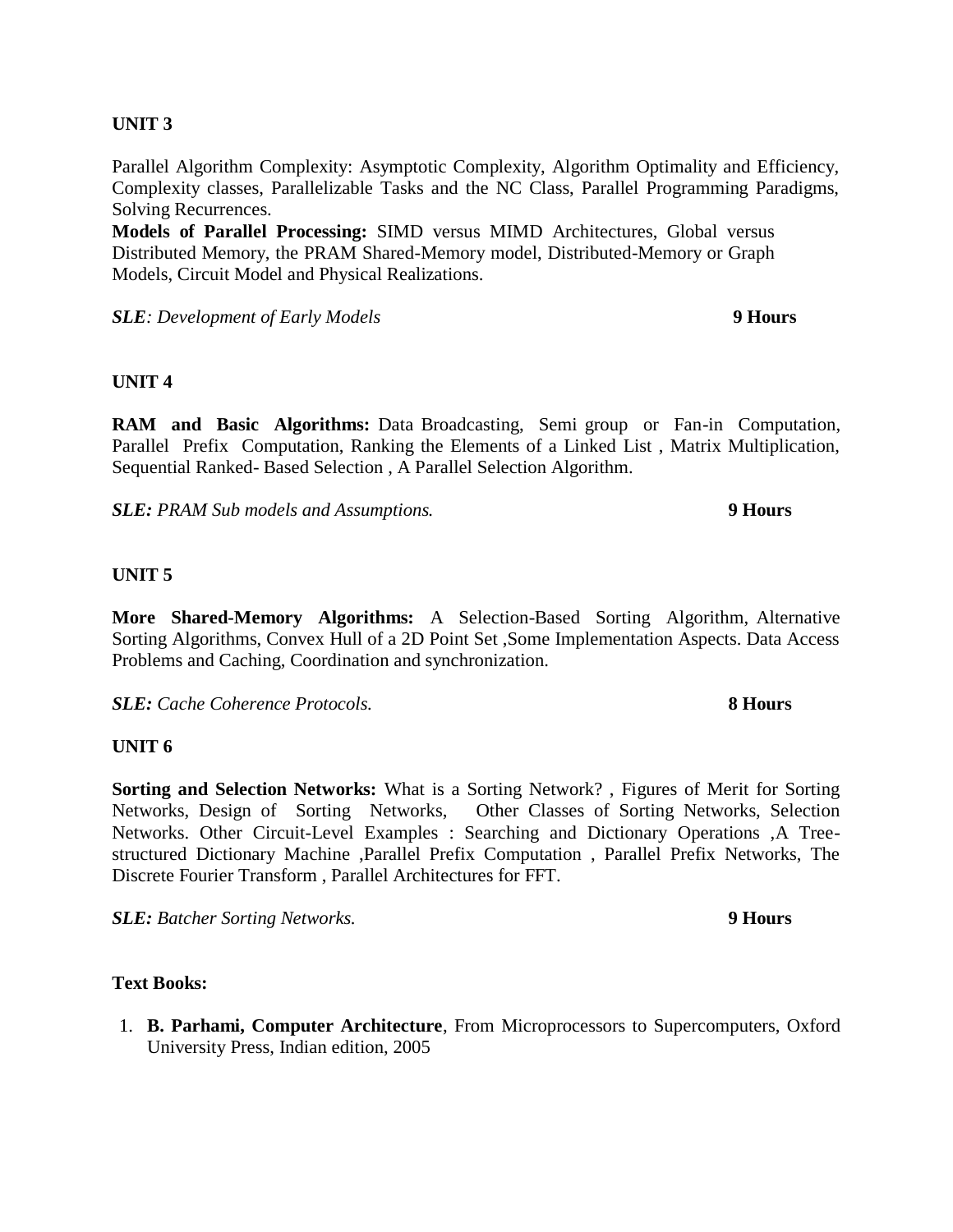2. **B. Parhami, Introduction to Parallel Processing,** Algorithms and Architectures, Plenum series, KLUWER ACADEMIC PUBLISHERS, 2002,Kluwer's eBook store at: http://www.ebooks.kluweronline.com

#### **Reference Books:**

- 1. **Advanced Computer Architecture, Parallelism, Scalability, Programmability–** Kai Hwang,TataMc- Grawhill, 2003.
- 2. **Computer Architecture, A Quantitative Approach,** John L. Hennessey and David A. Patterson: –4th Edition, Elsevier, 2007.
- 3. **Parallel Computer Architecture, A Hardware /Software Approach,** David E. Culler, Jaswinder Pal Singh, Anoop Gupta, – Morgan Kaufman, 1999.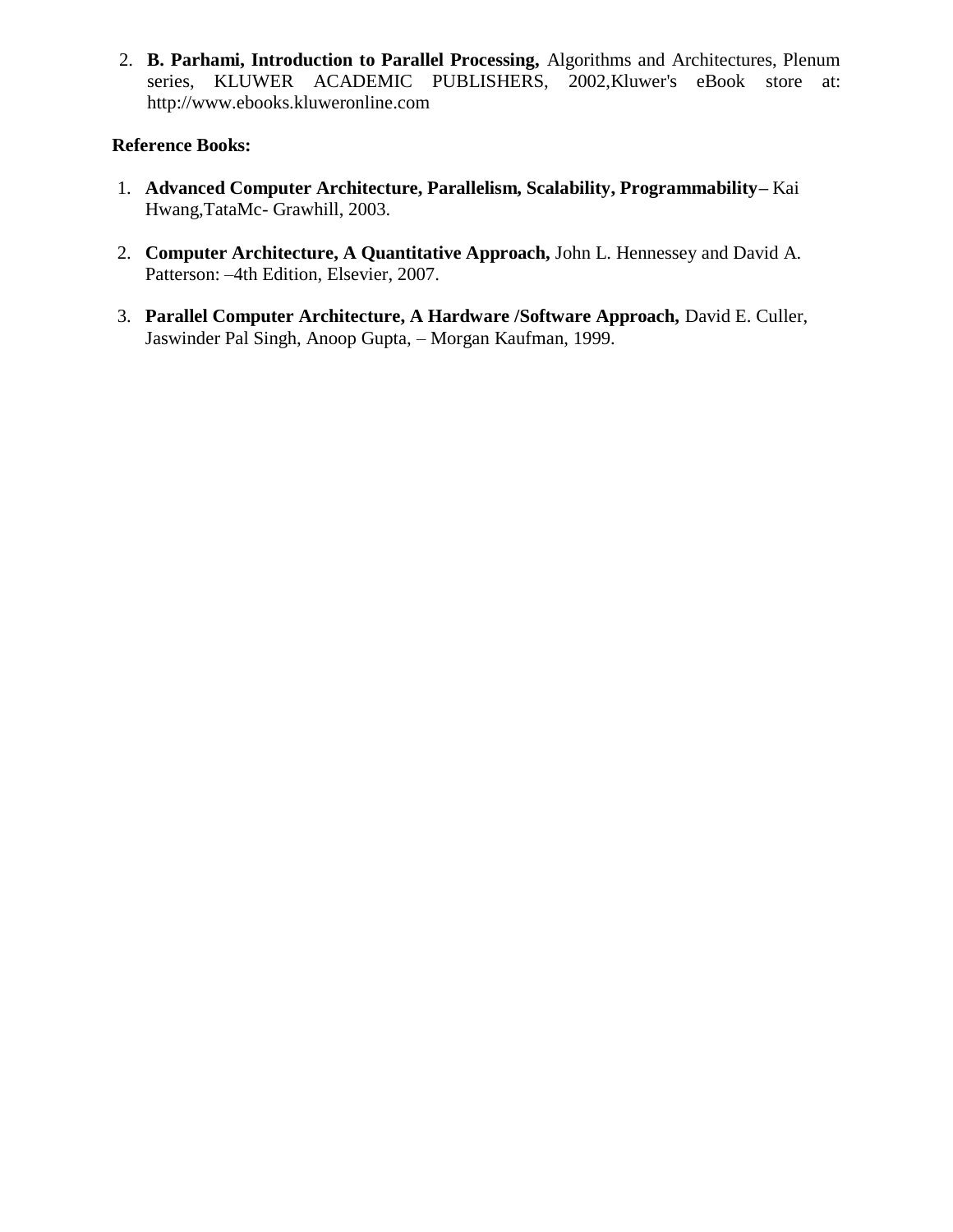# **PROJECT PHASE - I (0:0:4) (2 credits)**

**Sub Code: CS0205 CIE: 50% Hrs/week: 04** SEE: 50% **See Hrs: 2 Hrs Max Marks: 100**

#### *Course outcomes*

On successful completion of the course the students will be able to:

1. Identify a real world engineering problem and formulate it.

2. Outline a software project plan to check the feasibility of the solution in terms of both time and cost and carry out Analysis.

3. Evaluate the available tools by Literature survey and adapt it to develop a suitable design.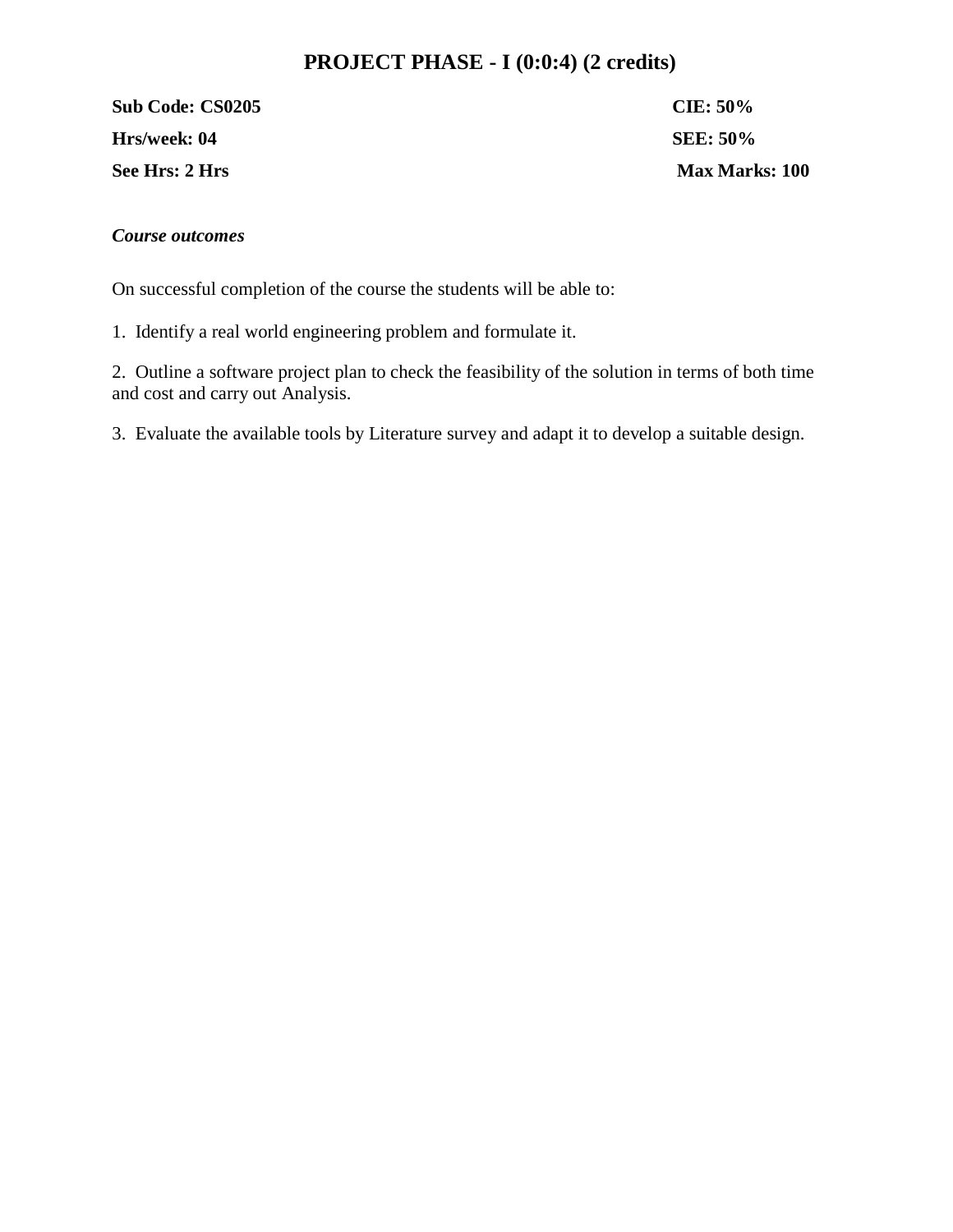# **VIII SEMESTER**

# **CLOUD COMPUTING (4:0:2)**

**Sub code: CS0501 CIE : 50% Hrs/week: 06 SEE : 50% SEE Hrs: 3 Hrs** Max Marks:100

#### *Course Outcomes*

On successful completion of the course the students will be able to

1. Overview of Cloud Computing and various distributed system models with enabling technologies.

2. Analyze various Computer Clusters for Scalable Parallel Computing.

3. Acquire the clear understanding of Virtual Machines and Virtualization of Clusters.

4. Acquire the basic knowledge of Cloud Platform Architecture over Virtualized Data Centers.

5. Acquire the clear understanding of Service-Oriented Architectures for Distributed Computing.

6. Develop various applications using Cloud Programming and Software Environments.

#### **UNIT 1**

**Introduction**: Defining Cloud Computing, Cloud Types: NIST Model, Cloud Cube Model, Deployment models, Service Models. Characteristics of Cloud Computing, Benefits of Cloud computing, Disadvantages of cloud computing.

**Distributed System Models and Enabling Technologies**: System Models for Distributed and Cloud Computing, Software Environments for Distributed Systems and Clouds, Performance, Security and Energy Efficiency.

*SLE: Parallel and distributed Programming model, Energy Efficiency in Distributed computing*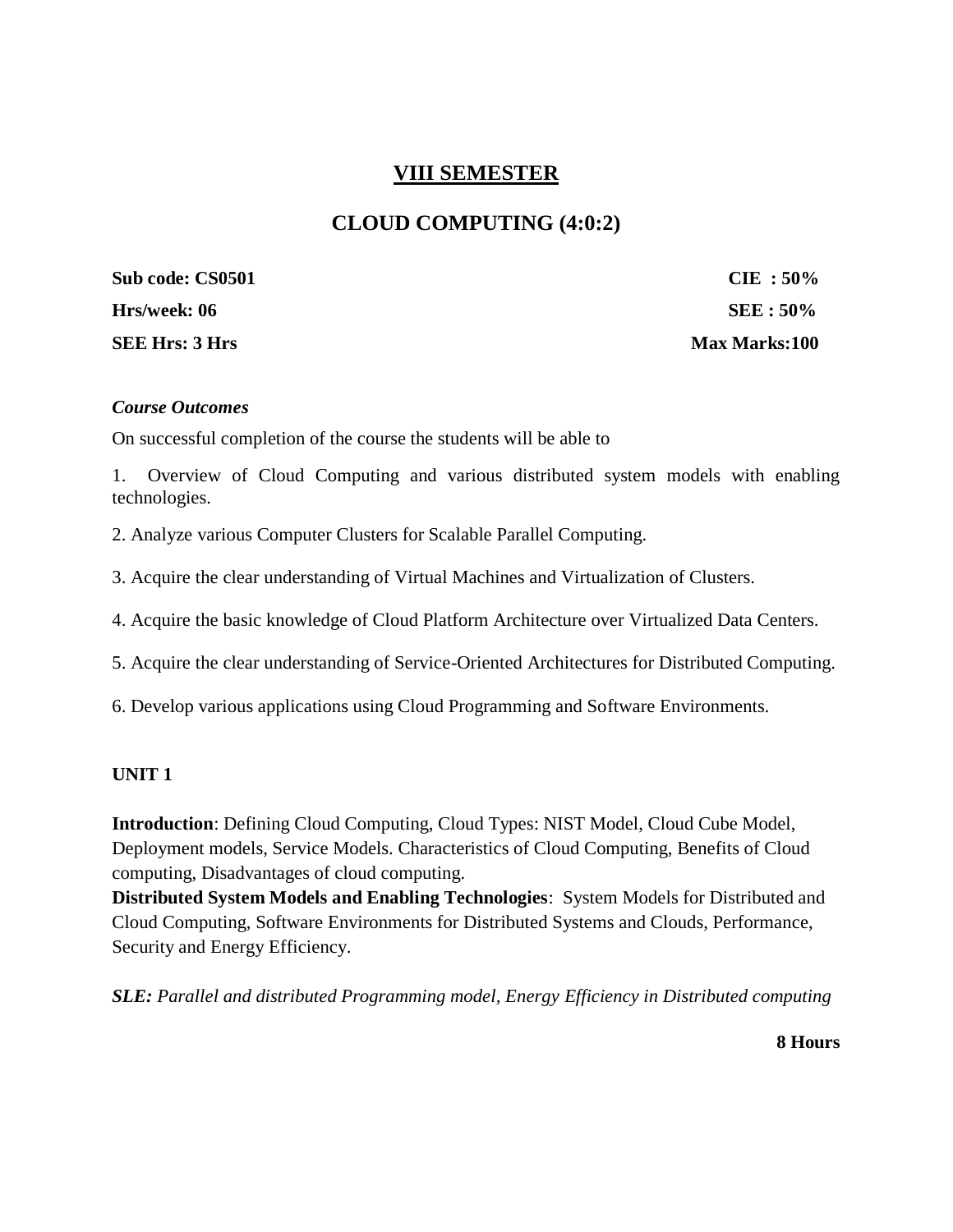**Computer Clusters for Scalable Parallel Computing**: Clustering for Massive Parallelism, Computer Clusters and MPP Architectures, Design Principles of Computer Clusters, Cluster Job and Resource Management.

*SLE: Analysis of Top 500 Supercomputers, Cluster Job Management System, Tianhe-1A.* 

## **8 Hours**

### **UNIT 3**

**Virtual Machines and Virtualization of Clusters and Data Centers:** Implementation Levels of Virtualization, Virtualization Structures/Tools and Mechanisms, Virtualization of CPU, Memory, and I/O Devices, Virtual Clusters and Resource Management.

*SLE: Virtualization for Data-Center Automation.* **10 Hours**

#### **UNIT 4**

**Cloud Platform Architecture over Virtualized Data Centers:** Cloud Computing and Service Models, Data-Center Design and Interconnection Networks, Architectural Design of Compute and Storage Clouds, Public Cloud Platforms: GAE, AWS, and Azure.

*SLE: Inter-cloud Resource Management.* **9 Hours**

### **UNIT 5**

**Service-Oriented Architectures for Distributed Computing**: Services and Service-Oriented Architecture, Message-Oriented Middleware,Discovery, Registries, Metadata, and Databases, Workflow in Service-Oriented Architectures.

*SLE: Portals and Science Gateways* **9 Hours** 

### **UNIT 6**

**Cloud Programming and Software Environments**: Features of Cloud and Grid Platforms, Parallel and Distributed Programming Paradigms, Programming Support of Google App Engine,Emerging Cloud Software Environments.

*SLE: Programming on Amazon AWS and Microsoft Azure* **8 Hours**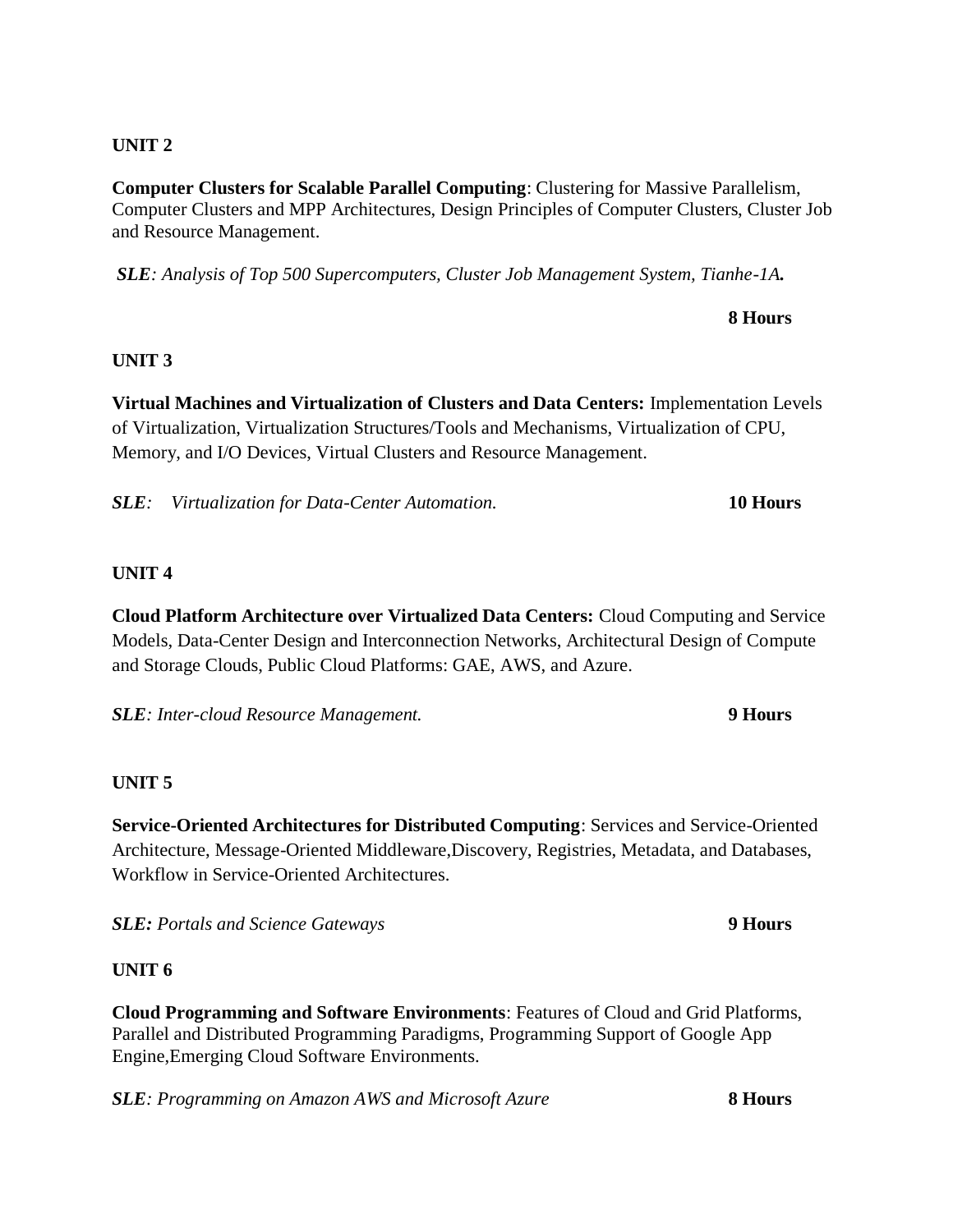## **Text Books:**

- 1. **Cloud Computing Bible** by Barrie Sosinsky, Wiley India (Chapter 1).
- 2. **Distributed And Cloud Computing**, Hwang, Kai; Fox, Geoffrey C; Dongarra, Jack J. ELSEVIER INDIA PVT. LTD (Chapter 1, 2, 3, 4, 5, 6)

### **Reference Books:**

1. **Cloud Computing for Dummies** by Judith Hurwitz, R. Bloor, M. Kanfman, F. Halper (Wiley India Edition).

- 2. **Cloud Security** by Ronald Krutz and Russell Dean Vines, Wiley-India.
- 3. **Cloud Computing**, A Practical Approach, Anthony T Velte.
- 4. **Google Apps** by Scott Granneman,Pearson
- 5. **A Brief Guide to Cloud Computing**, An Essential Introduction to the Next Revolution in

Computing,ChristopherBarnatt.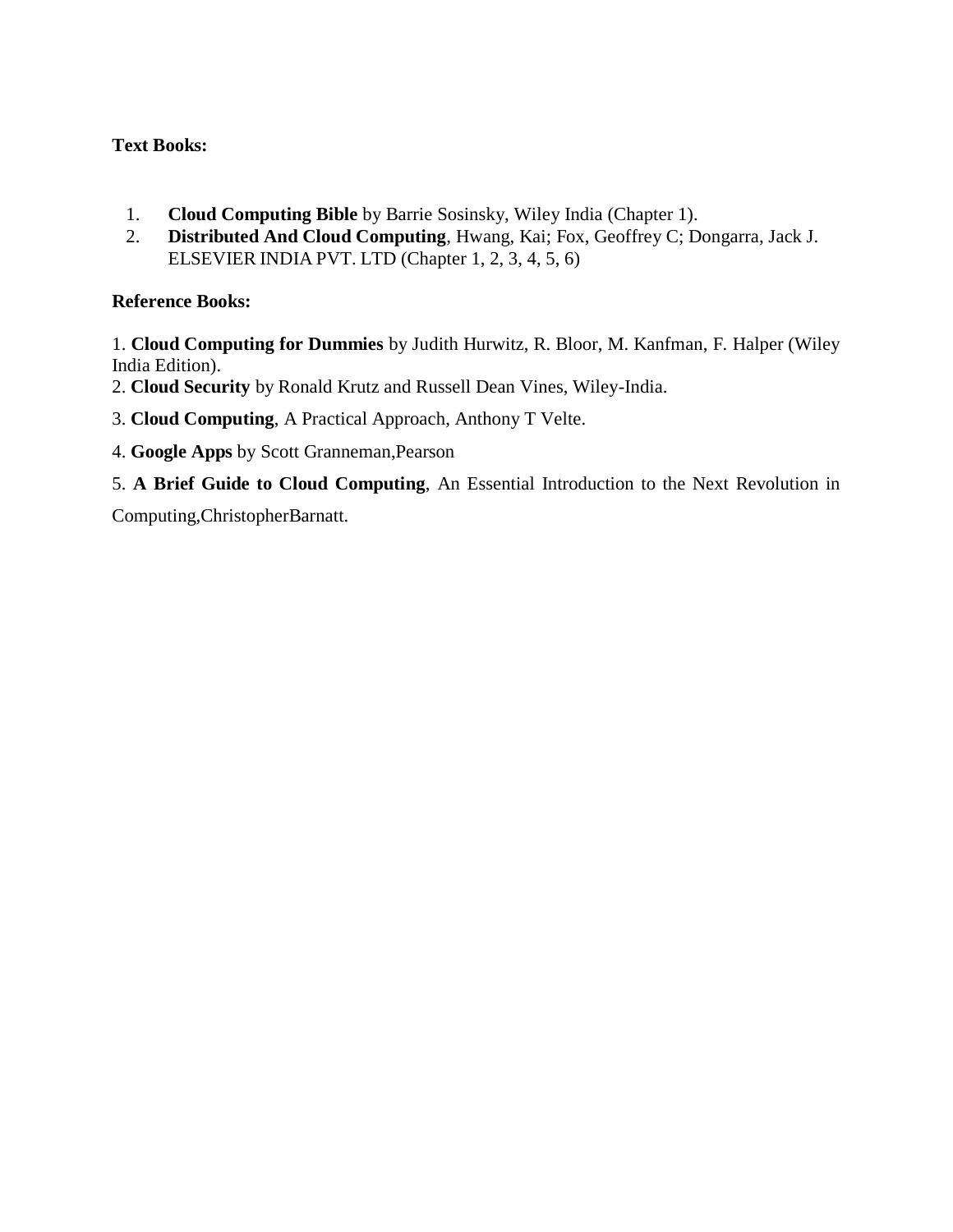# **SEMINAR (0:0:2) (1 credit)**

#### **Sub code: CS0110 Hrs/week: 02**

#### *Course outcomes*

On successful completion of the course the students will be able to

- 1. Identify current trends in a specific area of interest.
- 2. Identify real world issues by conducting literature survey of the area.
- 3. Understand and interpret the results of technical work as indicated by the literature.
- 4. Demonstrate both technical report writing and presentation skills.
- 5. Summarize effectively, so as to improve both oral and written skills.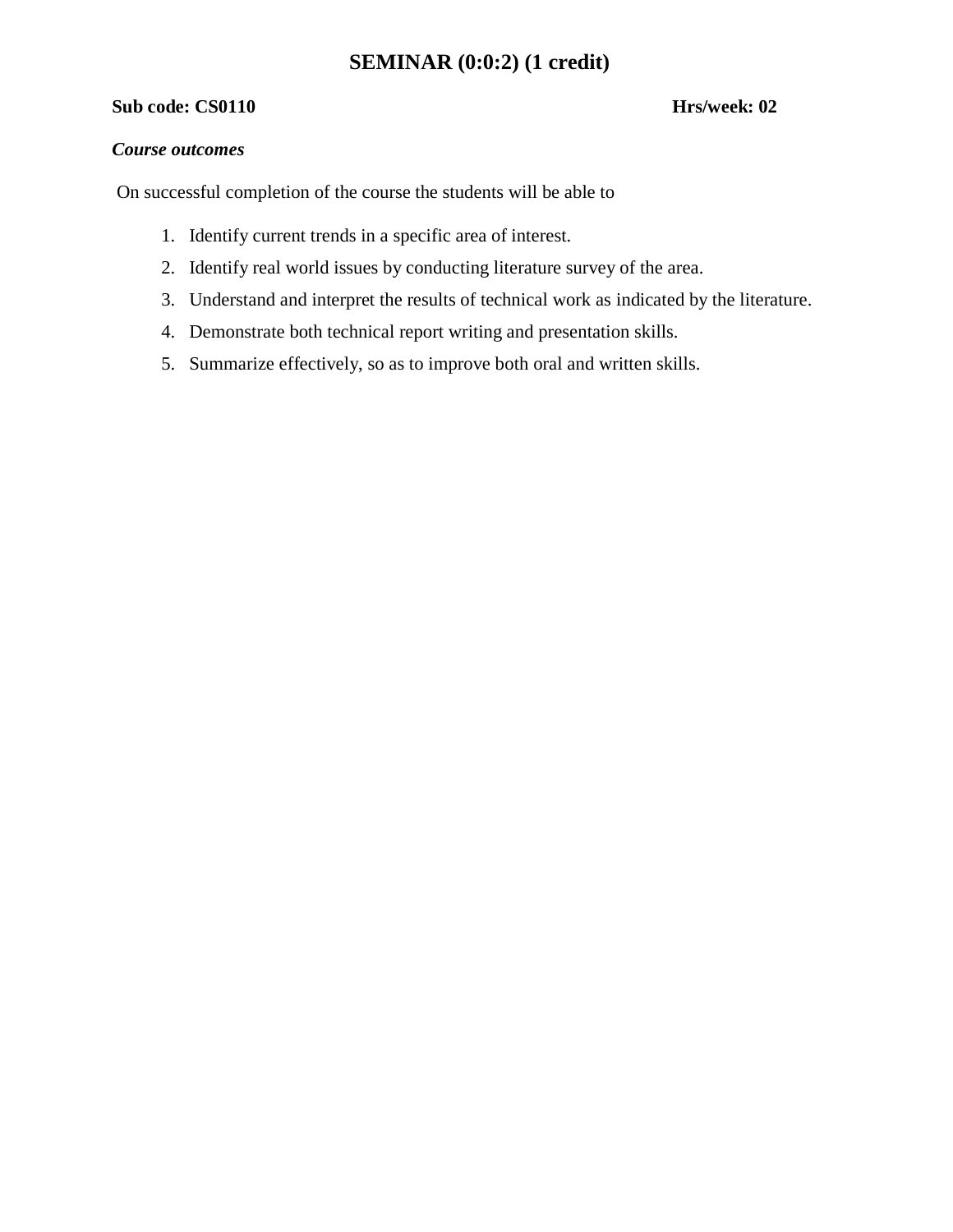# **PROJECT PHASE-II (0:0:12) (6 credits)**

#### **Sub code: CS0602 Hrs/week: 12**

#### *Course outcomes*

On successful completion of the course the students will be able to:

- 1. Implement the proposed design of phase- I.
- 2. Compute the results obtained from the implementation.
- 3. Verify and validate the obtained results using various test cases.
- 4. Demonstrate and present the project.
- 5. Prepare a detailed technical report of the project work carried out.
- 6. Publish the work in a reputed journal/conference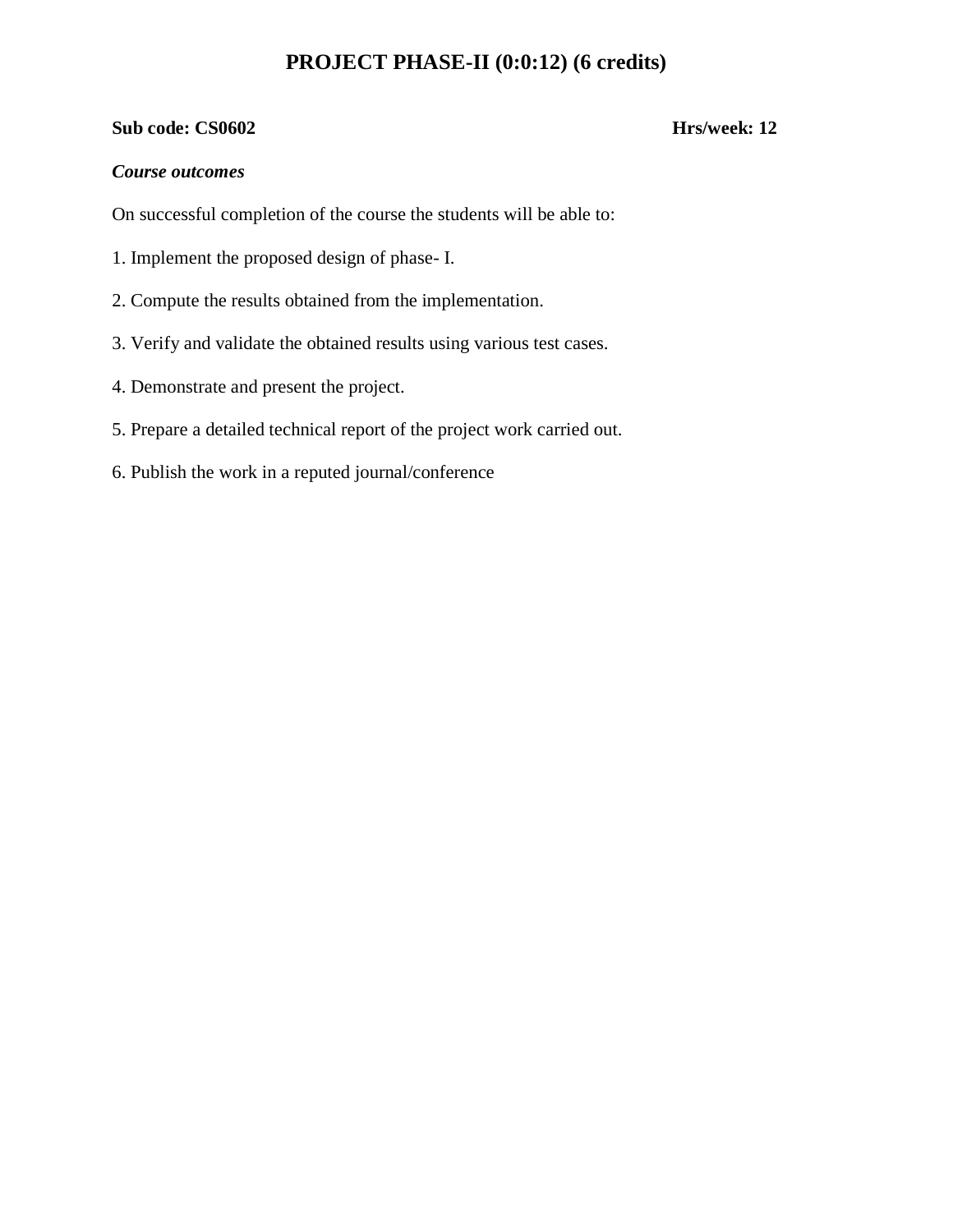# **JOURNAL PUBLICATION (0:0:2) (1 credit)**

# **Sub code: CS0113 Hrs/week: 2**

#### *Course outcomes*

On successful completion of the course the students will be able to:

- 1. Demonstrate the working of new model/method/algorithm in conference.
- 2. Produce the technical work and results through journals.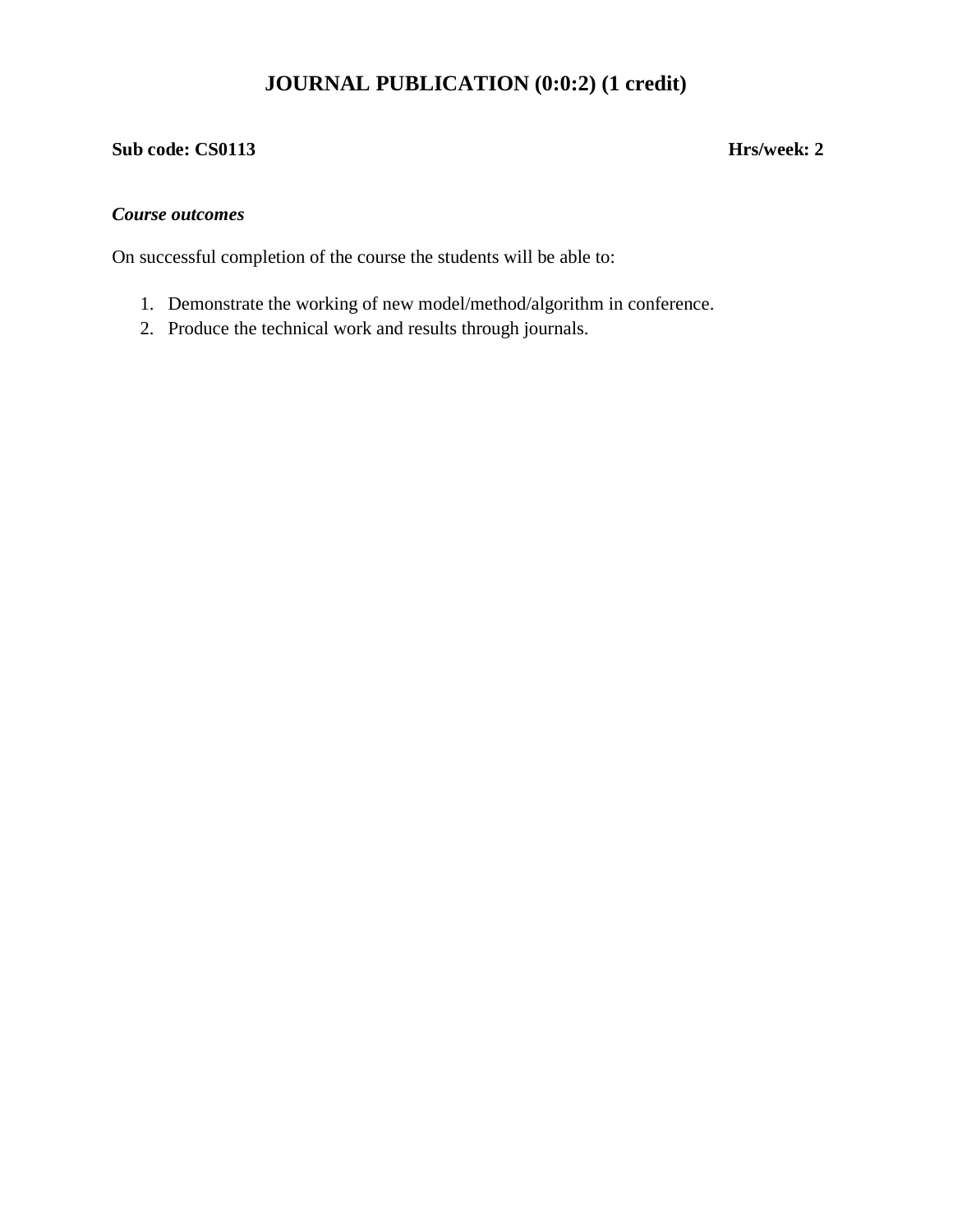# **ELECTIVES**

# **STORAGE AREA NETWORKS (3:0:0)**

| Course code : CS0326      | CIE                | $:50\%$ |
|---------------------------|--------------------|---------|
| $Hrs.$ / Week : 03        | SEE                | $:50\%$ |
| <b>SEE Hrs.</b> : 3 Hours | $Max. Marks$ : 100 |         |

#### *Course Outcomes*

On successful completion of the course the students will be able to

- 1. Explain basic concepts of storage networks, such as I/O techniques, disk subsystems
- 2. Compare various RAID levels in storage virtualization
- 3. Explain I/O technologies and Network Attached Storage.
- 4. Summarize Network File systems and file servers, Storage virtualization and virtualization at various levels and use storage networks for data sharing, data protection, and digital archiving.
- 5. Classify types of Storage virtualization in the network, SAN Architecture and Hardware devices.
- 6. Explain Software Components of SAN and Configuration options for SAN.

### **UNIT 1**

**Introduction:** Server Centric IT Architecture and its Limitations; Storage – Centric IT Architecture and its advantages.

**Intelligent Disk Subsystems -1:** Architecture of Intelligent Disk Subsystems; Hard disks and Internal I/O Channels.

*SLE: Case study: Replacing a server with Storage Networks* **6 Hours**

# **UNIT 2**

**Intelligent Disk Subsystems -2, I/O Technologies -1**: Storage virtualization using RAID and different RAID levels; Caching: Acceleration of Hard Disk Access.

*SLE: Availability of disk subsystems* **6 Hours**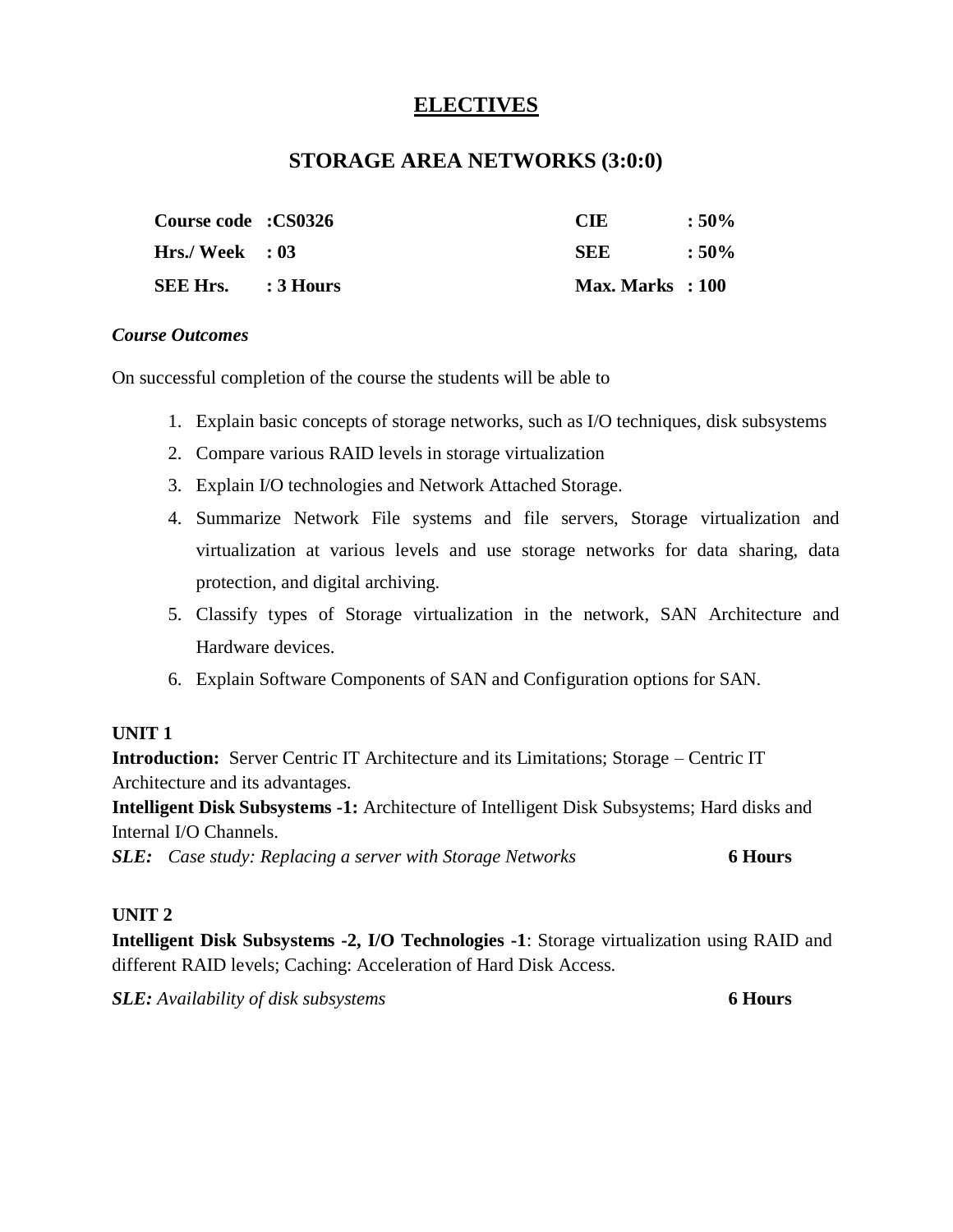# **UNIT 3 I/O Technologies- 2:** SCSI. **Network Attached Storage:** Fibre Channel Protocol Stack; *SLE: The Physical I/O path from the CPU to the Storage System* **6 Hours**

## **UNIT 4**

**File System And NAS:** Local File Systems; Network file Systems and file servers. **Storage Virtualization-1:** Definition of Storage virtualization; Implementation Considerations; Storage virtualization on Block or file level. *SLE: Case Studies: Direct Access File System.* **7 Hours**

### **UNIT 5**

**Storage Virtualization-2:** Symmetric and Asymmetric storage virtualization in the Network.

**SAN Architecture and Hardware devices:** Overview, creating a Network for storage; SAN Hardware devices, Thefibre channel switch, Host Bus adaptors.

*SLE: Hardware devices: - Putting the storage in SAN* **7 Hours**

### **UNIT6**

**Software Components of SAN:** The switch's Operating system, Device Drivers, The Supporting the switch's components.

*SLE: Configuration options for SANs -. The Evolving Network Connections*

#### **7 Hours**

### **TEXTBOOKS:**

- 1. **Storage Networks Explained,** Ulf Troppens, Rainer Erkens and Wolfgang Muller, John Wiley & Sons, 2003.
- 2. **Storage Networks: The Complete Reference,** Robert Spalding, Tata McGraw Hill, 2003.

### **REFERENCE BOOKS:**

- 1. **Information storage and management**, EMC Education services, Wiley India 2009, G Somasundaram, Alok, Srivatsava
- 2. **Storage Area Network Essentials: A Complete Guide to understanding and Implementing SANs,** Richard Barker and Paul Massiglia, John Wiley India, 2002.
- 3. **Storage Networking Fundamentals** Marc Farley, Cisco Press, 2005.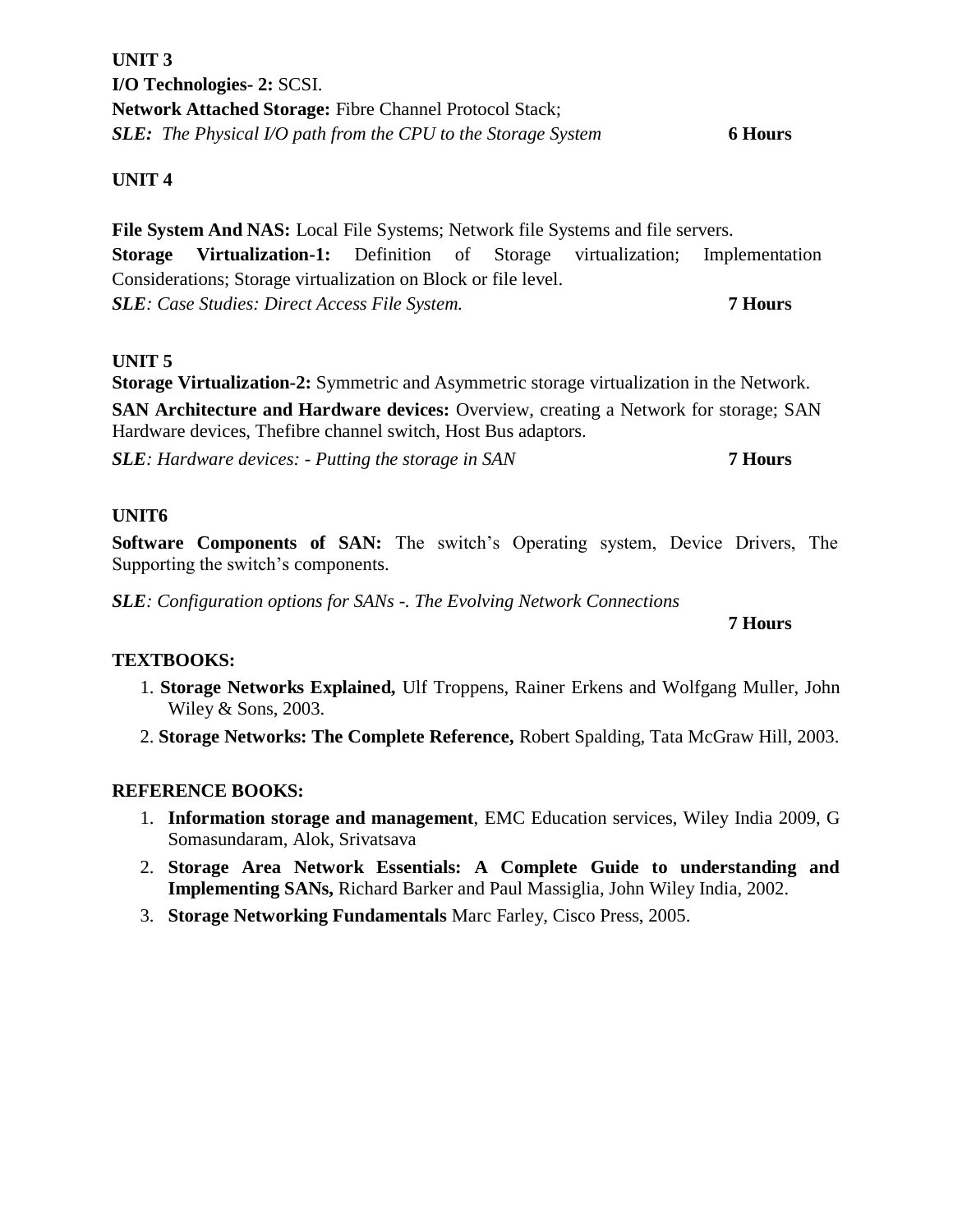# **CONCURRENT PROGRAMMING (3:0:0)**

| Sub code       | : CS0319   | <b>CIE</b>        | : 50 %Marks |
|----------------|------------|-------------------|-------------|
| Hrs / week     | $\cdot$ 03 | SEE               | : 50 %Marks |
| <b>SEE Hrs</b> | : 03 Hours | <b>Max. Marks</b> | :100        |

#### *Course Outcomes*

On successful completion of the course the students will be able to

- 1. Illustrate sequential programming paradigm and concurrent programming model with an example. Acquainted with Pascal-FC compiler.
- 2. Demonstrate process life cycle and process scheduling and how it is handled in Pascal-FC
- 3. Discuss various ways of process synchronization such as message passing model, mutual exclusion, shared variables.
- 4. Explain in detail message passing model and remote invocation.
- 5. Discuss semaphores a synchronization primitive.
- 6. Point Out the advanced synchronization constructs such as critical regions and Monitors. Also analyze concurrency architecture in embedded systems.

#### **UNIT 1**

**The Nature and Uses of Concurrent Programming:** Introduction, Sequential Programming as a total ordering, Breaking away from the sequential paradigm, Concurrent programming as a partial ordering, The motivation for concurrent programming, An inherently concurrent problem domain, Problems in concurrent programming *SLE: Introducing Pascal-FC* **6 Hours**

### **UNIT 2**

**Process Representation and Life-cycle:** The concept of process, Process Structures, Process states and transitions, Process management and the run-time support system *SLE: Timing in Pascal-FC* **6 Hours**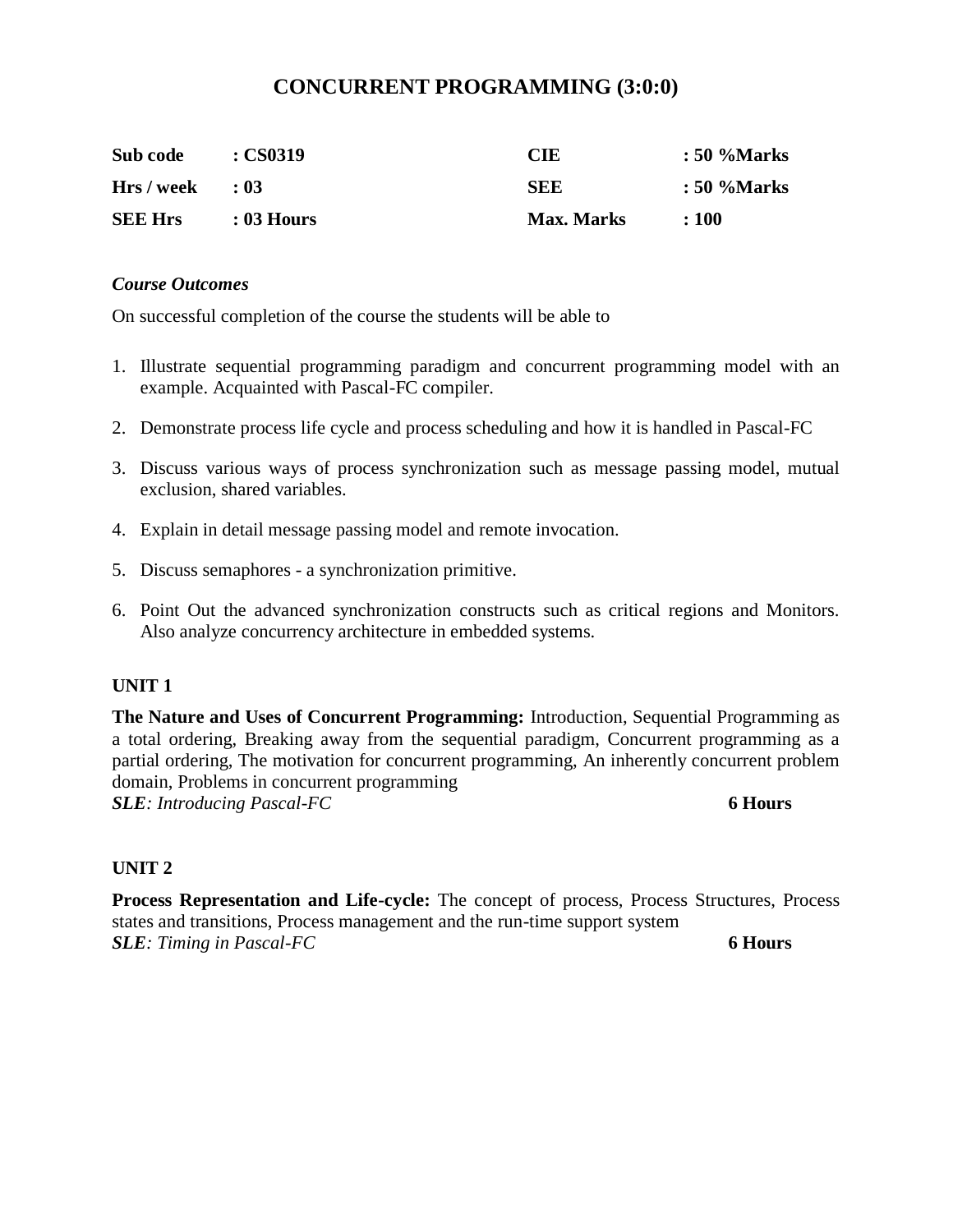Process interaction: Active and passive entities, The Ornamental Gardens Problem, Mutual exclusion and other synchronizations, Synchronization using simple shared variables, Synchronization primitives for shared variable solutions. *SLE: The correctness of concurrent programs* **7 Hours**

#### **UNIT 4**

**Synchronous Message-passing:** Alternative Language models, Selective waiting, Communication by channel, The select construct, Concurrency and non-determinism, **Remote Invocation: Basic model** *SLE: Remote invocation and selective waiting* **7 Hours**

#### **UNIT 5**

**Semaphores:** Definition of semaphores, Pascal-FC's Semaphores, Mutual exclusion with semaphore, Fairness and semaphores, Semaphore invariants, Condition synchronization with semaphores

*SLE: Why Semaphores? Evaluation of semaphores* **6 Hours**

#### **UNIT 6**

**Conditional Critical Regions and Monitors:** Beyond semaphores, Critical regions, Conditional critical regions, Monitors for mutual exclusion, Condition synchronization with monitors, Illustrative examples of the use of monitors

*SLE: Concurrency Architectures: Introduction, Embedded systems architecture* **7 Hours**

#### **TEXT BOOK:**

**1. Concurrent Programming:** Alan Burns, Geoffrey Davis, Addison-Wesley (1993).

#### **REFERENCE BOOKS:**

- 1. **Concurrent Programming – Principles and Practice:** Gregory R. Andrews, The Benjamin/Cummings Publishing Company, Inc (1991).
- 2. **Concurrent Programming:** (Edited by) NarainGehani, Andrew D. McGettrick,Addison Wesley (1988).
- 3. **Principles of Concurrent Programming:** M. Ben-Ari, Prentice-Hall (1982).
- 4. **Concurrent Programming:** C. R. Snow, Cambridge University Press (1992).
- 5. **On Concurrent Programming:** Fred B. Schneider, Springer, 1<sup>st</sup>Edition (1997)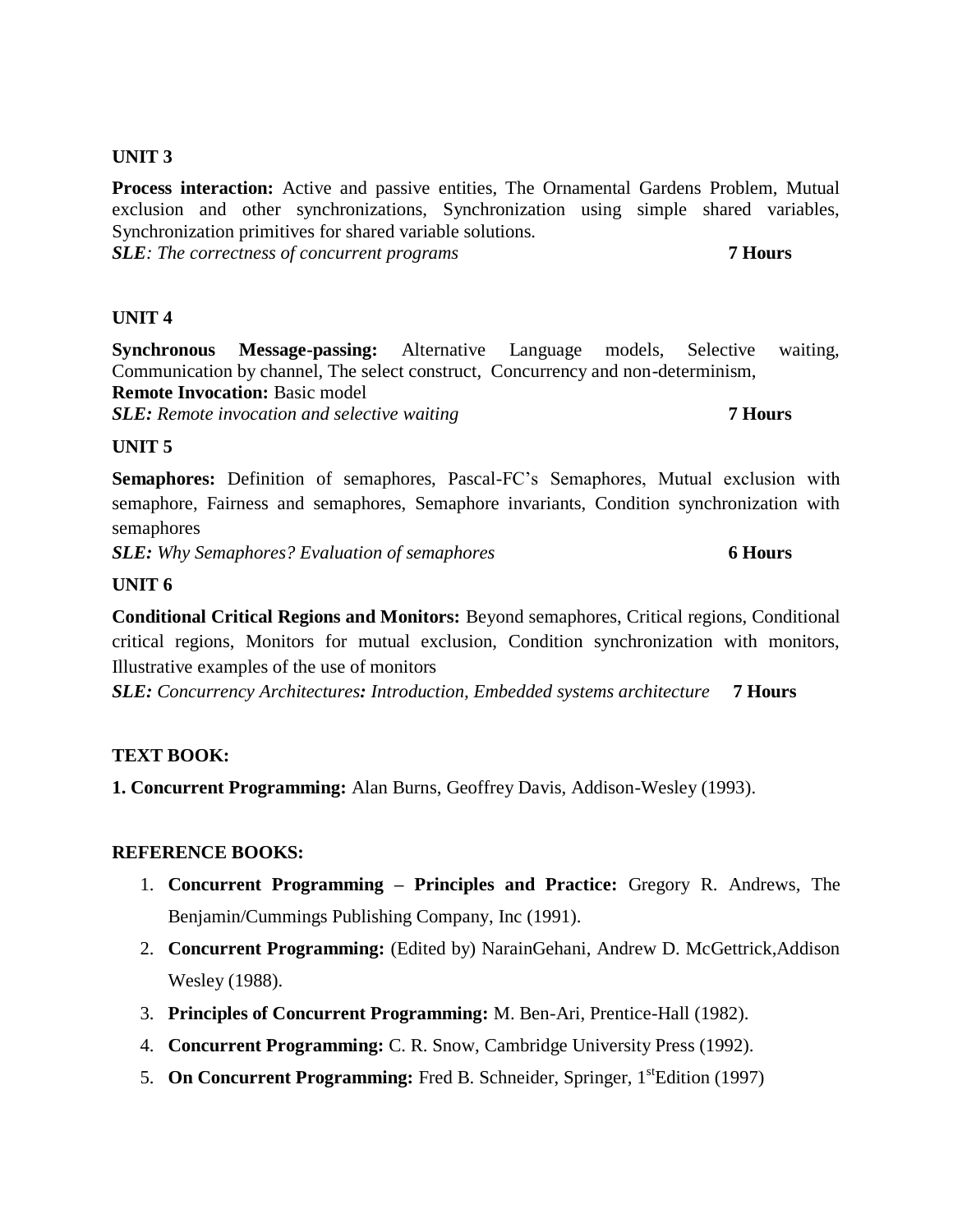# **DECISION SUPPORT SYSTEM (3:0:0)**

Sub Code **CS0304** CIE:**50% Marks** Hrs/ Week: **3** SEE: **50% Marks** SEE Hrs: **03** Max. Marks: **100**

#### *Course Outcome:*

On successful completion of the course the students will be able to

- 1. Explain the use of Computers in Decision support systems and its various applications
- 2. Develop decisions based on intelligence
- 3. Illustrate DSS and its components of DSS
- 4. Develop Mathematical models and set goals for the decision.
- 5. Develop DSS by using various tools techniques and methods.
- 6. Compare Enterprise decision support systems and Knowledge Management

#### **UNIT 1**

**DECISION-MAKING AND COMPUTERIZED SUPPORT:** Management Support Systems: An Overview, Managers. and Decision-Making , Managerial Decision-Making and Information Systems, Managers and Computer Support, Computerized Decision Support and the Supporting Technologies, A Framework for Decision Support, The Concept of Decision Support Systems , Group Support Systems, Enterprise Information Systems, Knowledge Management Systems, Expert Systems, Artificial Neural Networks , Advanced Intelligent Decision Support Systems *SLE: Hybrid Support Systems , ABE Automation Makes Faster and Better Decisions with DSS* 

**6 Hrs**

#### **UNIT 2**

**Decision-Making Systems,** Decision-Making: Introduction and Definitions, Systems, Models, Phases ofthe Decision-Making Process, Decision-Making: The Intelligence Phase, Decision-Making: The Design Phase, Decision-Making:The Choice Phase, Decision-Making: The Implementation Phase, How Decisions Are Supported, Personality Types, Gender, Human CognitiorI, and Decision Styles, The Decision-Makers,

*SLE :Clay Process Planning at IMERYS: A Classical Caseof Decision-Making*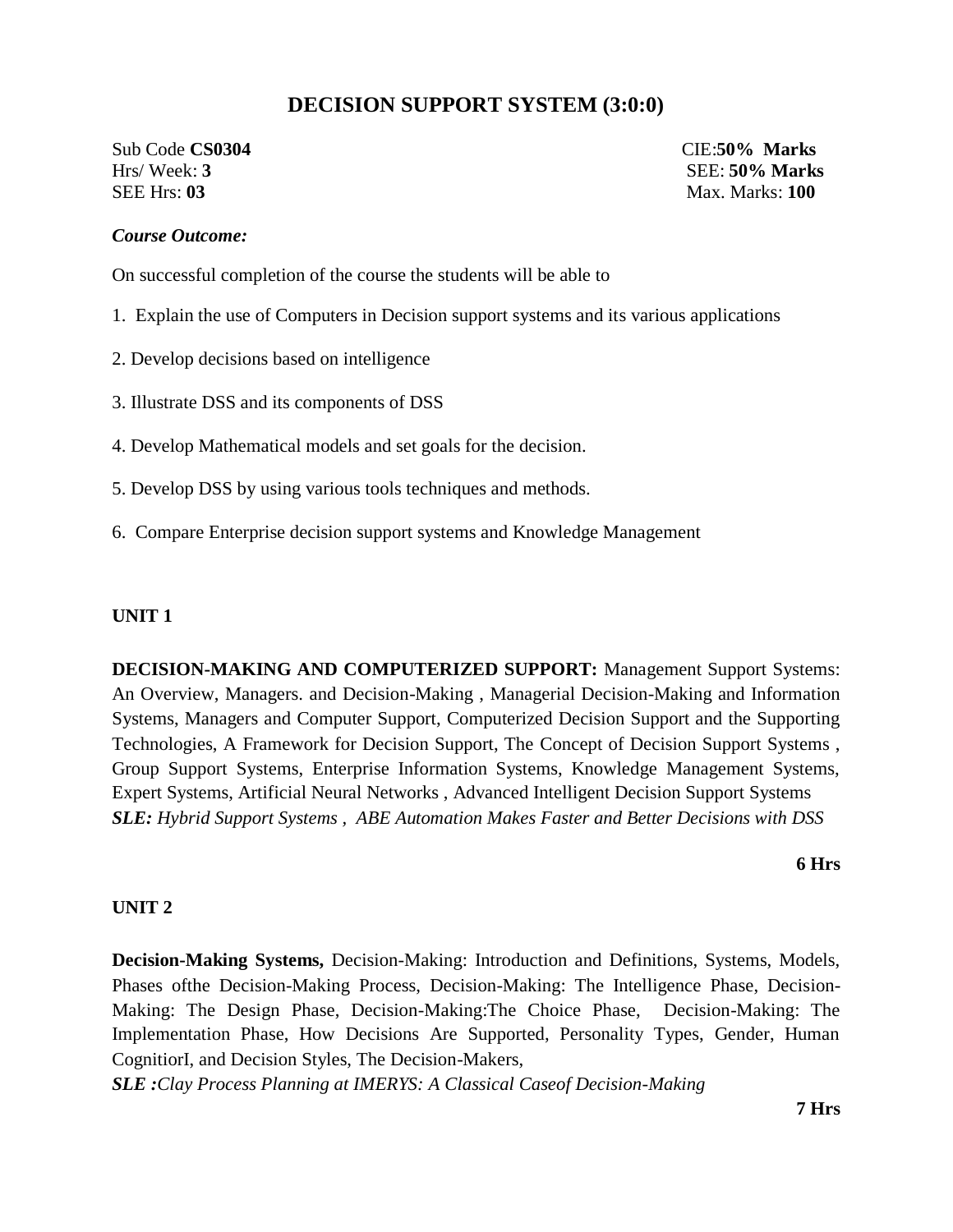**Decision Support Systems:** DSS Configurations, What Is a DSS?, Characteristics and Capabilities of DSS, Components of DSS, The Data Management Subsystem, The Model Management Subsystem, The User Interface (Dialog) Subsystem, The Knowledge-Based Management Subsystem, The User, DSS Hardware, DSS Classifications.

**Modeliug and Analysis:** MSS Modeling, Static and Dynamic Models, Certainty, Uncertainty, and Risk, Influence Diagrams, MSS Modeling with Spreadsheets, Decision Analysis of a Few Alternatives (Decision Tables and Decision Trees)

*SLE:* The Advantage of Petro Vantage: Business IntelligencelDSS Creates an E-Marketplace

**7 Hrs**

#### **UNIT 4**

**Mathematical Modelling:** The Structure of MSS Mathematical Models, athematical Programming Optimization, Multiple Goals, Sensitivity Analysis, What-If, and Goal Seeking, Problem-Solving Search Methods, Heuristic Programming, Simulation, Visual Interactive Modeling and Visual Interactive Simulation

**Business Intelligence: Data Warehousing, Data Acquisition, Data Mining, BusinessAnalytics, and Visualization:** The Nature and Sources of Data, Data Collection, Problems, and Quality, The Web / Internet and Commercial Database Services.

*SLE: Quantitative Software Packages, Model Base Management, Database Management Systems in Decision Support Systems / Business Intelligence* 

#### **7 Hrs**

### **UNIT 5**

#### **Decision Support System Development:**

Introduction to DSS Development, The Traditional System Development Life Cycle, Alternative Development Methodologies, Proto typing: The DSS Development Methodology, Change Management, DSS Technology Levels and Tools, DSS Development Platforms, DSS Development Tool Selection, Team-Developed DSS.

*SLE: End User Developed DSS, Putting The DSS Together* 

**6 Hrs**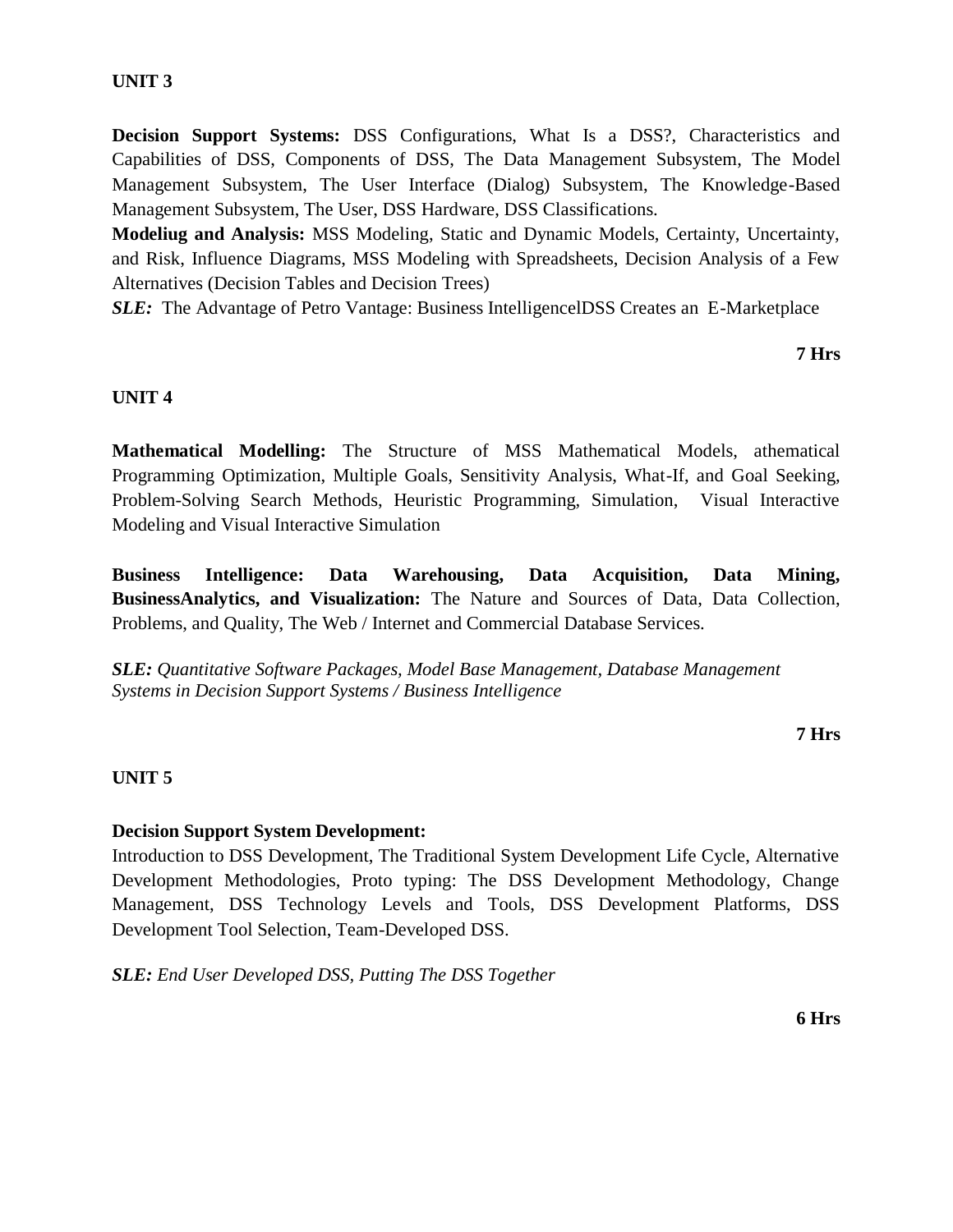**COLLABORATION, COMMUNICATION, ENTERPRISE DECISION SUPPORT SYSTEMS, AND KNOWLEDGE MANAGEMENT:** Collaborative Computing Technologies: Group Support Systems, Group Decision-Making, Communication, and Collaboration, Communication Support, Collaboration Support: Computer-Supported Cooperative Work, Group Support Systems, Group Support Systems Technologies, Group systems Meeting room and Online, The GSS Meeting Process.

*SLE: Distance Learning, Creativity and Idea Generation* 

#### **7 Hrs**

#### **TEXT BOOK:**

1. Decision Support Systems and Intelligent Systems - Efraim Turban. Jay E. Aronson, Ting Peng Liang:, 7th Edition, Prentice-Hall of India, 2006.

#### **REFERENCE BOOKS**

1.Frada Burstein, Clyde W. Holsapple, International Handbooks Information System, Handbook on decision support systems 1: Basic Themes, First edition, ISBN 3540487123, 9783540487128, 9783540487135, Springer-Verlag Berlin Heidelberg publisher, 2008

2.Vicki L. Sauter, Decision Support Systems for Business Intelligence, 2nd edition, ISBN 0470433744, 9780470433744, Wiley publication, 2011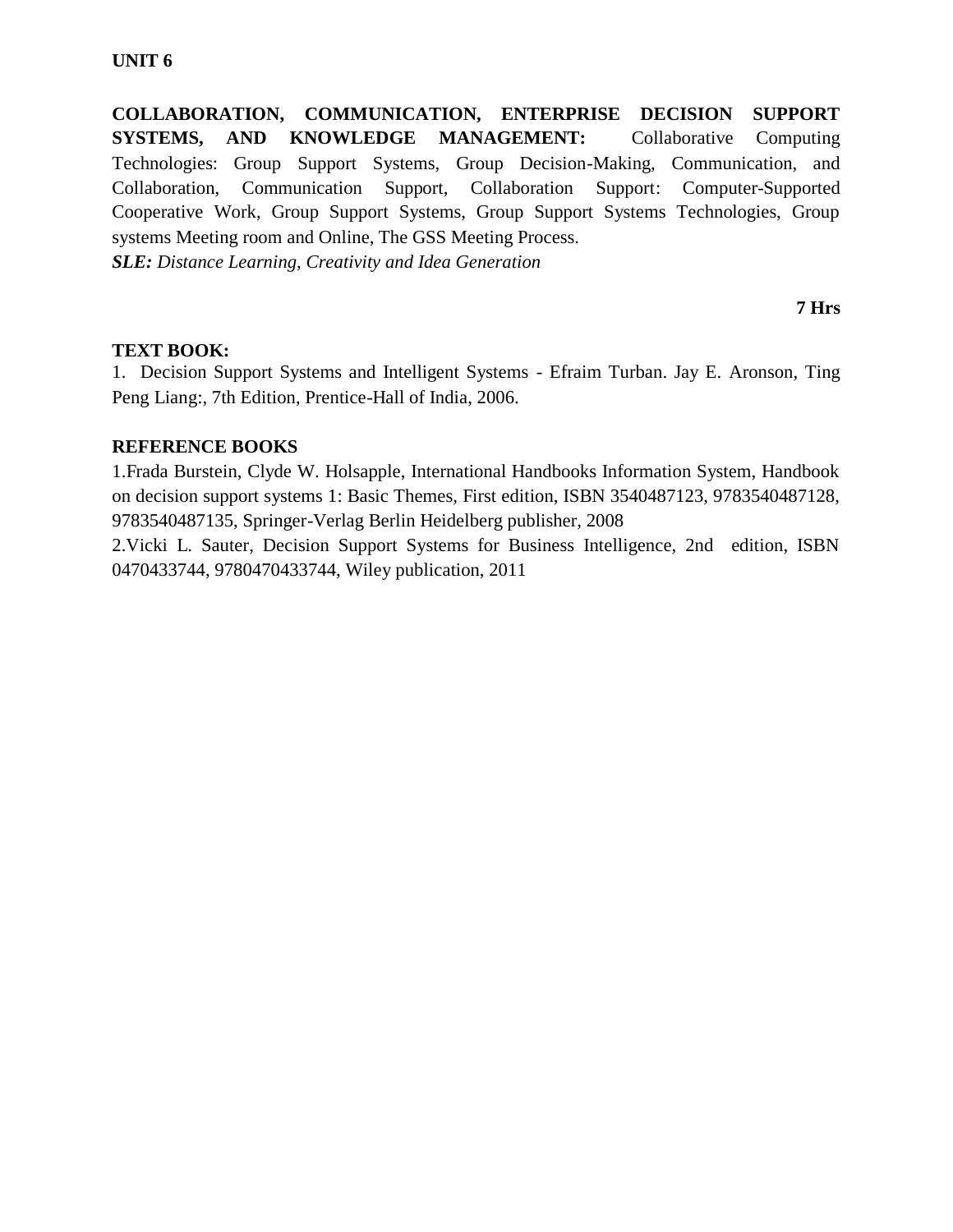# **UNIX SYSTEM PROGRAMMING (3:0:0)**

| Sub code       | $\cdot$ CS0322 | CIE               | :50%          |
|----------------|----------------|-------------------|---------------|
| Hrs / week     | :3             | SEE               | $:50\%$       |
| <b>SEE Hrs</b> | $: 03$ Hours   | <b>Max. Marks</b> | $\cdot$ : 100 |

#### **Prerequisite: Computer Concepts**

#### *Course Outcome*

On successful completion of the course the students will be able to

- 1. Describe basic features and file I/O functions of UNIX operating system.
- 2. Explain various aspects of files and directories in UNIX
- 3. Explain about process environment and process control in UNIX.
- 4. Illustrate concepts and uses of signals in UNIX.
- 5. Apply thread concepts and POSIX thread functions for multi-threaded programming in UNIX.
- 6. Use inter-process communication mechanisms in UNIX for achieving process interaction.

### **UNIT 1**

**UNIX System Overview:** Introduction, Unix architecture, System calls and Library Functions.

File I/O Introduction, File Descriptors, open Function, create Function, close Function, lseek Function, read Function, write Function, File Sharing, Atomic Operations, dup and dup2.

*SLE: UNIX Standardization, UNIX System Implementations*

#### **7 Hours**

### **UNIT 2**

**Files and Directories** Introduction, stat, Set-User-ID and Set-Group-ID, access Function, umask Function, chmodFunctions, Sticky Bit, chown Functions, File Size,File Truncation, File Systems, link, unlink, remove, and rename Functions, Symbolic Links, symlink Functions, File Times, utime Function.

*SLE: File Types, File Access Permissions*

### **7 Hours**

### **UNIT 3**

**Process Environment** Introduction, main Function, Process Termination, Command-Line Arguments,Environment List, Memory Layout of a C Program, Shared Libraries, Memory Allocation, Environment Variables, setjmp and longjmp Functions

**Process Control** Introduction, Process Identifiers, fork Function, vfork Function, exit Functions, wait and waitpid Functions.

*SLE: Race Conditions, exec Functions, Changing User IDs and Group IDs.*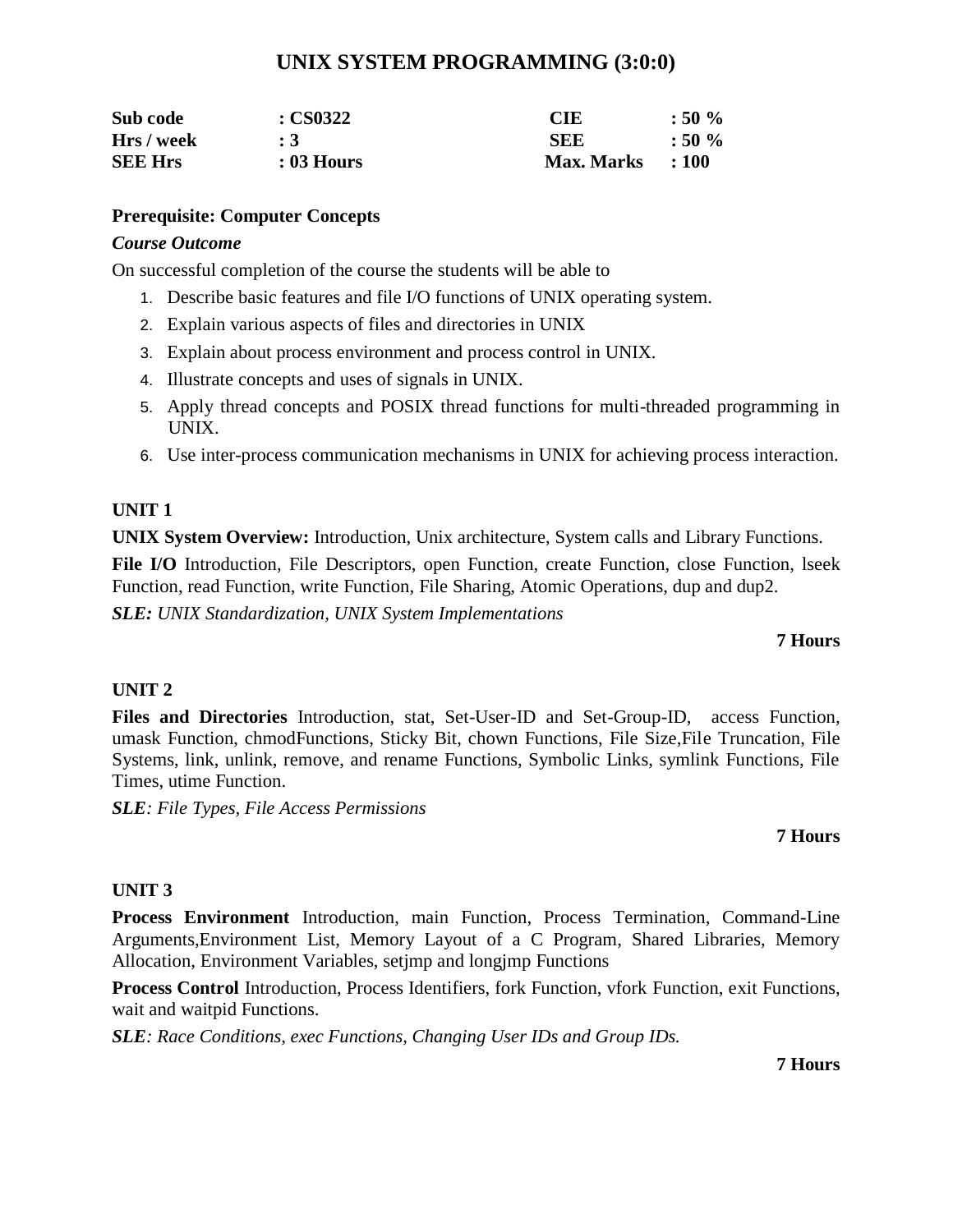**Threads:** Introduction, Thread Concepts, Thread Identification, Thread Creation, Thread Termination, Thread Synchronization.

**Daemon Processes:** Introduction, Daemon Characteristics, Coding Rules *SLE: Single-Instance Daemons, Daemon Conventions.*

## **UNIT 6**

**Interprocess Communication:** Introduction, Pipes, popen and pclose Functions, Coprocesses, FIFOs, XSI IPC, Message Queues, Semaphores

**Network IPC: Sockets** Introduction, Socket Descriptors, Addressing, Connection Establishment.

*SLE: Data Transfer, Socket Options*

#### **TEXT BOOK**

1. **Advanced Programming in the UNIX Environment** – W. Richard Stevens and Stephen A Rago,  $2<sup>nd</sup>$  Edition, Pearson Education / PHI, 2005.

#### **REFERENCE BOOK**

1. **The Design of the UNIX Operating System** – Maurice J Bach, Pearson Education PHI, 1987.

#### **UNIT 4**

**Signals** Introduction, Signal Concepts, signal Function, Reentrant Functions, Reliable Signal Terminology and Semantics, kill and raise Functions, alarm and pause Functions, sigprocmask Function, sigpending Function, sigaction Function, sigsetjmp and siglongjmp Functions, sigsuspend Function.

*SLE: Unreliable signals, Interrupted System calls*

**6 Hours**

# **6 Hours**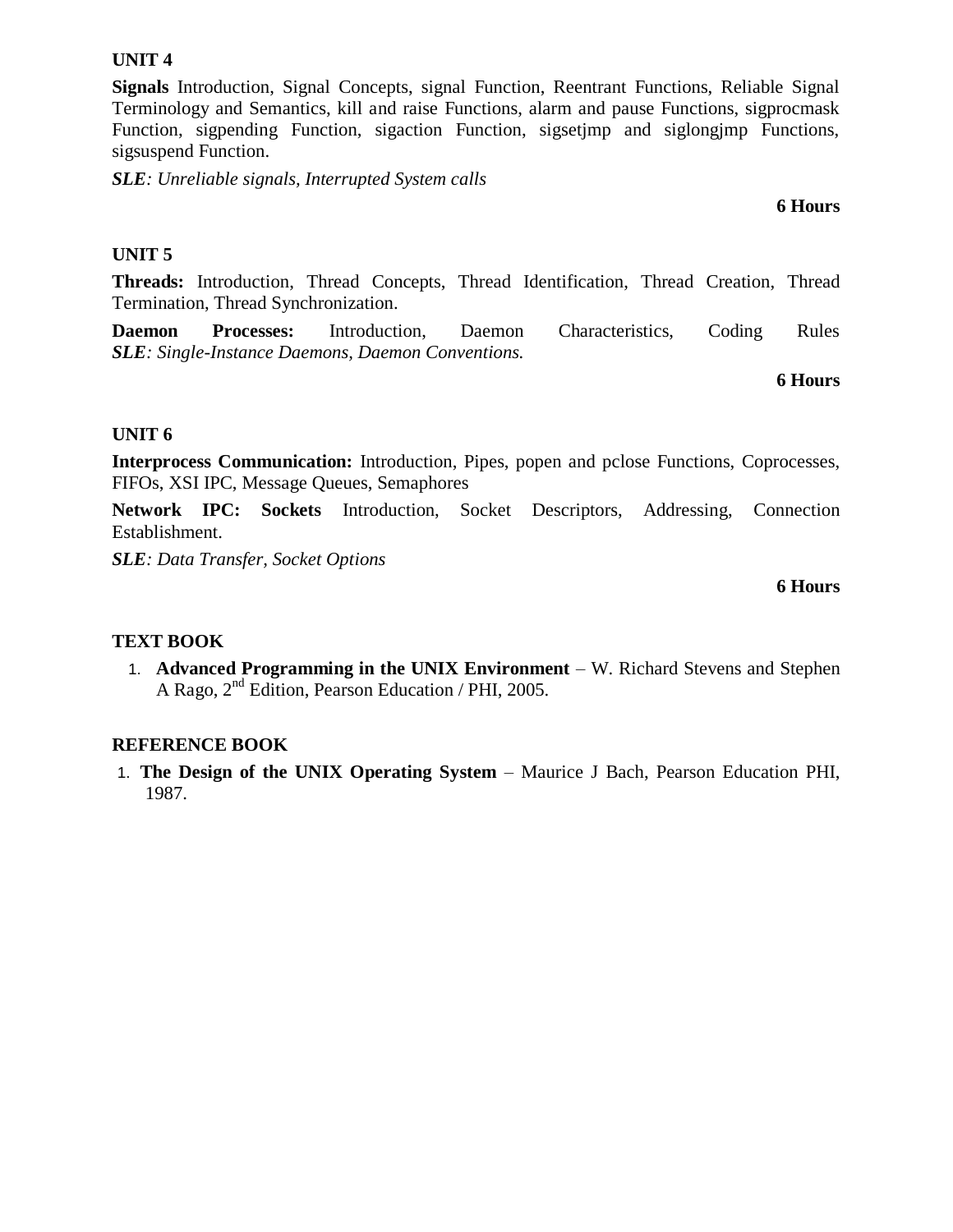# **LINUX INTERNALS (3:0:0)**

**Sub code : CS0318 CIE : 50 % Hrs / week : 03 SEE : 50 % SEE Hrs : 3 Hours Max. Marks : 100** 

#### *Course Outcome*

On successful completion of the course the students will be able to

- 1. Explain Linux Operating System basics, Kernel., booting process
- 2. Analyze memory management in Linux
- 3. Describe Inter process Communication and compare File Systems in Linux
- 4. Experiment with Device Drivers in Linux.
- 5. Illustrate Network Implementation and Debugging.
- 6. Make Use Kernel related commands.

#### **UNIT 1**

**Linux-The Operating System: Main Characteristics, Linux Distributions:** Compiling the kernel, Where is everything?, Compiling , Additional Configuration facilities

**Introduction to kernel:** important data structures, main algorithms, implementation of system Calls **The Booting process:** Carrying out the booting processes,

*SLE: LILO-the Linux Loader, GRUB, Etc.,* **7 Hours**

# **UNIT 2**

**Memory Management:** The Architecture-independent Memory model, The Virtual address space of a process, Block device caching, Paging under Linux *SLE: Paging under linux* **6 Hours**

### **UNIT 3**

**Interprocess communication:** Synchronization in the kernel, Communication via files, Pipes, System V IPC

File System: Basic principles, The representation of file system in kernel, The ext2, *SLE: Debugging using ptrace, procfile system, ext3* **6 Hours**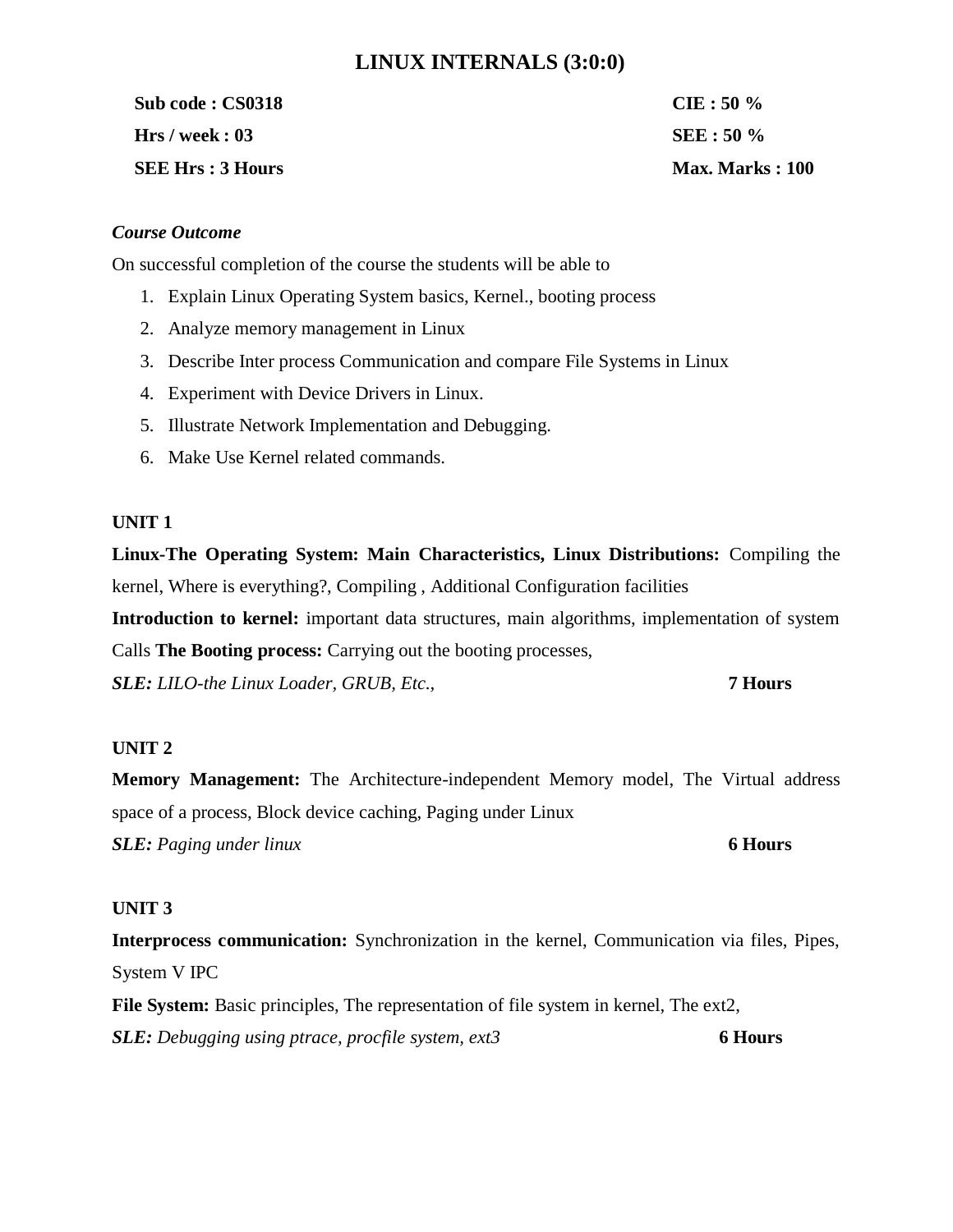**Device Drivers Under Linux:** Character and Block devices, Hardware, Polling, interrupts, and waiting queues.

*SLE: Implementing a driver, Dynamic and static drivers*

#### **UNIT 5**

**Network Implementation:** Introduction and overview, Important structures, Network Devices under Linux

**Modules and Debugging:** what are modules?, Implementation in the kernel, the meaning of object sections for modules, and kernels, parameter transfer and examples, What can be implemented as a module?, the kernel daemon, Simple data swapping between modules,.

*SLE: Configuring the network interface, An example module, Debugging.*

#### **7 Hours**

#### **UNIT 6**

**Kernel-Related Commands:** Overview of the system's memory, ps-output of processes statistics, top-the CPU charts, init-primus inter pares, shutdown the system, strace monitoring a process, trace-route Ariadne's paths in the internet,.

*SLE: Configuring a serial interface, configuring the parallel interface, Building a directory tree* **6 Hours**

### **TEXT BOOKS:**

- 1. **Linux Kernel Programming**, M. Beck, et.al., III edition, Pearson Education 2002
- 2. **Linux Kernel Development**, Robert Love, Pearson Education 2004
- 3. **Understanding the Linux Kernel**, Daniel Bovet, Marco Cesati., III Edition, O'rielly Publications, 2005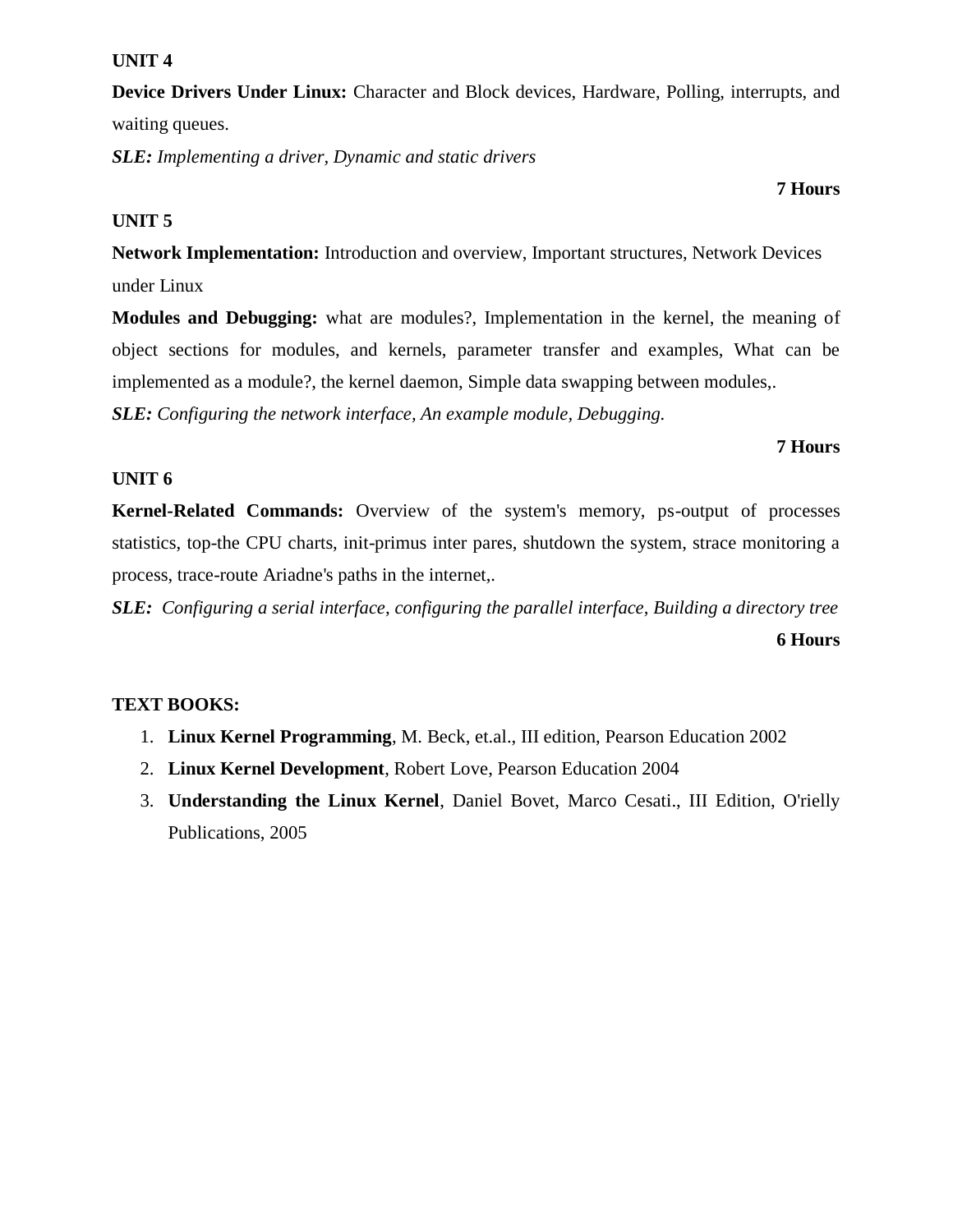# **DESIGN OF THE UNIX OPERATING SYSTEM (3:0:0)**

| Sub code                  | $\cdot$ CS0320 |              |      | $CIE$ : 50 %Marks |
|---------------------------|----------------|--------------|------|-------------------|
| $Hrs/week$ : 03           |                |              |      | SEE : 50 %Marks   |
| <b>SEE Hrs</b> : 03 Hours |                |              | Max. | :100              |
|                           |                | <b>Marks</b> |      |                   |

#### *Course outcome:*

On successful completion of the course the students will be able to

- 1. Understand the Unix system concepts
- 2. Understand the design of Unix Kernel and buffer cache
- 3. Demonstrate a clear view of the File System
- 4. Understand the structure of processes in UNIX OS
- 5. Understand the concept of Process Control and Management
- 6. explain the concept of memory management and I/O subsystems

#### **UNIT 1**

#### **Overview of the UNIX System**

System structure, user perspective, Operating System services, assumption about H/W. Architecture of UNIX operating system, introduction to system concepts, kernel data structure

#### *SLE: System Administration* **6 Hours**

#### **UNIT 2**

#### **The Buffer Cache**

Buffer headers, structure of the buffer pool, scenarios for retrieval of a buffer, reading and writing disk blocks

*SLE: Advantages and Disadvantages of Cache* **6 Hours**

#### **UNIT 3**

#### **Internal Representation of Files**

Inodes, structure of the regular file, directories, conversion of a pathname to inode, super block, inode assignment to a new file, allocation of disk blocks, other file types System Calls for the File System and change Root, Pipes, Mounting and Unmounting File Systems

*SLE: Super Block* **8 Hours**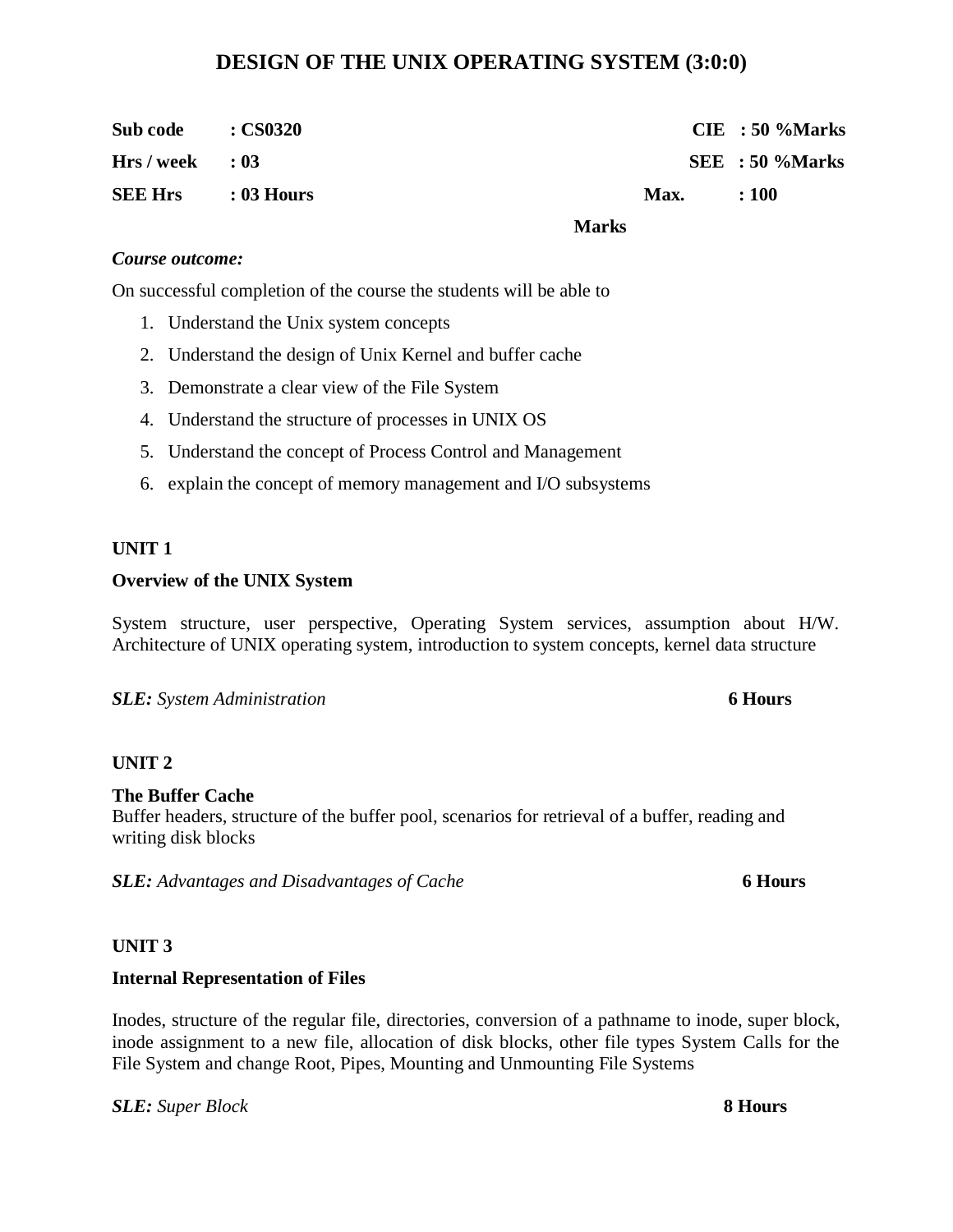#### **Process Control & Scheduling**

Process creation, signals, process termination, awaiting process termination, invoking other programs, the user id of a process, the shell, system Boot and the Init process. Process Scheduling, system call for time, clock

*SLE: Real Time processing* **7 Hours**

#### **UNIT 6**

**Memory Management and I/O Subsystem** Swapping, Demand paging, Driver Interfaces, Disk Drivers, Streams

*SLE: A Hybrid system with swapping and demand paging*

### **TEXT BOOK:**

1. **The Design of The UNIX Operating System:** Maurice J. Bach, Prentice-Hall.

### **REFERENCE BOOKS:**

- 2. **UNIX Internals:** Steve D. Pate, Addison-Wesley.
- 3. **UNIX Operating System Source Code Level Six:** J. Lions, Department of Computer Science, The University of New South Wales.
- 4. **A commentary on the sixth edition UNIX Operating System:** J. Lions, Department of Computer Science, The University of New South Wales.
- 5. **Operating Systems – A Practical Approach:** Robert Switzer, Prentice-Hall (1993).
- 6. **A Practical Approach to Operating Systems:** Malcolm G. Lane, James D. Mooney, Boyd and Fraser Pub. co. (1998).
- 7. **Operating System Design: The XINU Approach:** Douglas Comer, Prentice Hall, 1<sup>st</sup>edition (1983).

#### **UNIT 4**

#### **The Structure of process**

Process stages and transitions, layout of system memory, the context of a process, saving Context of a process, manipulation of the process address space

*SLE: Sleep.* **6 Hours**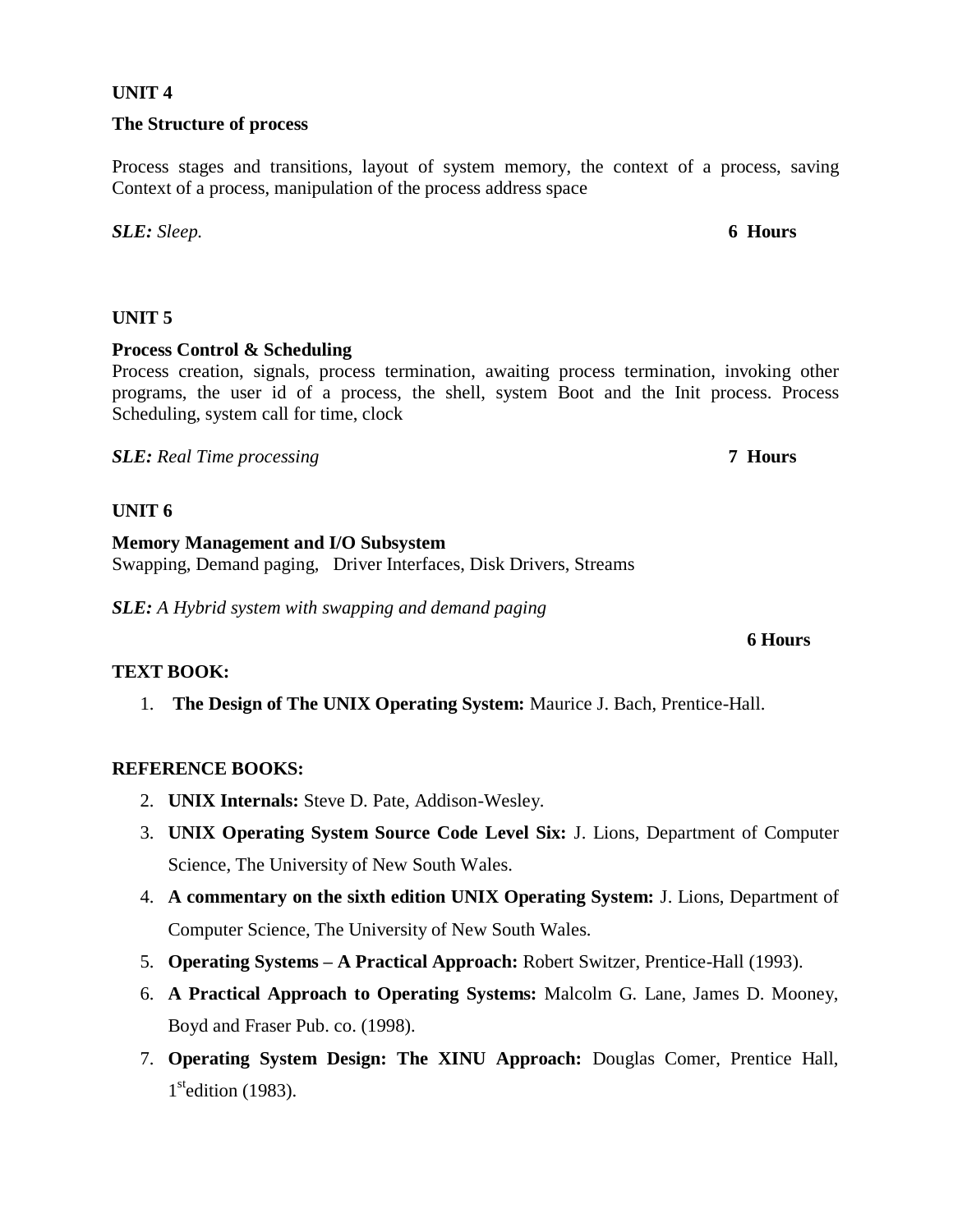# **INTRODUCTION TO DATA MINING (3:0:0)**

**Sub code : CS0325 CIE : 50% Marks SEE Hrs : 03 Hours Max. Marks : 100** 

**Hrs/week : 03 SEE : 50% Marks** 

#### *Course Outcome*

On successful completion of the course the students will be able to

- 1. Understand Data Mining concepts and applications of Data Mining Applications.
- 2. Discuss Data Preprocessing Techniques.
- 3. Understand Data Warehouse Implementation.
- 4. Acquire the knowledge of Data Cube Computation and Data Generalization
- 5. Acquire clear understanding of Mining Frequent Patterns, Associations, and Correlations
- 6. Apply the knowledge of Classification and Prediction in real world applications.

#### **UNIT 1**

#### **Introduction to Data Mining:**

Motivation and importance, What is Data Mining, Relational Databases, Data Warehouses, Transactional Databases, Advanced Database Systems and Advanced Database Applications, Data Mining Functionalities, Interestingness of a pattern Classification of Data Mining Systems. *SLE: Major issues in Data Mining.* **6 Hours** 

#### **UNIT 2**

**Data Preprocessing** Why Pre-process the Data? Data Cleaning, Data Integration and Transformation Data Reduction, Discretization.

*SLE: Concept Hierarchy Generation* **6 Hours** 

#### **UNIT 3**

**Data Warehouse and OLAP Technology for Data Mining** What is a Data Warehouse? Multi-Dimensional Data Model, Data Warehouse Architecture, Data Warehouse Implementation, Development of Data Cube Technology.

*SLE: Data Warehousing to Data Mining* **7 Hours**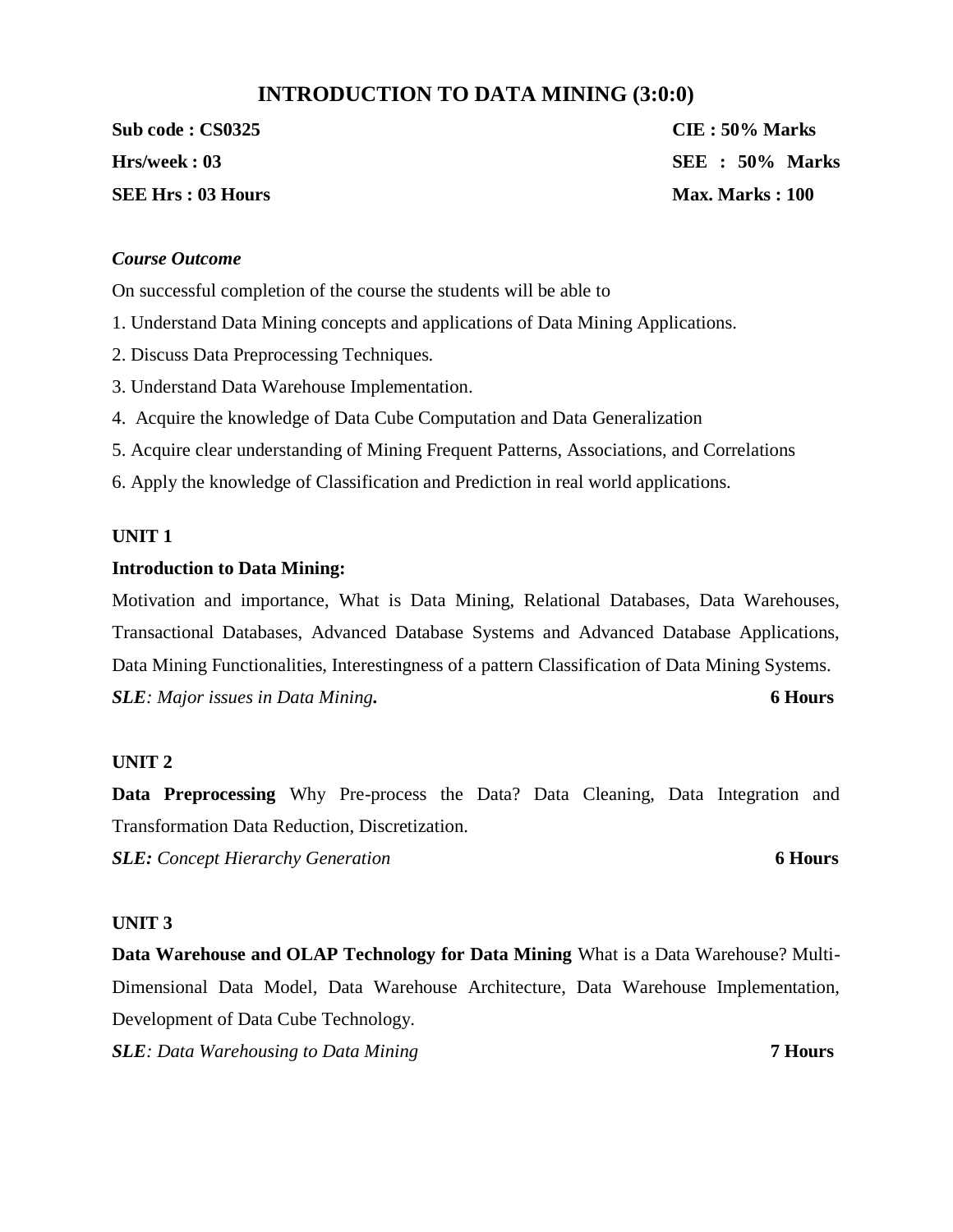**Data Cube Computation and Data Generalization:** Efficient Methods for Data Cube Computation, Further Development of Data Cube and OLAP Technology, Attribute-Oriented Induction—An Alternative Method for Data Generalization and Concept Description *SLE: Class Description: Presentation of Both Characterization and Comparison* 

#### **UNIT 5**

**Mining Frequent Patterns, Associations, and Correlations:** Basic Concepts and a Road Map, Efficient and Scalable Frequent Itemset Mining Methods, Mining Various Kinds of Association Rules, From Association Mining to Correlation Analysis *SLE: Metarule-Guided Mining of Association Rules* 

#### **7 Hours**

**6 Hours**

#### **UNIT 6**

**Classification and Prediction:** What Is Classification? What Is Prediction? , Issues Regarding Classification and Prediction, Classification by Decision Tree Induction, Bayesian Classification, Rule-Based Classification, Classification by Backpropagation, Support Vector Machines, Prediction, Accuracy and Error Measures, Evaluating the Accuracy of a Classifier or Predictor, Model Selection

*SLE: Ensemble Methods* 

#### **7 Hours**

#### **TEXT BOOK**

1. **Data Mining Concepts and Techniques**, Jiawei Han and MichelineKamber, Morgan Kaufman Publications

#### **REFERENCE BOOKS**

1. **Introduction to Data Mining**, Adriaan, Addison Wesley Publication

2. **Data Mining Techniques**, A.K.Pujari, University Press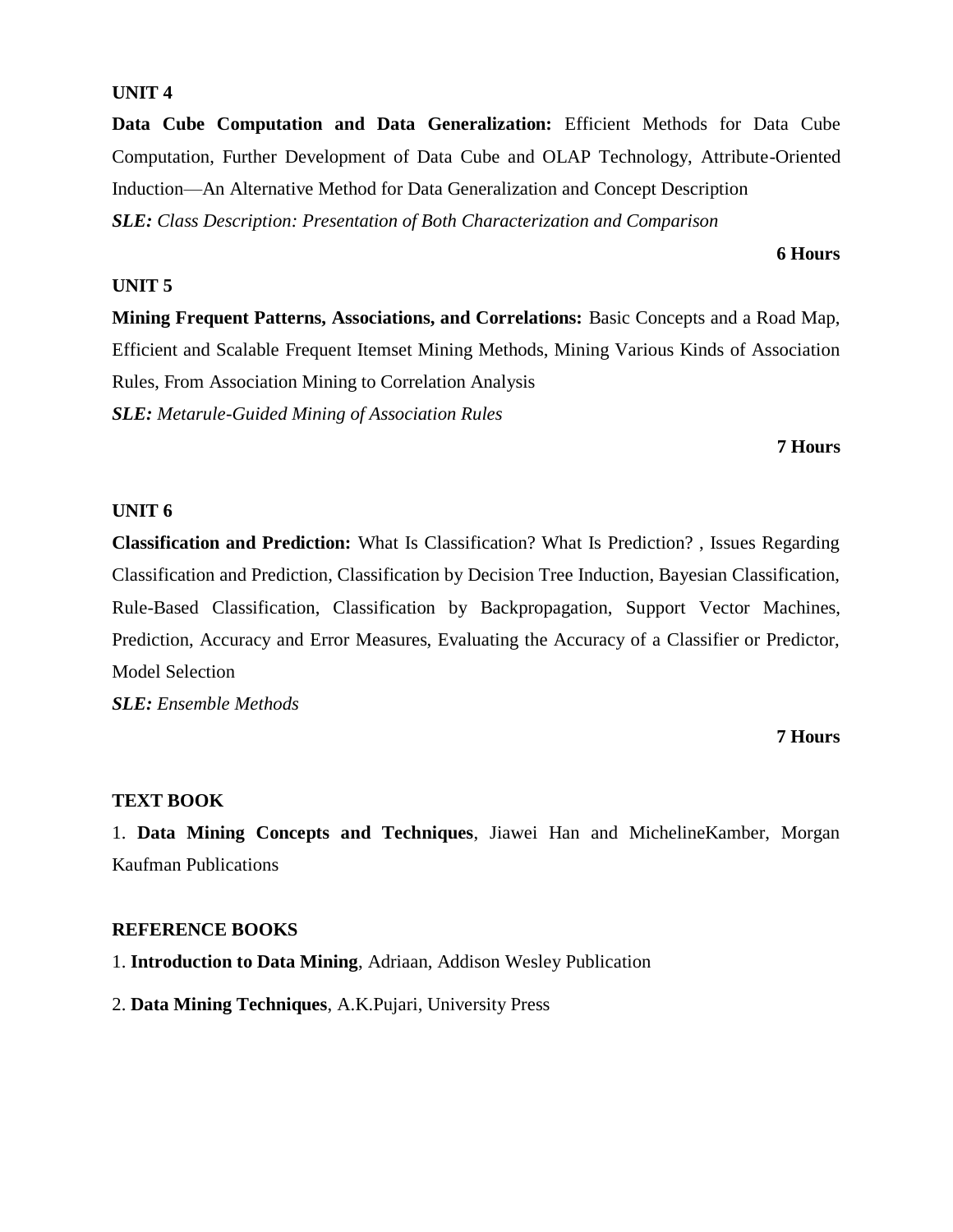# **OPERATION RESEARCH (3:0:0)**

**Sub Code : CS0311 CIE : 50% Marks** 

#### **SEE Hours : 03 Hours Max. Marks : 100 and Max. Marks : 100**

#### *Course Outcomes:*

- 1. Understand the need for Operation Research for problem solving and apply the same for linear programming model
- 2. Analyse and apply Simplex Method for problem solving
- 3. Understand the fundamental and foundation of Simplex Method.
- 4. Understand Duality Theory and apply the same for problem solving
- 5. Explore different application areas of Operation Research like Transportation and Assignment Problems
- 6. Use the knowledge of Operation Research in Game Theory and Decision Making

#### **UNIT 1**

**Introduction:** The origin, nature and impact of OR; Defining the problem and gathering data; Formulating a mathematical model; Deriving solutions from the model; Testing the model; Preparing to apply the model; Implementation. **Introduction to Linear Programming:**  Prototype example; The linear programming (LP) model,

*SLE: Assumptions of LP.* **7 hrs**

#### **UNIT 2**

**Simplex Method - I:** The essence of the simplex method; Setting up the simplex method; Algebra of the simplex method; the simplex method in tabular form. *SLE: Tie breaking in the simplex method* **6 hrs**

#### **UNIT 3**

**Simplex Method – I:** Adapting to other model forms

**Hours/Week : 03 SEE : 50% Marks**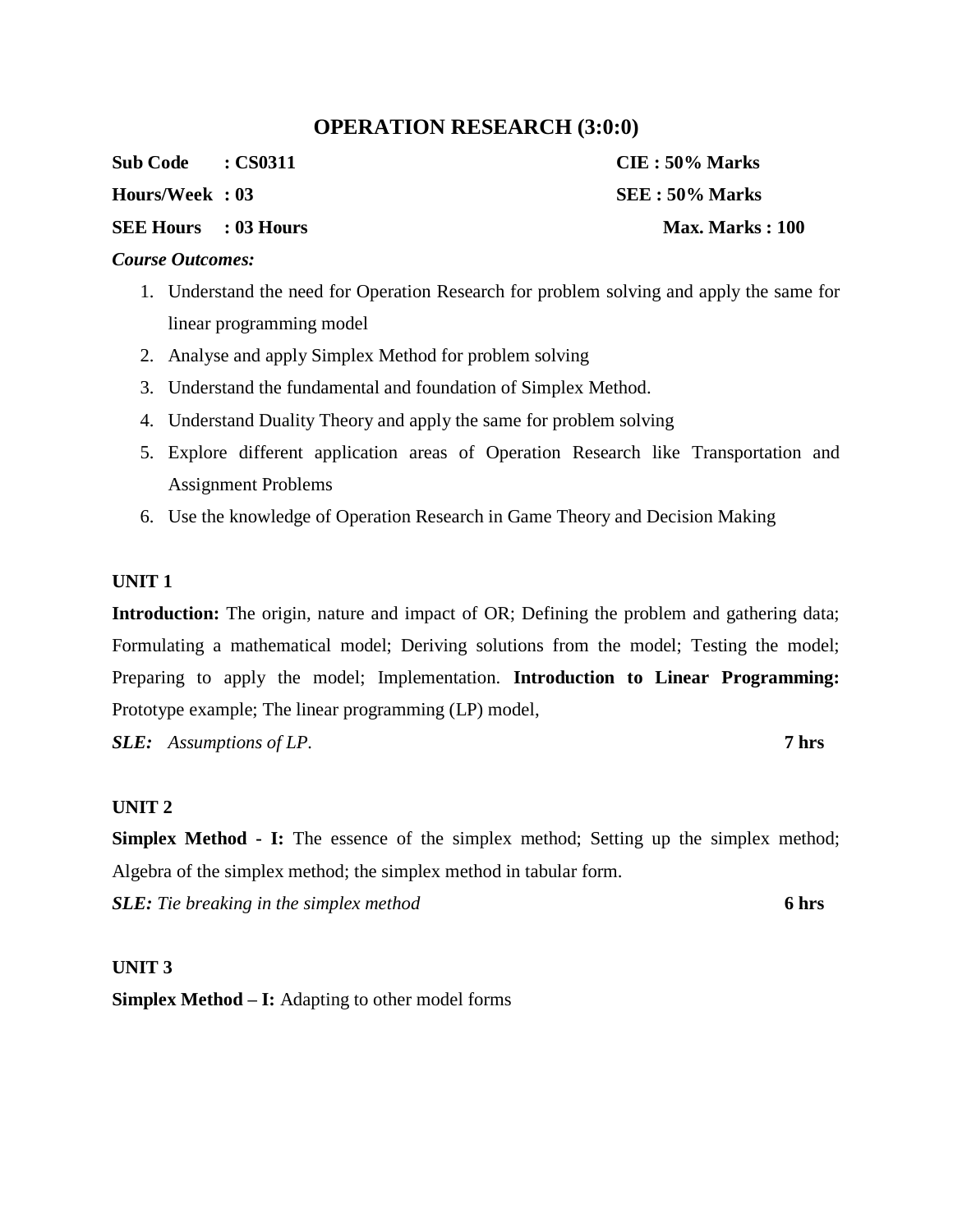**Simplex Method – II:** Foundation of simplex method, the revised simplex method, a fundamental insight

*SLE: Simplex method in Matrix form*

#### **UNIT 4:**

**Duality Theory:** The essence of duality theory; Economic interpretation of duality, Primal dual relationship; Adapting to other primal forms.

*SLE: SOB Method* **6 hrs**

#### **UNIT 5**

**Transportation and Assignment Problems:** The transportation problem, A streamlined simplex method for the transportation problem; The assignment problem.

*SLE: Travelling Salesmen Problem* **7 hrs**

#### **UNIT 6**

**Game Theory:** The formulation of two persons, zero sum games; Solving simple games- a prototype example; Games with mixed strategies. **Decision Analysis:** A prototype example; Decision making without experimentation. Decision making with experimentation *SLE: Decision tree.* **7 hrs**

#### **TEXT BOOK:**

1. Frederick S. Hiller and Gerald J. Lieberman: I**ntroduction to Operations Research: Concepts and Cases**, 9<sup>th</sup> Edition, Tata McGraw Hill, 2010

#### **REFERENCE BOOK:**

1. Wayne L. Winston: **Operations Research Applications and Algorithms**, 4<sup>th</sup> Edition, Cengage Learning, 2003

**6 hrs**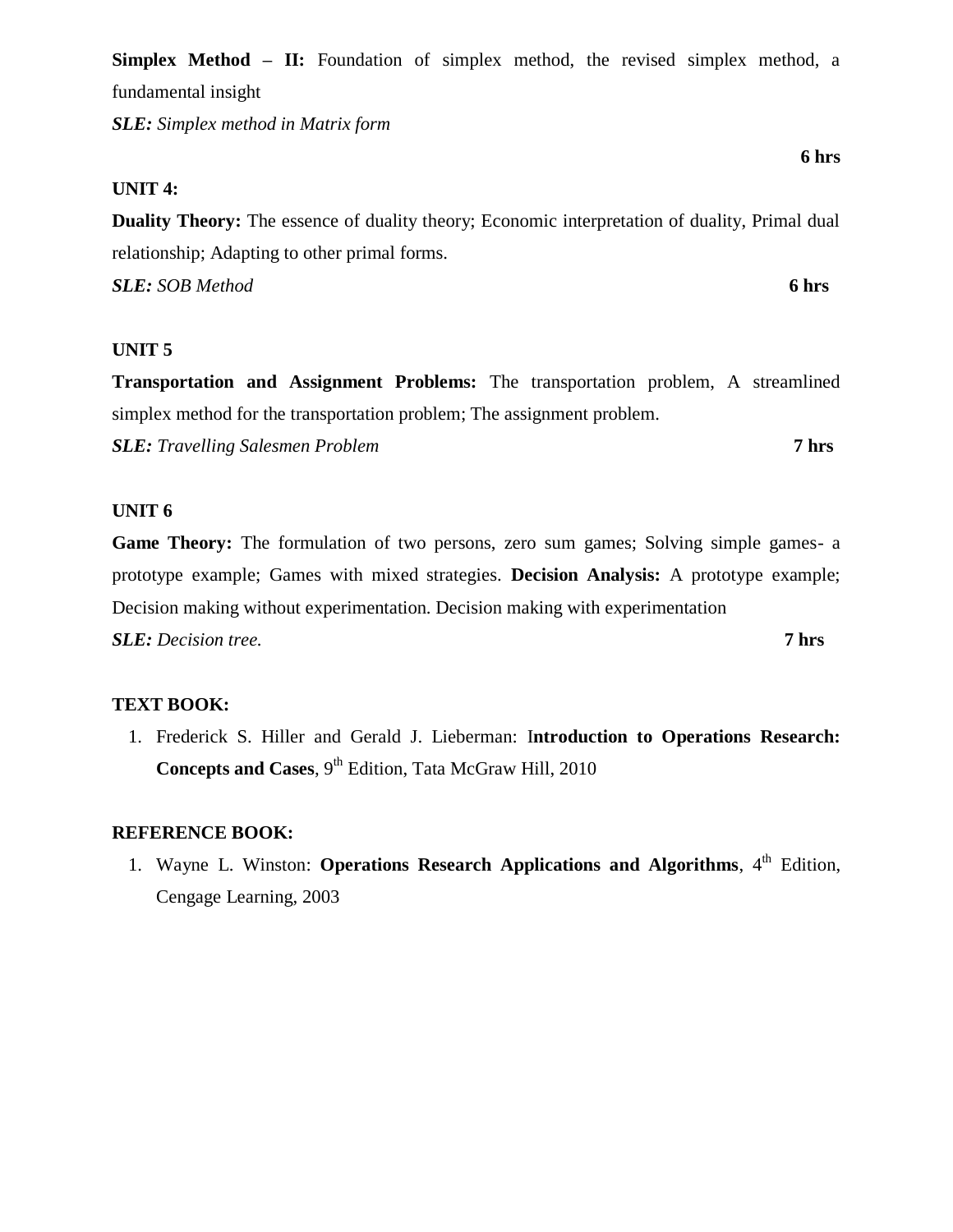# **EMBEDDED SYSTEMS (3:0:0)**

| Sub code       | $\therefore$ CS0331 | <b>CIE</b> | : 50 %Marks             |
|----------------|---------------------|------------|-------------------------|
| Hrs / week     | : 03                | <b>SEE</b> | : 50 %Marks             |
| <b>SEE Hrs</b> | $: 03$ Hours        |            | <b>Max. Marks</b> : 100 |

#### *Course Outcome*

On successful completion of the course the students will be able to

1. Describe the fundamentals of Embedded Systems.

2. Develop necessary skills to understand and design an embedded system application.

3. Identify the challenges of Concurrent Process and its solutions.

4. Compare the advantages of the software Architectures and design an embedded system application using an RTOS.

5. Describe the inter task communication primitives like, semaphores and message queues. and design the hardware along with the choice of the RTOS for the application at hand.

6. Describe the Embedded Software Development Tools and Model the requirements of an application as a set of tasks.

#### **UNIT 1**

**Custom single-purpose processor design**; **RT-level custom single-purpose processor design**; **Optimizing custom single-purpose processors**: optimizing the FSMD, Optimizing the datapath, optimizing the FSM.

*SLE : Optimizing the Original Program.* **7 Hours**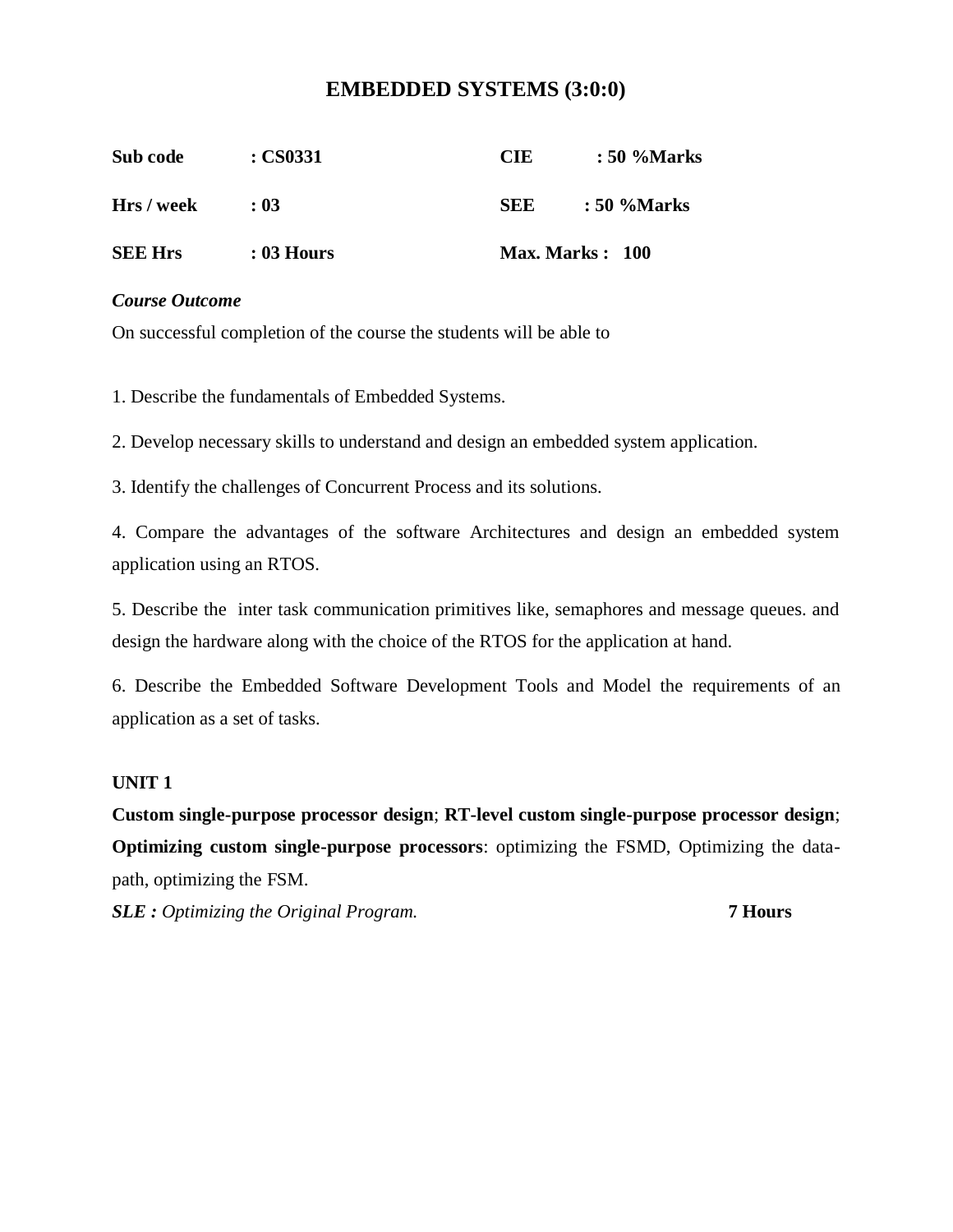#### **Timers, counters, and watchdog timers.**

**State machine models:** Introduction; finite-state machines (FSM); Finite-state machines with data path model (FSMD); Using state machines: Describing a system as a state machine, Comparing state machine and sequential program models, Capturing a state machine model in a sequential programming language; Hierarchical/Concurrent state machine model (HCFSM) and the State charts language; Program state machine model (PSM);

*SLE : An introductory example,A basic state machine model.* **7 Hours** 

#### **UNIT 3**

**Concurrent process models:** Concurrent processes: Process create and terminate, Process suspend and resume, Process join; Communication among processes: Shared memory, Message passing; Synchronization among processes: Condition variables, Monitors.

**Interrupts:** The Shared Data Problem.

*SLE : Interrupt Basics.* 

#### **7 Hours**

#### **UNIT 4**

**Survey of Software Architecture:** Round Robin with Interrupts, Function Queue Scheduling Architecture; Real Time Operating System Architecture, Selecting architecture*.* 

**Introduction to RTOS:** Tasks and Task States, Tasks and Data, Semaphores and shared data. *SLE: Round Robin.* **7 Hours** 

#### **UNIT 5**

**Basic Design Using an RTOS:** Overview, Principles, An Example, Encapsulating semaphores and Queues, Hard Real-Time Scheduling Considerations. *SLE: Saving Power.* 6 **Hours**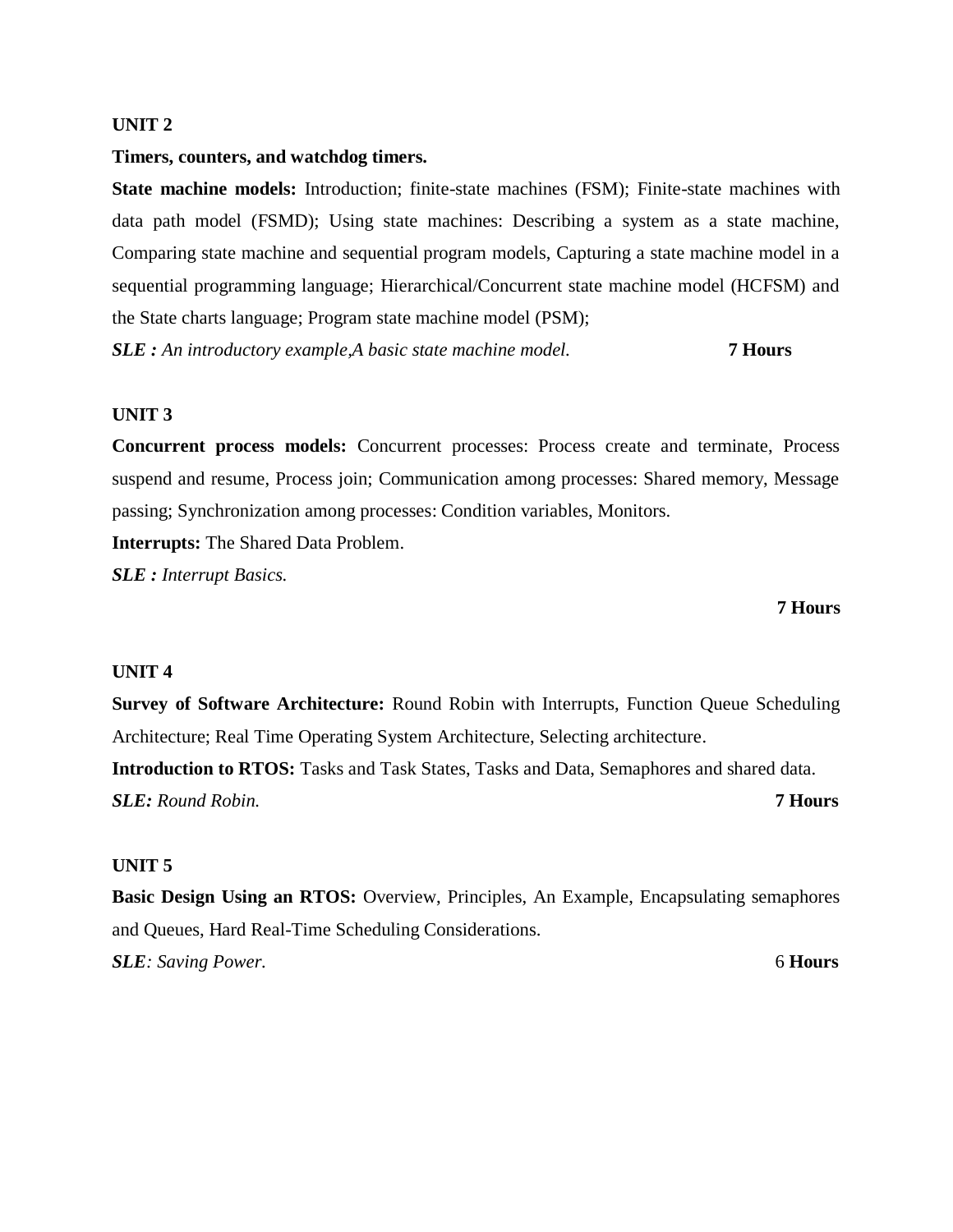**Embedded Software Development Tools:** Host and Target Machines, Linker/Locator for Embedded Software, getting embedded software into the Target System *SLE: Environment in which the program operates.* **5 Hours** 

#### **TEXT BOOKS**

1. **Embedded System Design: A Unified Hardware/ Software Introduction** - Frank Vahid, Tony Givargis, John Wiley & Sons, Inc.2002

2. **An Embedded Software Primer** - David E. Simon: Pearson Education, 1999.

#### **REFERENCE BOOKS**

1. **Embedded C:** Michael J. Pont, Pearson Education (2002).

2. **Real-Time Systems and Programming Languages:** Alan Burns and Andy Wellings,

3. **Embedded Systems Building Blocks, Second Edition - Complete and Ready-to-Use Modules in C:** Jean J. Labrosse, CMP; 2nd edition (1999)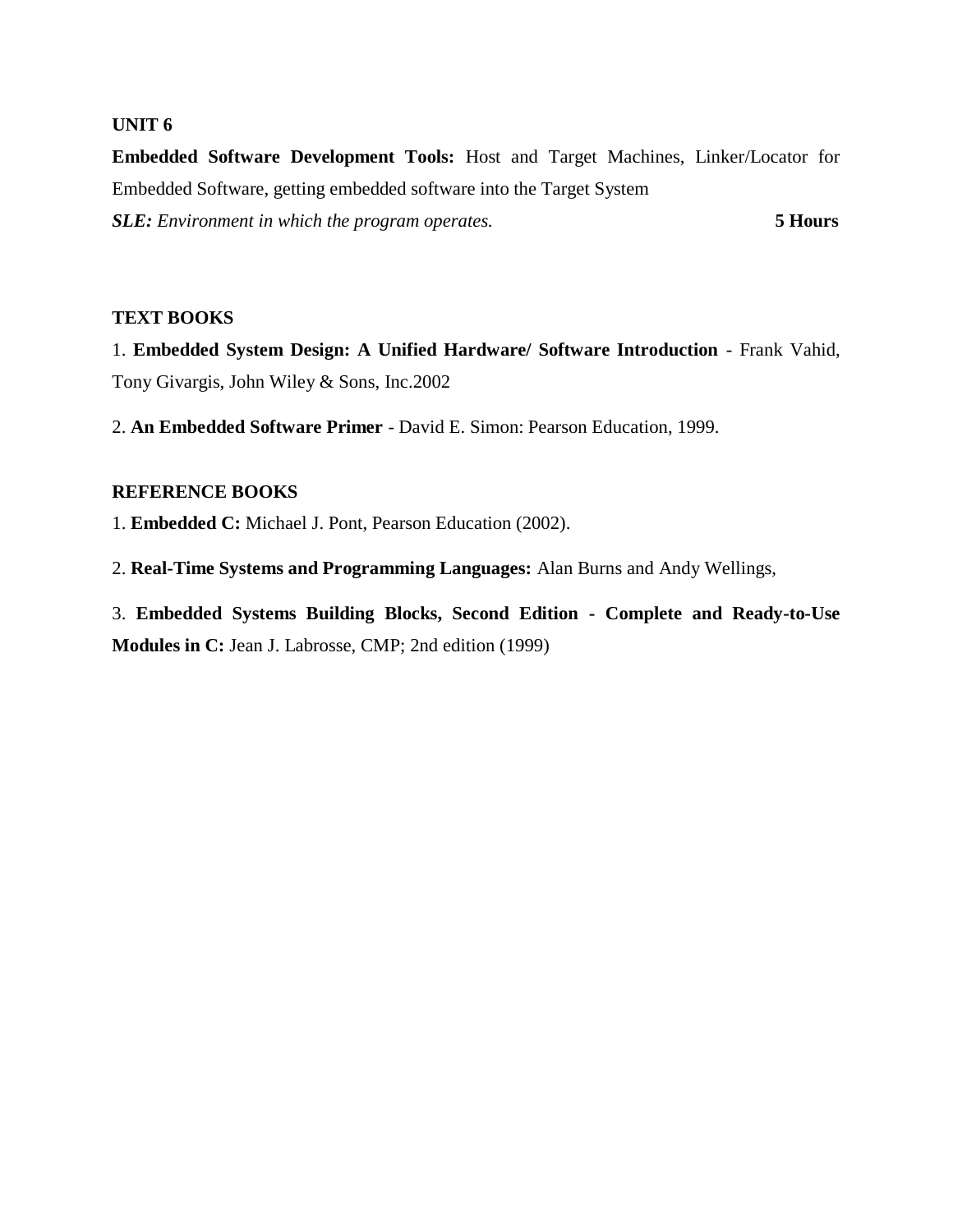# **PERVASIVE COMPUTING (3:0:0)**

**Sub Code : CS0303 CIE : 50% Marks Hours/Week : 03 SEE : 50% Marks SEE Hours** : 03 Hours **Max. Marks : 100** 

#### *Course outcomes:*

On successful completion of the course the students will be able to

1. Discuss the different applications that use pervasive computing and also compare the different device technology available.

2. Assess the different device connectivity using the protocols

- 3. Use the voice technology in the hand held devices
- 4. Design and demonstrate some applications using the programming languages
- 5. Create the user interfaces for a given application
- 6. Apply the concepts to PDA and to compare the connected devices

#### **UNIT 1**

**Past, present, future**: The vine and fig tree dream, Pervasive computing, the pervasive computing market, m-Business Conclusions and challenges. Email access via WAP and voice. **Device technology**: Hardware, Human-machine interfaces, Biometrics, Operating systems,Java

for pervasive devices

*SLE: Application examples: Airline check-in and booking,* 

#### **7 Hours**

#### **UNIT 2**

**Device connectivity**: Protocols, Security, Device management. **WAP and beyond:** Introduction, Components of the WAP architecture, WAP infrastructure, WAP security issues, i-Mode **SCCCC** 

*SLE: Wireless Markup Language, WAP push, Products*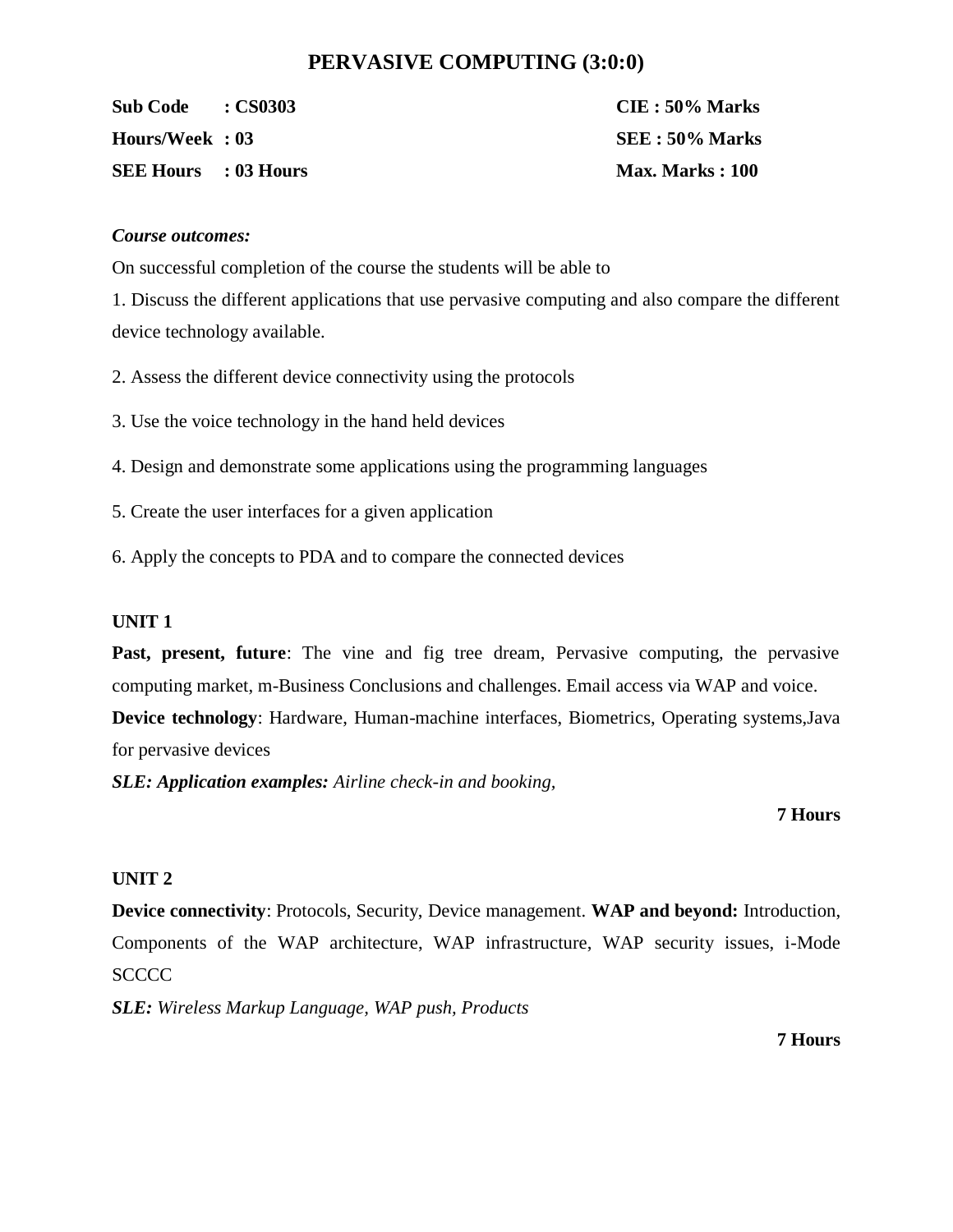**Voice technology**: Basics of speech recognition, Voice standards Speech applications, Speech and pervasive computing, Security. **Personal digital assistants:** History, Device categories,. *SLE: Personal digital assistant operating systems* 

#### **UNIT 4**

**Server-side programming in Java**: Java 2 Enterprise Edition: overview, Servlets, Enterprise Java Beans, Java Server pages, Web services, Model-view-controller pattern *SLE: Extensible Markup Language* 

**6 Hours** 

#### **UNIT 5**

**Example application**: Introduction, , Architecture, Implementation **Access from PCs**: Smartcard-based authentication via the Internet. Access via WAP: WAP functionality. *SLE: User interfaces overview, implementation* 

#### **7 Hours**

#### **UNIT 6**

**Access from personal digital assistants**: Extending the example application to personal digital assistants, Implementation for connected devices.

*SLE: Comparison of PDAs, connected devices and different implementations* 

#### **6 Hours**

#### **TEXT BOOK**

1. **Pervasive Computing: Technology and Architecture of Mobile Internet Applications**, *JochenBurkhardt, Thomas Schaeck, Horst Henn, Stefan Hepper, Klaus Rindtorff, Pearson Education, April 2002.* 

#### **REFERENCE BOOK**

1. **Pervasive Computing: the mobile world**, UweHansmann, springer, 2nd edition, 2003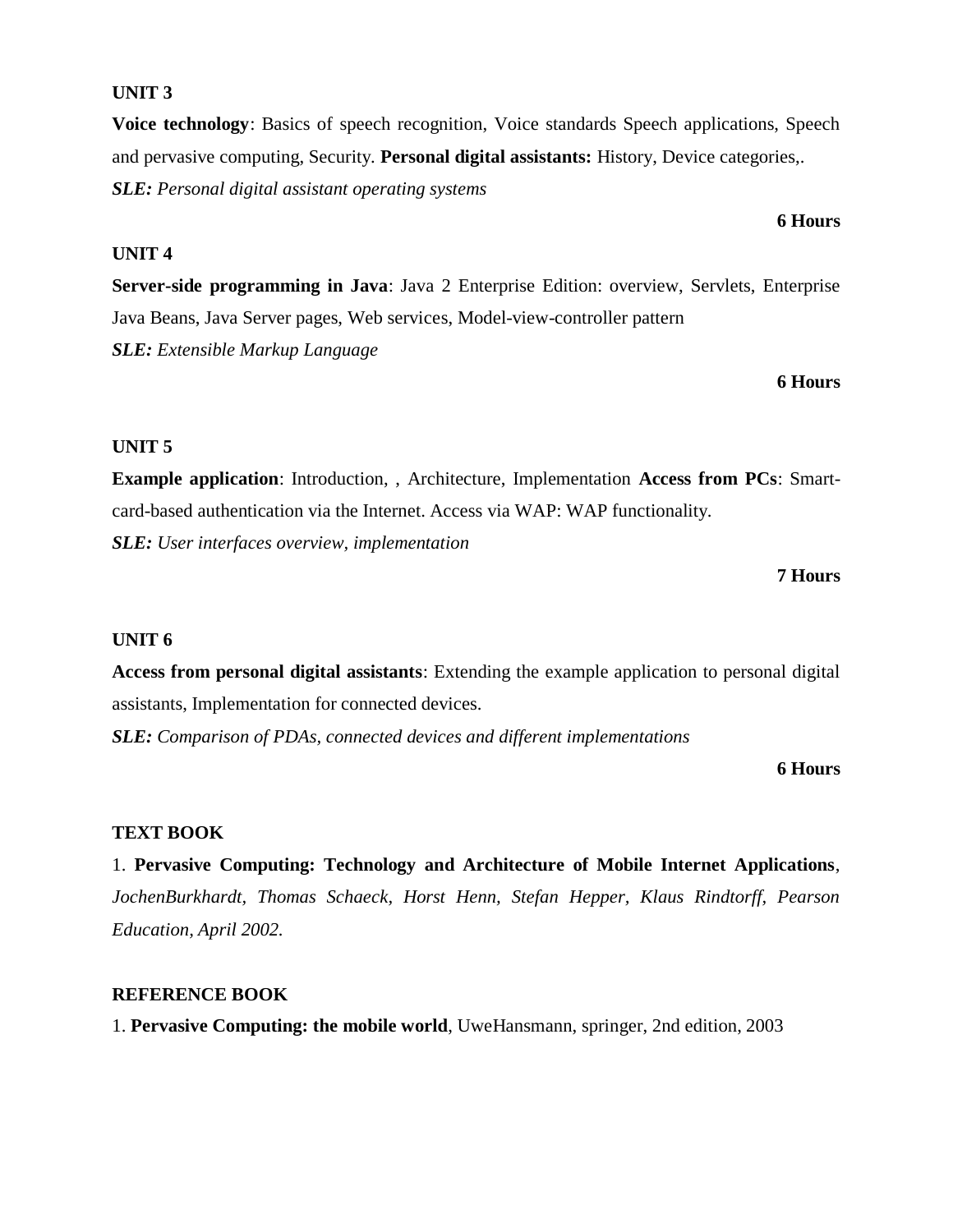# **PROTOCOL ENGINEERING (3:0:0)**

| Sub code : CS0327         | CIE                | $\therefore$ 50 %Marks |
|---------------------------|--------------------|------------------------|
| Hrs/week : 03             | SEE                | $\therefore$ 50 %Marks |
| <b>SEE Hrs</b> : 03 Hours | $Max. Marks$ : 100 |                        |

#### *Course Outcomes*

On successful completion of the course the students will be able to

1. Familiarize with the concept of protocols and their representation and discuss the phases of protocol engineering

2. Identify the components of protocol to be specified and to create formal specification of protocol using finite state machine

3. Design and develop SDL based specification of protocols

4. Apply different types of protocol verification and validation techniques

5. Compare different types of test sequence generation techniques and explain performance parameters

6. Discuss methods for interactive building of correct protocol specification and its implementation issues

#### **UNIT 1**

**Introduction:** Communication model, Communication Software, Communication Subsystems,

Communication Protocol Definition/Representation, Formal and Informal Protocol Development Methods, Protocol Engineering Phases

**Network Reference Model:** Layered Architecture, Network Services and Interfaces, Protocol Functions: Encapsulation, Segmentation, Reassembly, Multiplexing, Addressing, OSI Model Layer Functions, TCP/IP Protocol Suite, Application Protocols.

*SLE: Informal representation of TCP protocol* 6 **Hours**

#### **UNIT 2**

**Protocol Specification:** Components of specification, Service specification, Communication Service Specification Protocol entity specification: Sender, Receiver and Channel specification, Interface specifications, Interactions, Multimedia specifications, Alternating Bit Protocol Specification..

*SLE: RSVP specification* **6 Hours**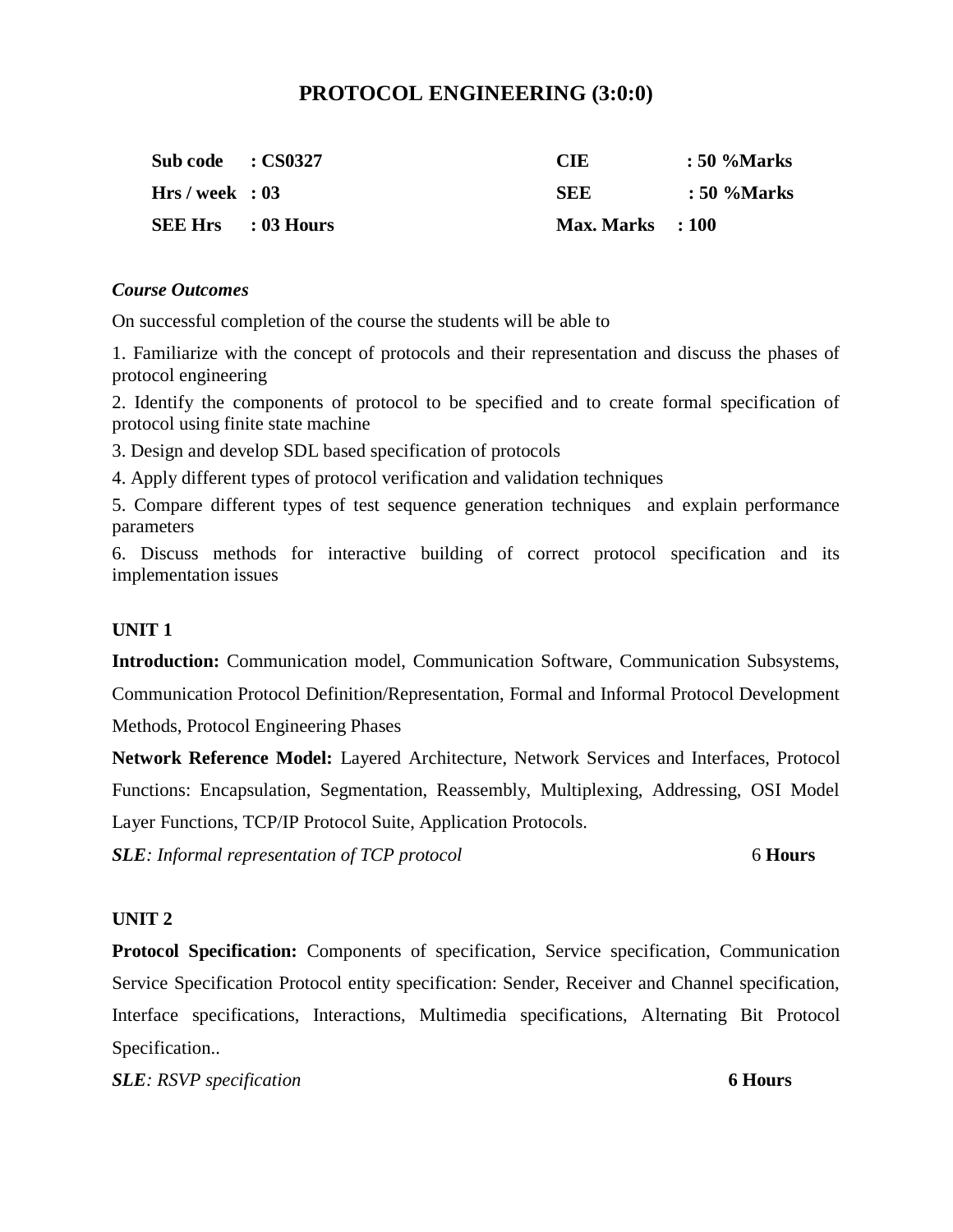**Protocol Specification Language (SDL):** Salient Features. Communication System Description using SDL, Structure of SDL Data types and communication paths. Examples of SDL based Protocol Specifications: Question and answer protocol, X-on-X-off protocol, Alternating bit protocol, Sliding window protocol specification, TCP protocol specification, SDL based platform for network, OSPF, Multi Protocol Label Switching.

*SLE: BGP* **7 Hours** 

#### **UNIT 4**

**Protocol Verification / Validation:** Protocol Verification using FSM, ABP Verification, protocol validation, Protocol Design Errors: Deadlocks, Unspecified Reception, Non-executable Interactions, State Ambiguities, Protocol Validation Approaches: Perturbation Technique, Reachability Analysis, Fair Reachability Graphs, SDL Based Protocol Verification: ABP Verification, SDL Based Protocol Validation: ABP Validation.

*SLE: Process Algebra based Validation, Reachability Tree of a protocol* 

#### **6 Hours**

#### **UNIT 5**

**Protocol Conformance and Performance Testing:** Conformance Testing Methodology and Framework, Local and Distributed Conformance Test Architectures, Test Sequence Generation Methods: T, U, D and W methods, Distributed Architecture by Local Methods, Synchronizable Test Sequence, Conformance Testing of RIP, Testing Multimedia Systems, quality of service test architecture (QOS).

*SLE: Conformance testing with Tree and Tabular Combined Notation (TTCN )*

#### **7 Hours**

#### **UNIT 6**

**Protocol performance testing:** Performance Test methods, SDL Based Performance Testing of TCP, Interoperability testing, Scalability testing protocol.

**Protocol Synthesis and Implementation:** Synthesis methods, Interactive Synthesis Algorithm, Automatic Synthesis Algorithm, Automatic Synthesis of SDL from MSC, Protocol Re-synthesis,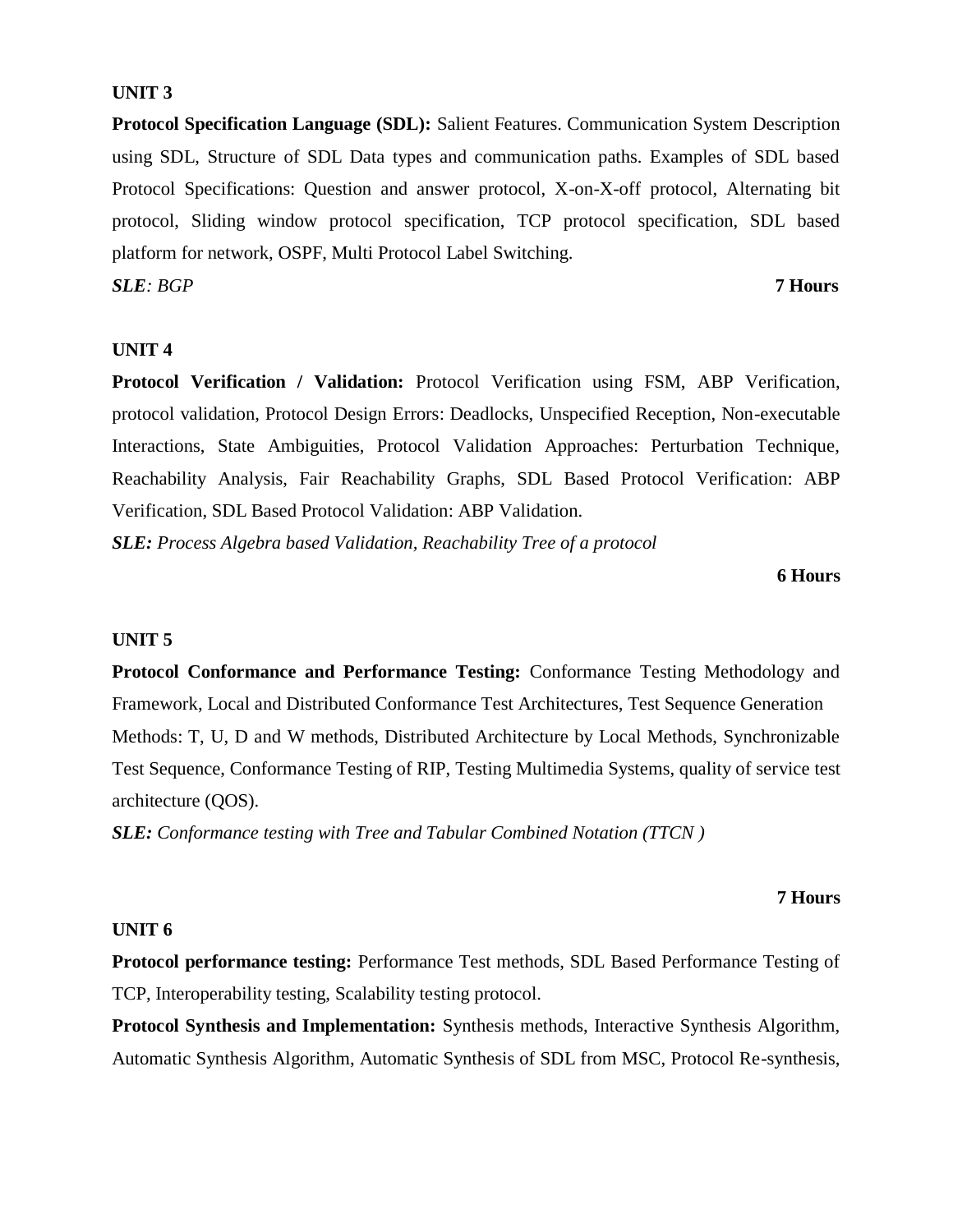Requirements of Protocol Implementation, Objects Based Approach to Protocol Implementation, Protocol Compilers.

*SLE: SDL based performance testing of OSPF* **7 Hours** 

# **TEXT BOOK:**

1. PallapaVenkataram and Sunilkumar S. Manvi: Communication Protocol Engineering, PHI, 2004.

# **REFERENCE BOOK:**

1. Mohammed G. Gouda: Elements of Protocol Design, Wiley Student Edition, 2004.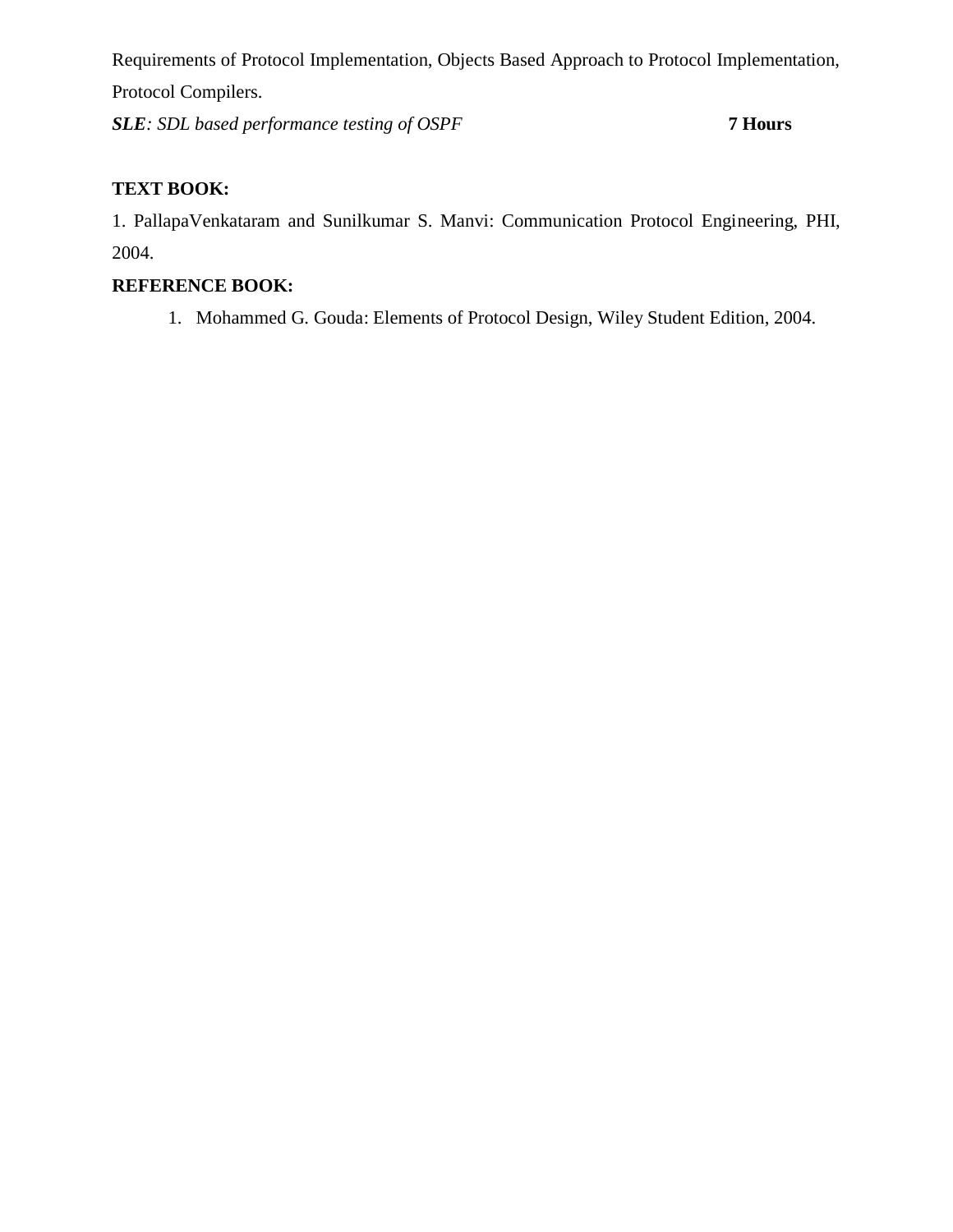# **ADHOC NETWORKS (3:0:0)**

| Sub code        | <b>: CS0328</b> | CIE                | $:50\%$ |
|-----------------|-----------------|--------------------|---------|
| $Hrs/week$ : 03 |                 | SEE                | $:50\%$ |
| <b>SEE Hrs</b>  | : 03 Hours      | $Max. Marks$ : 100 |         |

#### *Course Outcomes*

On successful completion of the course the students will be able to

1. Identify the unique issues in ad-hoc wireless networks. Knowledge of the current technology trends for the implementation and deployment of Ad-hoc wireless networks.

2. Identify the challenges in designing MAC protocols for Ad-hoc networks and discuss the working of MAC protocols

3. Explain the challenges in designing Routing Protocols for Ad-hoc networks and discuss the working of Table-Driven Routing protocols

4. Explain the challenges in designing Routing Protocols for Ad-hoc networks and discuss the working of On-Demand Routing protocols

5. Describe the challenges in designing Transport Protocols for Ad-hoc networks and discuss the working of Transport protocols

6. Describe the challenges in designing Security Protocols for Ad-hoc networks and discuss the working of Security protocols

### **UNIT 1**

**INTRODUCTION:** Cellular and Ad Hoc Wireless networks, Applications of Ad Hoc wireless networks; Issues in Ad hoc wireless networks: Medium Access Scheme, Routing, Multicasting, Transport Layer Protocols, Pricing Scheme, Quality of service positioning, Self-organization, Security, Addressing and Service Discovery, Energy Management, Scalability, Deployment Considerations;

*SLE: Ad hoc wireless Internet.* **7 Hours** 

### **UNIT 2**

**MAC PROTOCOLS:** MAC Protocols for Ad hoc wireless Networks: Introduction, Issues in designing a MAC protocol for Ad hoc wireless Networks, Design goals of a MAC protocol for Ad-hoc wireless Networks, Classification of MAC Protocols, Contention based protocols with reservation mechanisms: D-PRMA, CATA, SRMA/PA, FPRP, HRMA

### *SLE: MACA/PR.* **7 Hours**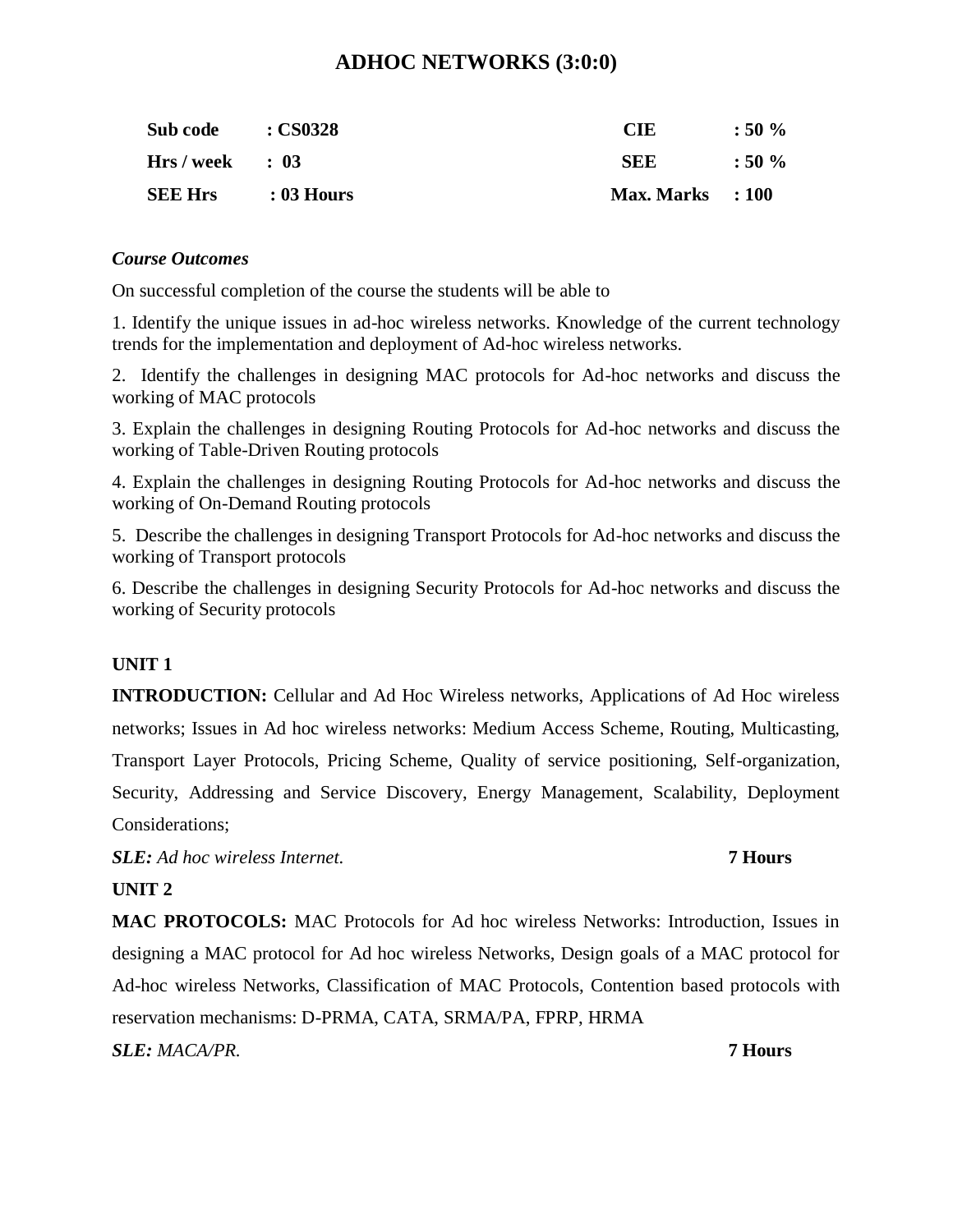**ROUTING PROTOCOLS:** Routing protocols for Ad-hoc Wireless Networks: Introduction, Issues in Designing a Routing Protocol for Ad-hoc Wireless Networks, Classification of Routing Protocols. TABLE DRIVEN ROUTING PROTOCOLS**:** DSDV, WRP, CGSR

*SLE: STAR protocol* **6 Hours** 

### **UNIT - 4**

**ROUTING PROTOCOLS- II:** On-Demand Routing Protocols: Dynamic source Routing Protocol (DSR), AODV, TORA, LAR, ABR, and FORP.

*SLE: SSA protocol* **6 Hours** 

# **UNIT - 5**

**TRANSPORT LAYER:** Transport Layer Protocols for Ad-hoc wireless Networks: Introduction, Issues in Designing a Transport Layer Protocol for Ad-hoc wireless Networks, Design Goals of a Transport Layer Protocol for Ad hoc wireless Networks, Classification of Transport Layer Solutions, TCP over Ad-hoc wireless Networks: Feedback-Based TCP, TCP with Explicit Failure Notification, TCP-BUS, ,Split TCP.

*SLE: ATP* **7 Hours** 

### **UNIT 6**

**SECURITY:** Security in wireless Ad hoc wireless Networks, Network security requirements, Issues & Challenges in Security Provisioning, Network security Attacks, Key Management: Symmetric and Asymmetric key Algorithms, key Management Approaches, key management in Ad-hoc Wireless Networks: Secure routing in Ad hoc wireless Networks: Requirements, SAR protocol,

*SLE: ARAN*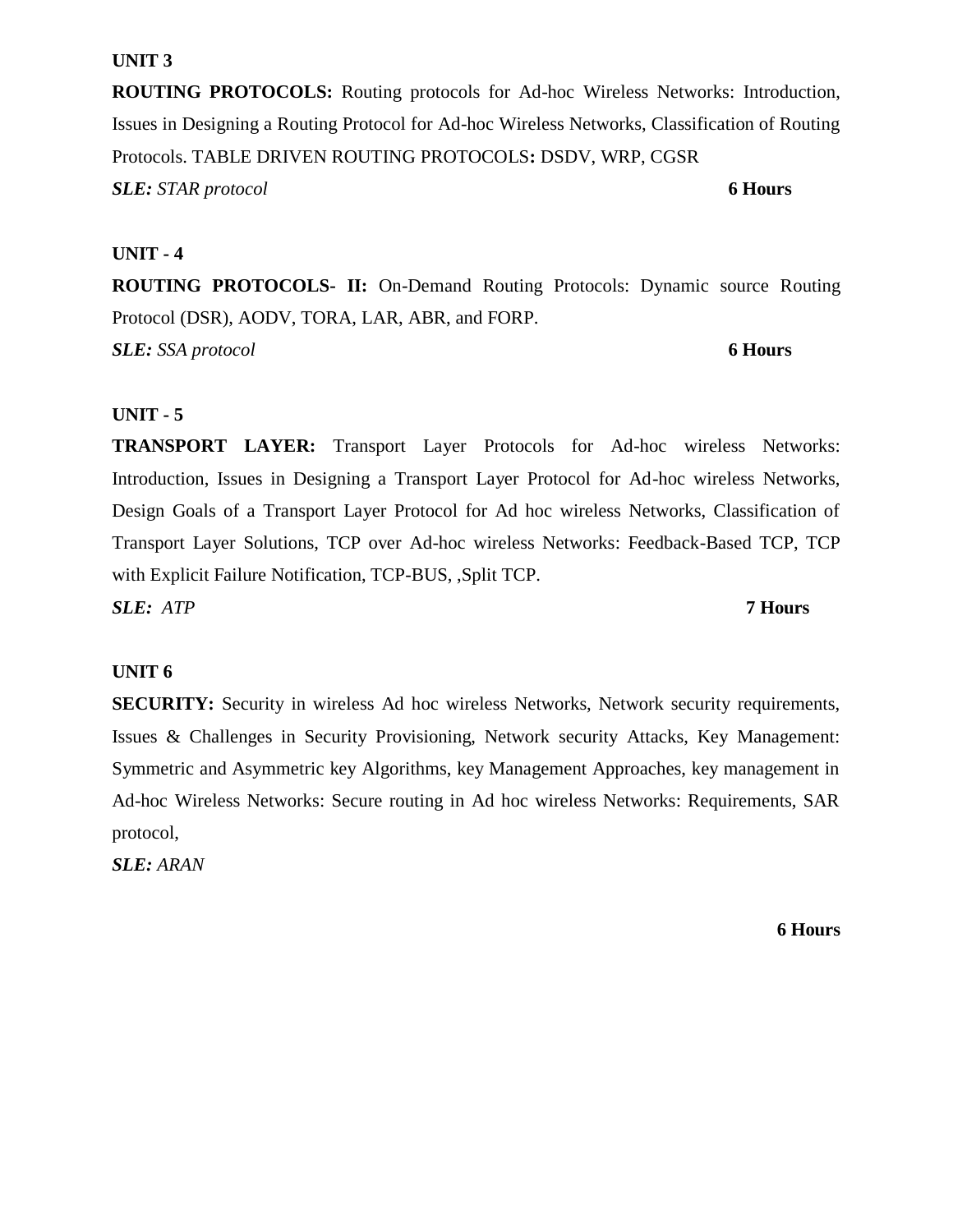#### **TEXT BOOK**

1. **Ad hoc Wireless Networks** – C. Siva Ram Murthy & B. S. Manoj, 2nd Edition, Pearson Education, 2005.

# **REFERENCE BOOKS**

1. **Ad hoc Wireless Networks** – Ozan K. Tonguz and Gianguigi Ferrari, John Wiley, 2006.

2. **Ad hoc Wireless Networking –** Xiuzhen Cheng, Xiao Hung, Ding-Zhu Du, Kluwer Academic Publishers, 2004.

3. **Adhoc Mobile Wireless Networks -** C.K. Toh, Protocols and Systems, Prentice-Hall, 2002.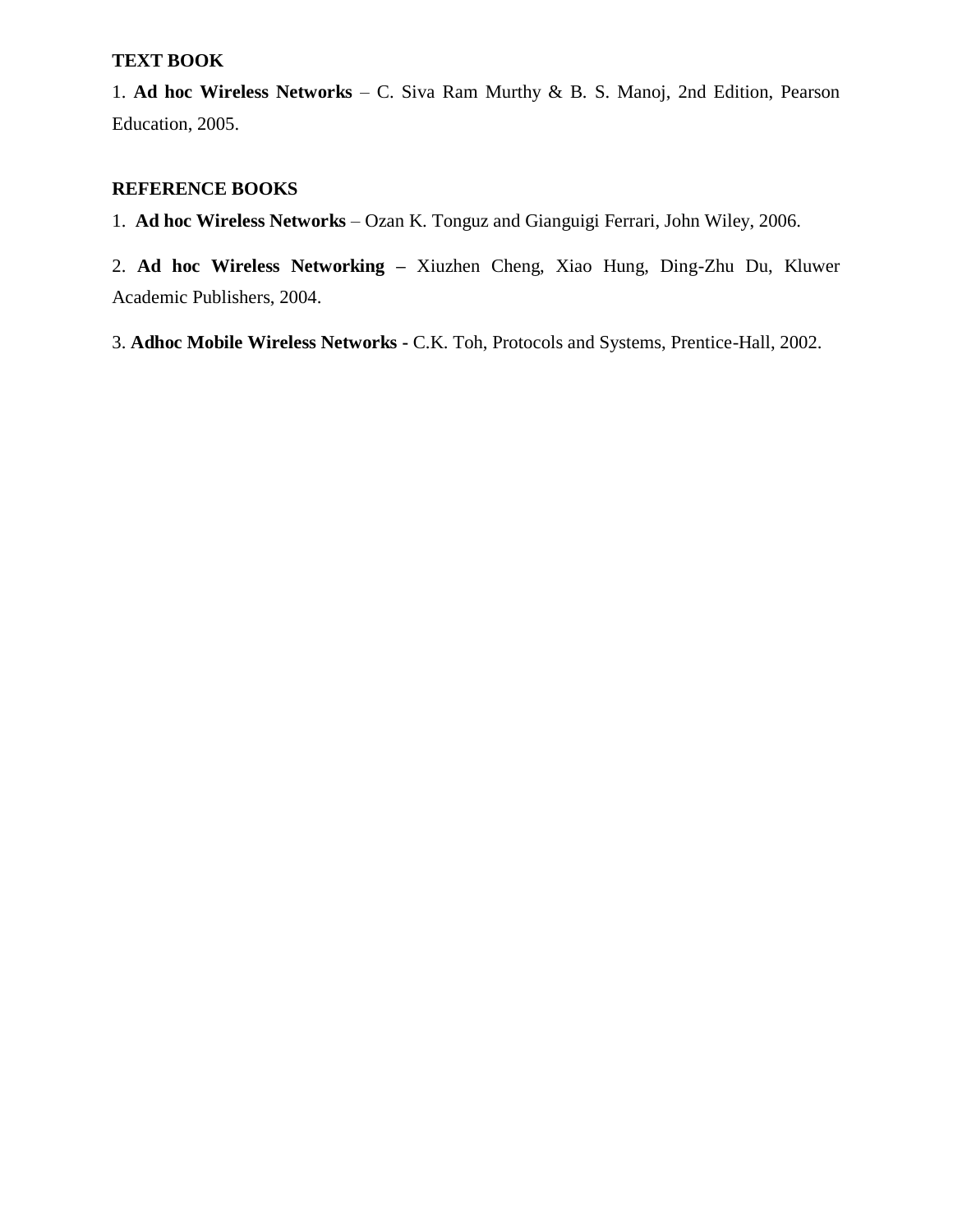# **REAL TIME SYSTEMS (3:0:0)**

| Sub code : CS0317         |  | $CIE$ : 50% Marks      |
|---------------------------|--|------------------------|
| Hrs/week : 03             |  | $SEE = 50\%$ Marks     |
| <b>SEE Hrs</b> : 03 Hours |  | <b>Max. Marks: 100</b> |

#### *Course Outcomes*

#### **On Successful completion of the course, the students will be able to:**

- **1.** Comparing Hard and Soft Real Time Systems.
- **2.** Identifying temporal parameters of real time work load.
- **3.** Analyze the fundamental problems of Real Time Systems.
- **4.** Analyze the performances of the real time scheduling.
- **5.** Distinguish between Fixed priority versus Dynamic priority algorithms.
- **6.** Analyze the performances of various real time protocols.

#### **UNIT 1**

**Hard Versus Soft Real-Time Systems:** Jobs and Processors, Release Times, Deadline and Timing Constraints, Hard and Soft timing Constraints, Hard Real-Time Systems, Soft Real-Time Systems.

*SLE: Application of RTS.* **7 Hours**

#### **UNIT 2**

**A Reference model of Real-Time systems:** Processors and Resources, Temporal Parameters of Real-Time Work load, Periodic task model, Precedence Constraints and Data dependency, other types dependencies.

*SLE: Scheduling hierarchy, Functional parameters of resources.* **6 Hours**

#### **UNIT 3**

**Approaches to Real-Time Scheduling:** Clock-Driven approach, Weighted Round-Robin approach. Priority driven approach. Dynamic Versus Static Systems, Effective Release times and deadlines, optimality of the EDF and LST algorithms.

*SLE: off-Line versus on-line scheduling, Non-Optimality of the EDF and LST algorithms.*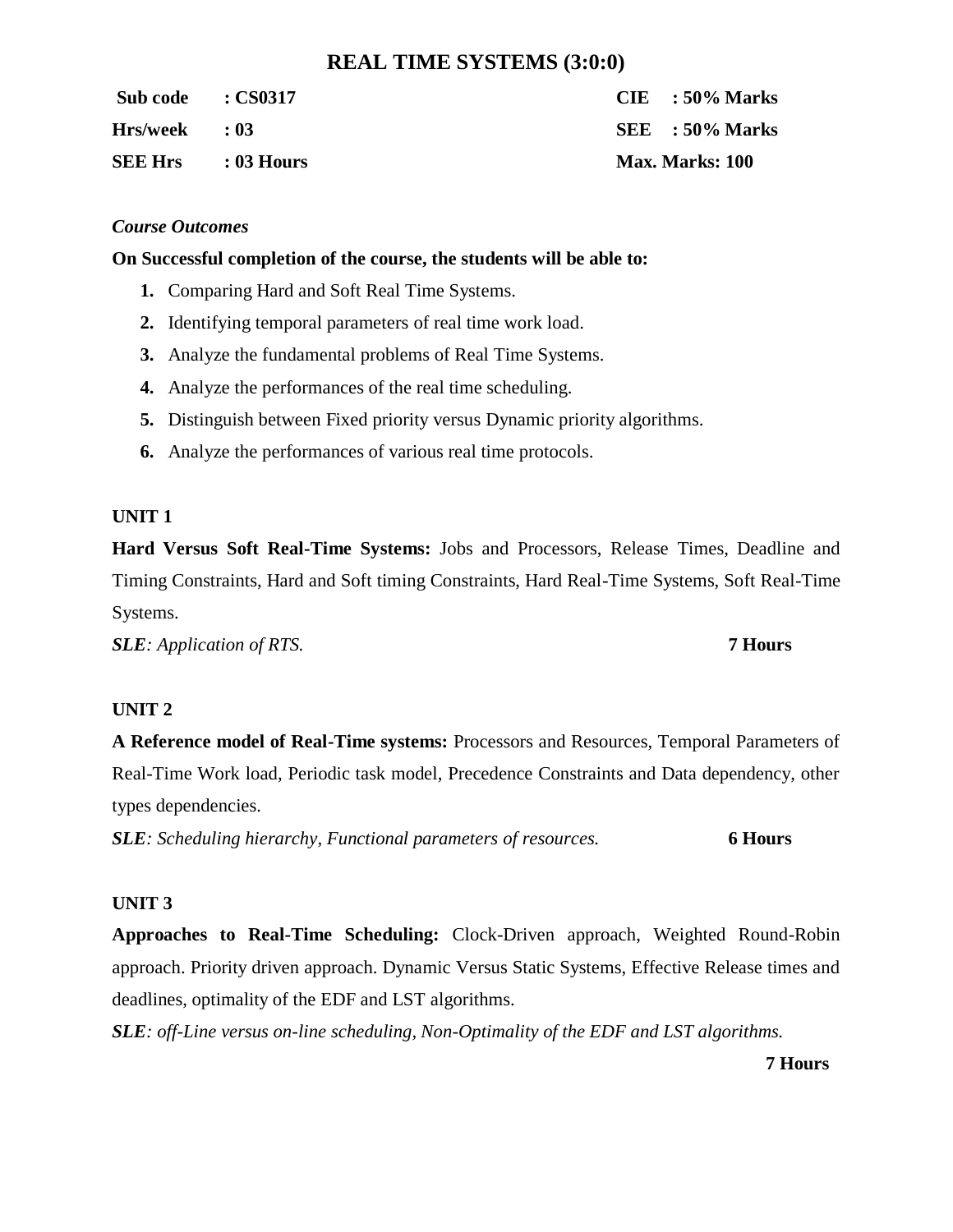**Clock-driven Scheduling:** Notations and assumptions, static, Timer-Driven Scheduler, General Structure Cyclic Schedulers Cyclic executives, Improving the average response time of a periodic jobs.

*SLE: Scheduling Sporadic Jobs.* **6 Hours**

# **UNIT 5**

**Priority-Driven Scheduling of Periodic Tasks:** Static assumption, Fixed Priority Versus Dynamic Priority algorithms, Maximum Scheduling utilization, Optimality of the RM and DM algorithms,

*SLE: A schedulability test for fixed-Priority tasks with arbitrary response times.* 

**6 Hours**

#### **UNIT 6**

**Resources and Resources Access Control:** Assumptions on resources and their usage, Effects of resources contention and resources access control Non preemptive critical section, Basic Priority – Ceiling Protocol, Stack-Based priority – Ceiling Protocol, Use of priority-ceiling protocol in Dynamic-Priority Systems, Preemption-Ceiling Protocol.

*SLE: Real time protocol, Priority-Based Service Disciplines for switched Networks.* 

#### **7 Hours**

#### **TEXT BOOK**

**1. Real Time Systems** – Jane W.S. Liu Pearson Education Asia, First Indian Reprint-2001.

#### **REFERENCE BOOK**

1. **Real Time Systems Design and Analysis:** An Engineer's Hand book Second Edition, Lapante.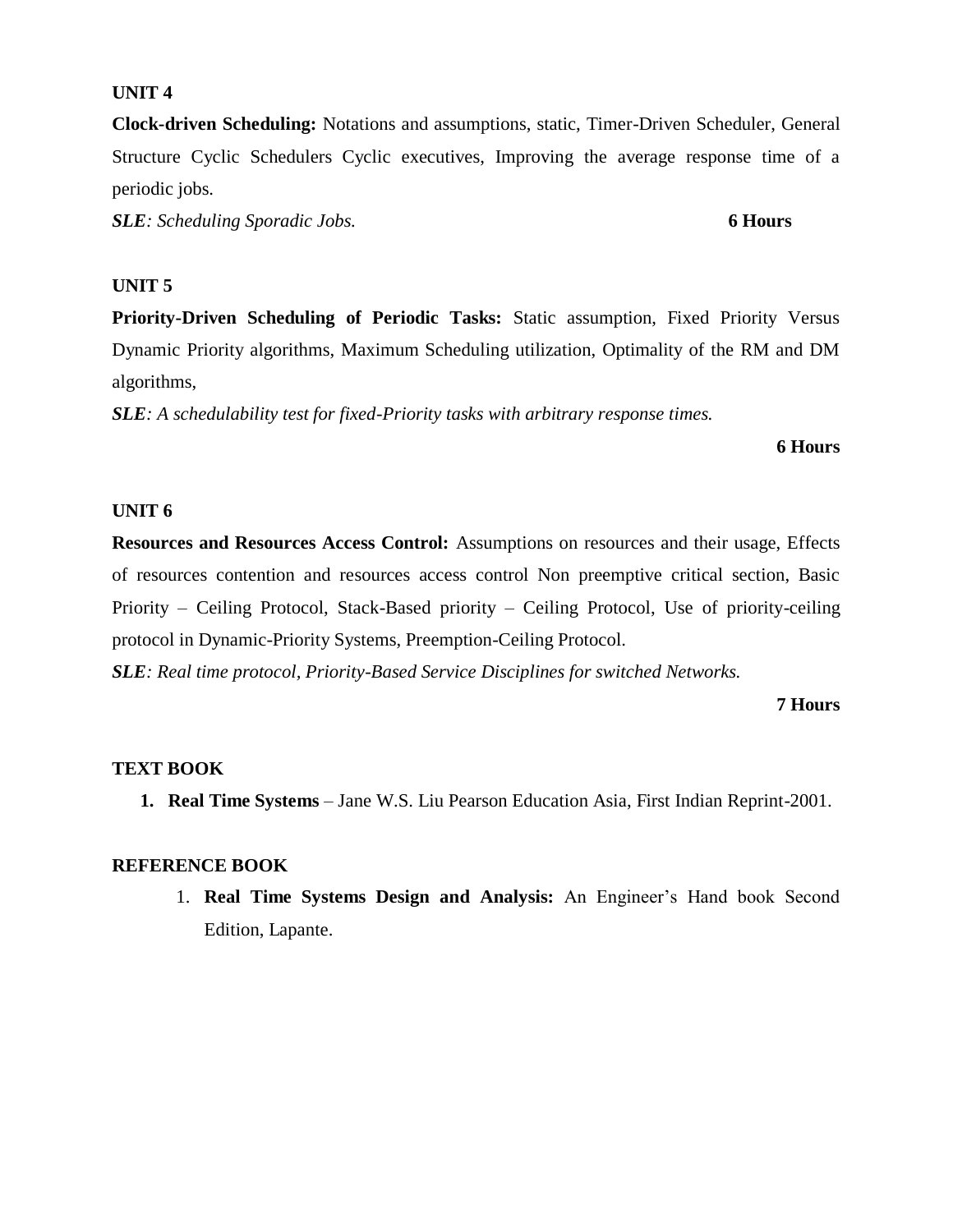# **ADVANCED JAVA (3:0:0)**

**Sub Code : CS0316 CIE : 50% Marks** 

**SEE Hours : 03 Hours Max. Marks : 100 and Max. Marks : 100** 

**Hours/Week : 03 SEE : 50% Marks** 

#### *Course Outcome*

On successful completion of the course the students will be able to

- 1. Demonstrate the usage of Applet class and its interfaces.
- 2. Illustrate the main event classes and interfaces used by the AWT along with Creation, management of windows, fonts, output text, and utilize graphics.
- 3. Discuss standard AWT controls and layout managers
- 4. Explain the flexibility of GUI components of Swing compare to AWT
- 5. Discuss building complex systems from software components using Beans and how servlets dynamically extend the functionality of a web server
- 6. Demonstrate JDBC connectivity to Databases

#### **Unit-1**

**Applet:** The Applet Class,Two Types of Applets, Applet Basics , The Applet Class, Applet Architecture , An Applet Skeleton, Applet Initialization and Termination , Overriding update( ) , Contents Simple Applet Display Methods . Requesting Repainting, A Simple Banner Applet, Using the Status Window ,The HTML APPLET Tag , Passing Parameters to Applets, Improving the Banner Applet , getDocumentBase( ) and getCodeBase( ),AppletContext and showDocument( ) ,Outputting to the Console.

*SLE: The Audio Clip Interface, TheAppletStub Interface* **6 hours**

#### **Unit-2**

**Event handling in Java:**Two Event Handling Mechanisms, The Delegation Event Model, Events classes, source of events, **events listener interfaces,** Using the Delegation Event Model, Adapter Classes.

**Introduction to AWT**: AWT classes, Windows Fundamental, Working With Frame Windows, Creating A Frame Window In An Applet, Creating A Windowed Program, Displaying Information With In A Window, Working With Graphics, Colors, Fonts, Setting The Paint Mode *SLE: Inner Classes, Managing text output using FontMetric*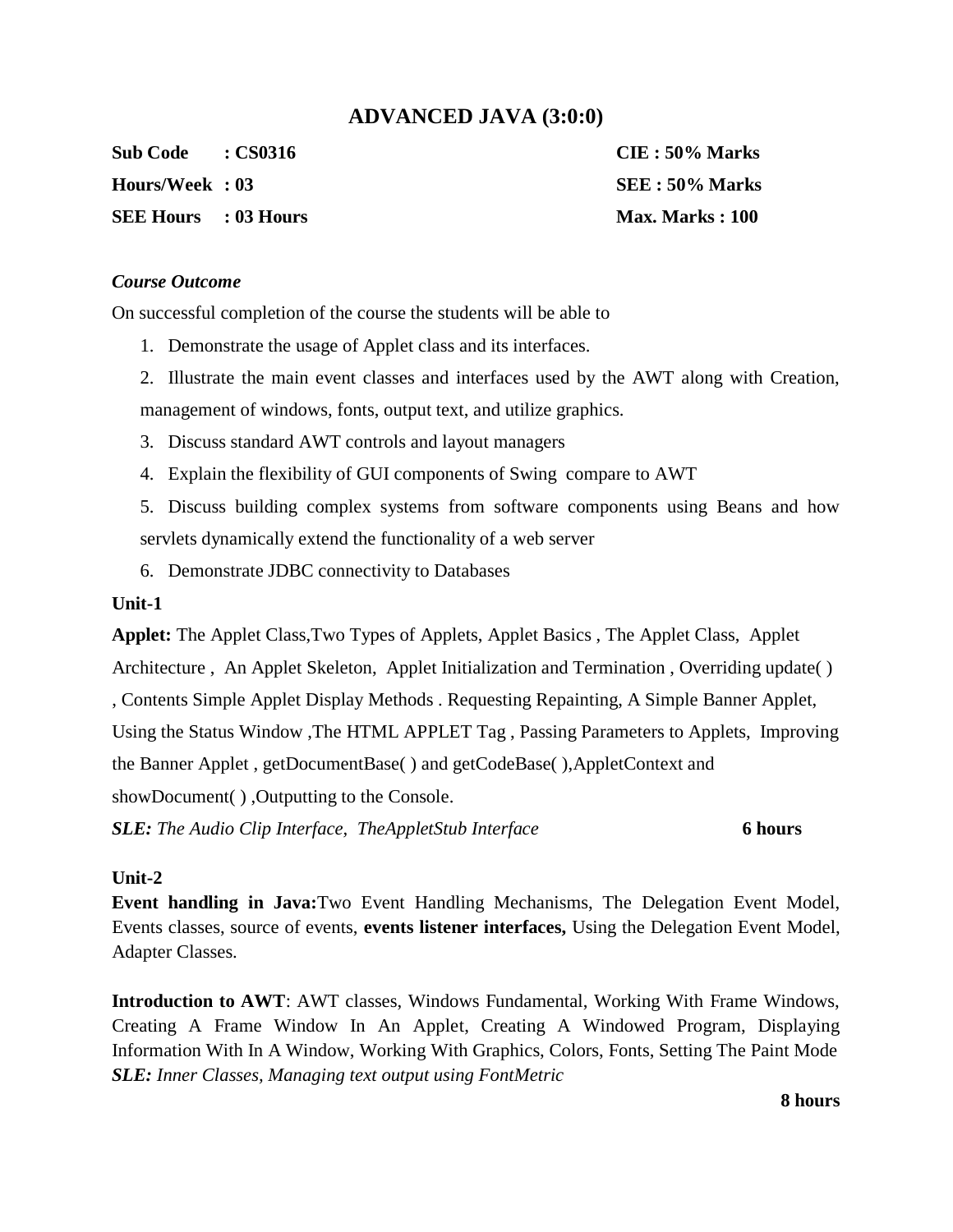#### **Unit-3**

**Using AWT Controls, Layout Manager and Menus**:Control Fundamentals, Labels, Using Buttons, Checkboxes, Checkbox Group, Choice Controls Using Lists, Managing Scroll Bars, Using Text field, Text area, Understanding Layout Managers, Menu bars And Menus, Dialog Boxes.

*SLE: File Dialog* 

# **Unit-4**

**Swing:** Introduction To Swing, Origin Of Swing, Swing Is Built On The AWT, Two Key Swing Features, The MVC Connection, Components And Container, Swing Package, Event Handling, Create A Swing Applet, Painting.

**Exploring Swing:** Jlabel&Imageicon, Jtextfield, The Swing Buttons, Jtabbedpane, Jcrollpane, Jlist, Jcombobox,.

*SLE: trees, Jtable*

#### **6 hours**

### **Unit-5**

**JavaBeans:** What Is JavaBeans, Advantages Of JavaBeans, Introspection, Bound And Constrained Properties, Persistence, Customizers, The API

**Introducing Servlets:** Background, Life cycle of Servlet, Using Tomcat, A simple Servlet program, API, javax.servlet package, handling HTTP Request and Response, using cookies *SLE: Beans example, Session Tracking* **7 hours** 

# **Unit-6**

**JDBC-connectivity to Database:** Java Database Connectivity, Database Servers, Database Clients, JDBC (Java Database Connectivity), Working With Oracle Database, Working With MysqlDatabase, Stages in a JDBC Program, Registering The Driver, Connecting To A Database, Preparing SQL Statements, Using JDBC-ODBC , Bridge Driver to connect To Oracle Database, Retrieving Data From MysqlDatabase, retrieving Data From MS Access Database, Improving The Performance of a JDBC Program, Affectof Driver, Affectof Set fetchsize(), AffectOf Prepared statement, Stored Procedures and Callable statement, Types of Result Sets, Storing Images Into Database, Retrieving Images from Database, Storing a file into Database, Retrieving a File from the Database.

*SLE: Results metadata, Database metadata, Types of JDBC Drivers* **6 hours**

# **TEXT BOOKS**

- 1. Java The Complete Reference, Herbert Schildt,9th Edition, Tata-McGraw-Hill,2014
- 2. Core JAVA An Integrated Approach, by Dr.R.NageswaraRao, Dreamtech Press,2008

#### **6 hours**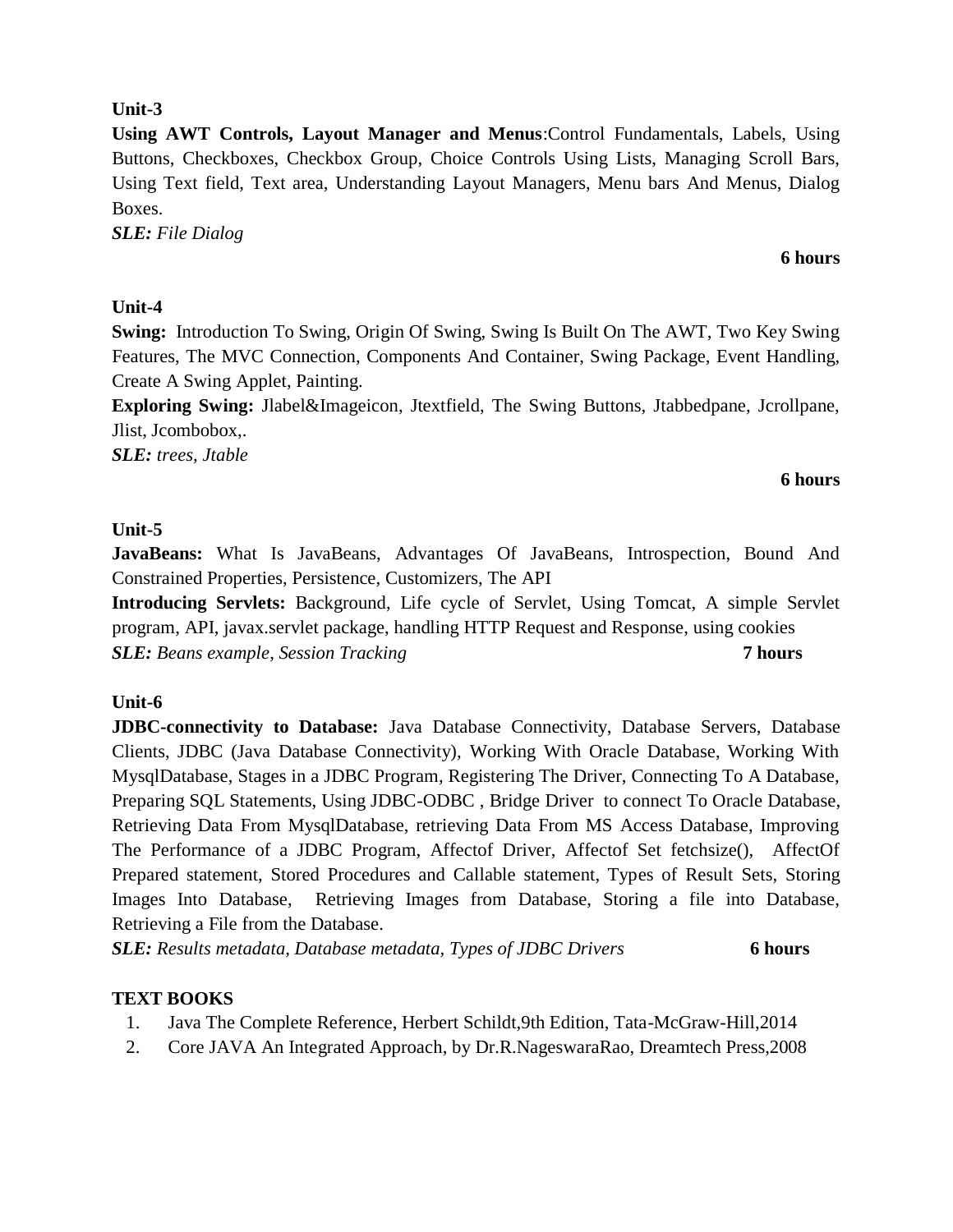# **BIG DATA ANALYTICS (3:0:0)**

| Sub code : CS0324          | CIE                | $:50\%$ |
|----------------------------|--------------------|---------|
| Hours / week : 03          | <b>SEE</b>         | $:50\%$ |
| <b>SEE Hours</b> : 3 Hours | $Max. Marks$ : 100 |         |

#### *Course Outcome*

On successful completion of the course the students will be able to

- 1. Overview of Big Data and Related Technologies
- 2. Analyze Technologies for Handling Big Data and Hadoop Ecosystem
- 3. Acquire clear understanding of MapReduce Fundamentals and HBase
- 4. Acquire clear understanding of Virtualizing and Processing Data using MapReduce
- 5. Acquire a clear understanding of YARN and Mahout
- 6. Acquire a clear understanding of Hive

### **UNIT 1**

#### **Getting an Overview of Big Data**

What is Big Data? , History of Data Management – Evolution of Big Data, Structuring Big Data, Types of Data, Elements of Big Data, Volume, Velocity, Variety ,Veracity ,Big Data Analytics, Advantages of Big Data Analytics, Use of Big Data in Social Networking, Use of Big Data in Preventing Fraudulent Activities, Use of Big Data in Retail Industry. *SLE: Future of Big Data in Automation Industry*

#### **6 hours**

#### **UNIT 2 Introducing Technologies for Handling Big Data and Hadoop Ecosystem**

Distributed and Parallel Computing for Big Data, Introducing Hadoop, How does Hadoop Function?, Cloud Computing and Big Data, Features of Cloud Computing, Cloud Deployment Models, Cloud Delivery Models, Cloud Services for Big Data, Cloud Providers in Big Data Market, In-Memory Computing Technology for Big Data, Hadoop Ecosystem, Hadoop Distributed File System, HDFS Architecture, Features of HDFS, MapReduce, Features of MapReduce, HadoopYARN,IntroducingHBase, Combining HBase and HDFS. *SLE:Sqoop, Flume* **6 hours**

#### **UNIT 3**

### **Understanding MapReduce Fundamentals and HBase**

The MapReduce Framework, Exploring the Features of MapReduce, Working of MapReduce, Exploring Map and Reduce Functions, Techniques to Optimize MapReduce Jobs, Hardware/Network Topology,Synchronization, File System, Uses of MapReduce, Role of HBase in Big Data Processing, Characteristics of HBase

*SLE : Installation of HBase* **7 hours**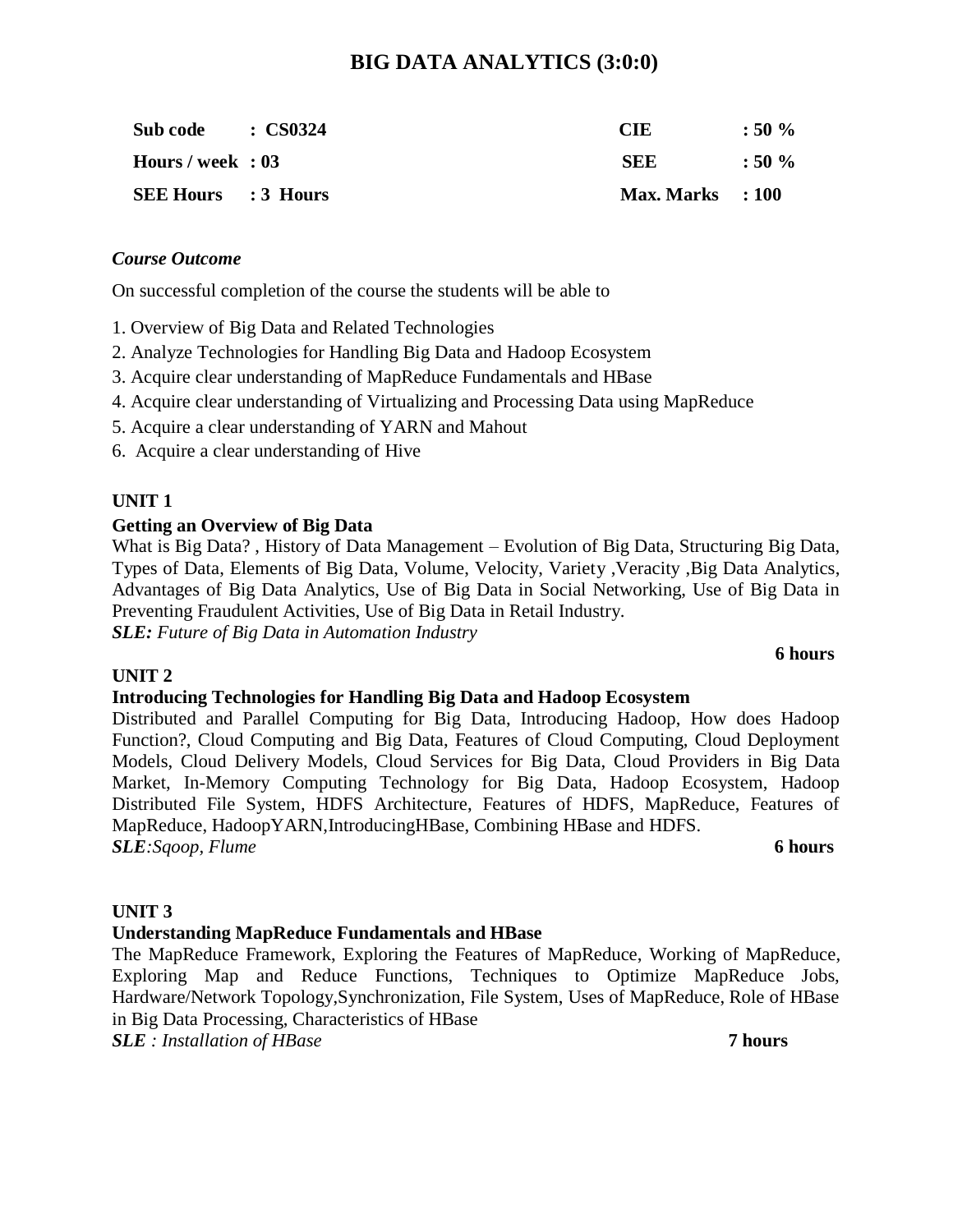# **Understanding Big Data Technology Foundations and Processing your Data with MapReduce**

Exploring the Big Data Stack,Virtualization and Big Data, Virtualization Approaches, Developing a Simple MapReduce Application, Points to Consider while designing MapReduce.

*SLE: Managing Virtualization with Hypervisor* 

# **UNIT 5**

# **Understanding Hadoop YARN Architecture and Mahout**

Background of YARN, YARN Architecture, Working of YARN, YARN Schedulers, Backward Compatibility with YARN, YARN Configurations, YARN Commands,What is Mahout?, Machine Learning, Collaborative Filtering, Clustering, Classification, Mahout Algorithms, Environment for Mahout.

*SLE: YARN Containers*

**7 hours**

# **UNIT 6**

# **Exploring Hive**

Introducing Hive, Hive Services, Data Types in Hive, Built-In Functions in Hive, Hive DDL, Data Manipulation in Hive, Data Retrieval in Hive, Using Joins in Hive. *SLE: Getting Started with Hive Installation* **7 hours**

# **TEXTBOOK:**

1. **Big Data: Black Book,** DT Editorial Services, Wiley India Pvt Ltd, 2015 Edition

# **REFERENCE BOOKS:**

- 1. Big Data Analytics with R and Hadoop, VigneshPrajapati, -Packt Publishing 2013
- 2. Michael Minelli, Michehe Chambers, "Big Data, Big Analytics: Emerging Business Intelligence and Analytic Trends for Today's Business", 1st Edition, AmbigaDhiraj, Wiely CIO Series, 2013.
- 3. Bill Franks, "Taming the Big Data Tidal Wave: Finding Opportunities in HugeData Streams with Advanced Analytics", 1st Edition, Wiley and SAS BusinessSeries, 2012.
- 4. Tom White, "Hadoop: The Definitive Guide", 3rd Edition, O'reilly, 2012.
- 5. Data Science and Big Data Analytics: Discovering, Analyzing, Visualizing and Presenting Data EMC Education Services, Wiley India Pvt Ltd

# **UNIT 4**

**6 hours**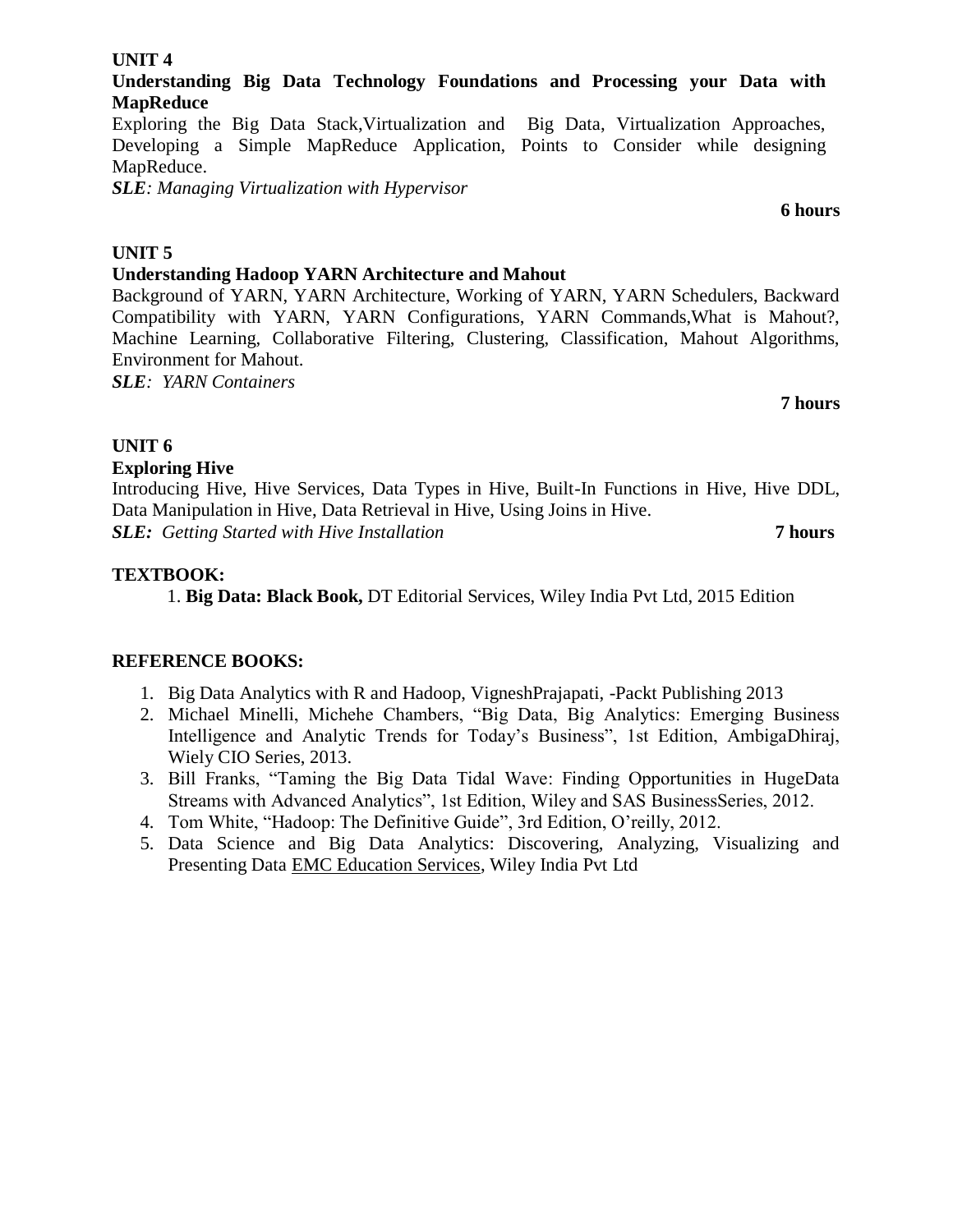#### **WEB PROGRAMMING (3:0:0)**

**Sub code : CS0314 CIE : 50% Marks Hrs/ Week : 03 SEE : 50% Marks SEE Hrs : 03 Hours Max. Marks:50** 

#### *Course Outcome*

**On successful completion of the course the students will be able to** 

1. Prepare Web pages using HTML/XHTML

- 2. Illustrate the application of CSS to the web pages
- 3. Explain the concepts and constructs of JavaScript
- 4. Demonstrate events handling in JavaScript
- 5. Create dynamic web pages using JavaScript
- 6. Discuss the characteristics and syntactic structure of XML document

#### **Unit-1**

**Fundamentals:** Introduction To The Internet, The World Wide Web, Web Browsers, Web Servers, Uniform Resource Locators, Multipurpose Internet Mail Extensions, The Hypertext Transfer Protocol, The Web Programmer's Toolbox.

**Introduction To XHTML:** Origin And Evolution Of HTML And HTML, Basic Syntax, Standard XHTML Document Structure, Basic Text Markup, Images, Hypertext Links, Lists, Tables, Forms, Frames,.

*SLE: Syntactic Differences between HTML And XHTML* **7 hours**

#### **UNIT-2**

**Cascading Style Sheets:** Introduction, Levels Of Style Sheets, Style Specification Formats, Selector Forms, Property Value Forms, Font Properties, List Properties, Color, The Box Model, Background Images, The <Span> And <Div> Tags, Conflict Resolution.

*SLE: Alignment of text, conflict resolution* 

**6 hours**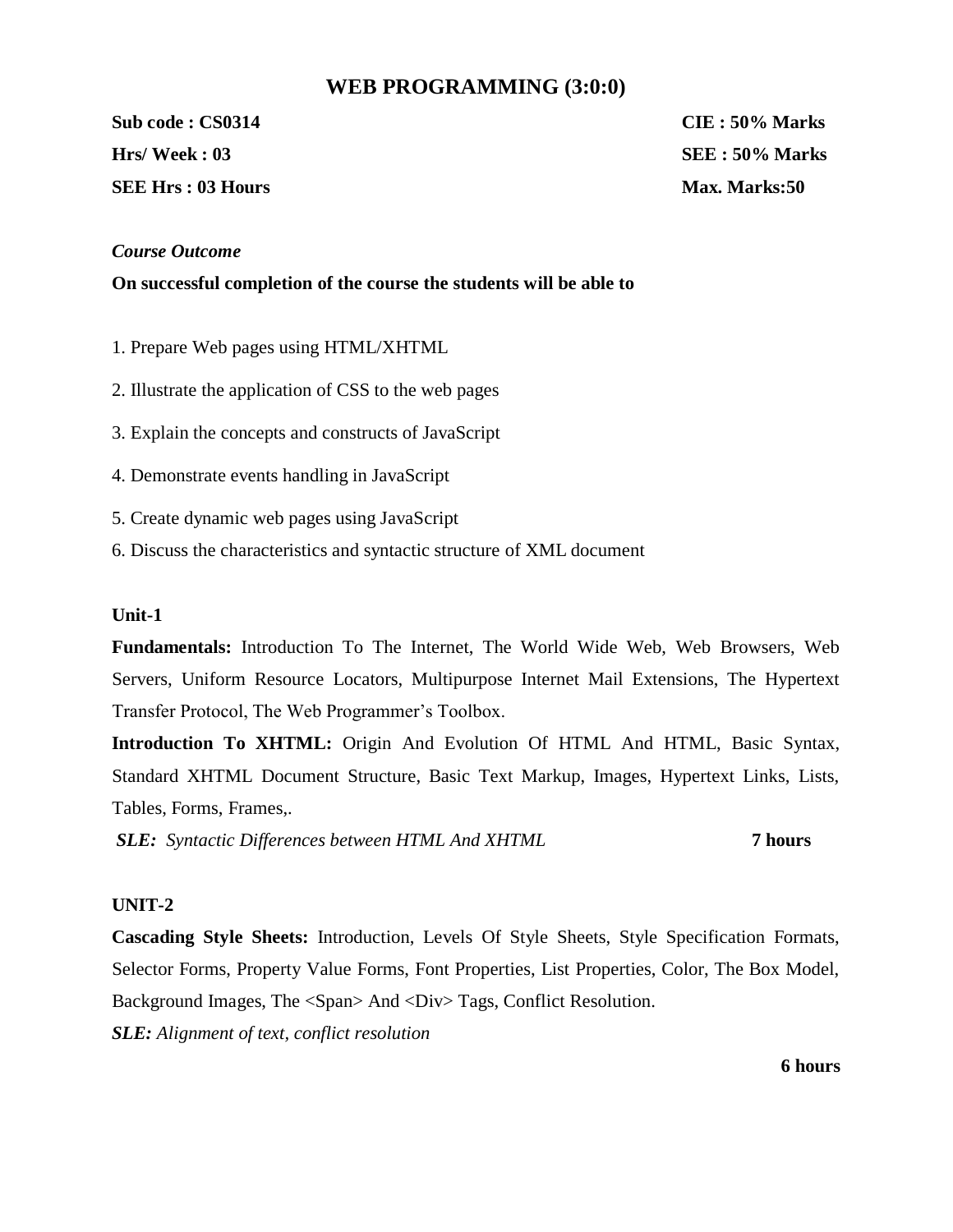**Unit-3**

**The Basics Of JavaScript:** Overview Of JavaScript, Object Orientation And JavaScript, General Syntactic Characteristics, Primitives, Operations And Expressions, Screen Output And Keyboard Input, Control Statements, Object Creation And Modification, Arrays, Functions, An Example, Constructors, Pattern Matching using Regular Expressions, Another Example. *SLE: Errors in Scripts.* 

#### **Unit-4**

**JavaScript and XHTML Documents:** The JavaScript Execution Environment, the Document Object Model, Element Access in JavaScript, Events and Event handling, Handling Events from Body Elements, Handling events from Button elements, DOM 2 Event Model, The Navigator object

*SLE: Handling Events from Text Box and Password Elements, DOM tree Traversal and Modification.* 

#### **7hours**

#### **Unit-5**

**Dynamic Document with Javascript:** Introduction, Positioning Elements, Moving Elements, Elements, Element Visibility, Changing Colors And Fonts, Dynamic Contents, Stacking Elements, Locating The Mouse Cursors, Reacting To A Mouse Click.

*SLE: Slow Movement of Elements* **6 hours**

#### **Unit-6**

**Introduction To XML:** Introduction, The Syntax Of XML, XML Document Structure, Document Type Definitions, Namespaces, XML Schemas, Displaying Raw XML Documents, Displaying XML Documents With CSS, XSLT Style Sheets,. *SLE: Dragging and Dropping Elements, XML Processors, Web Services* **7 hours**

#### **TEXT BOOK**

1. Robert W. Sebesta : Programming the World Wide Web, 4th Edition, Pearson Education

#### **6 marks**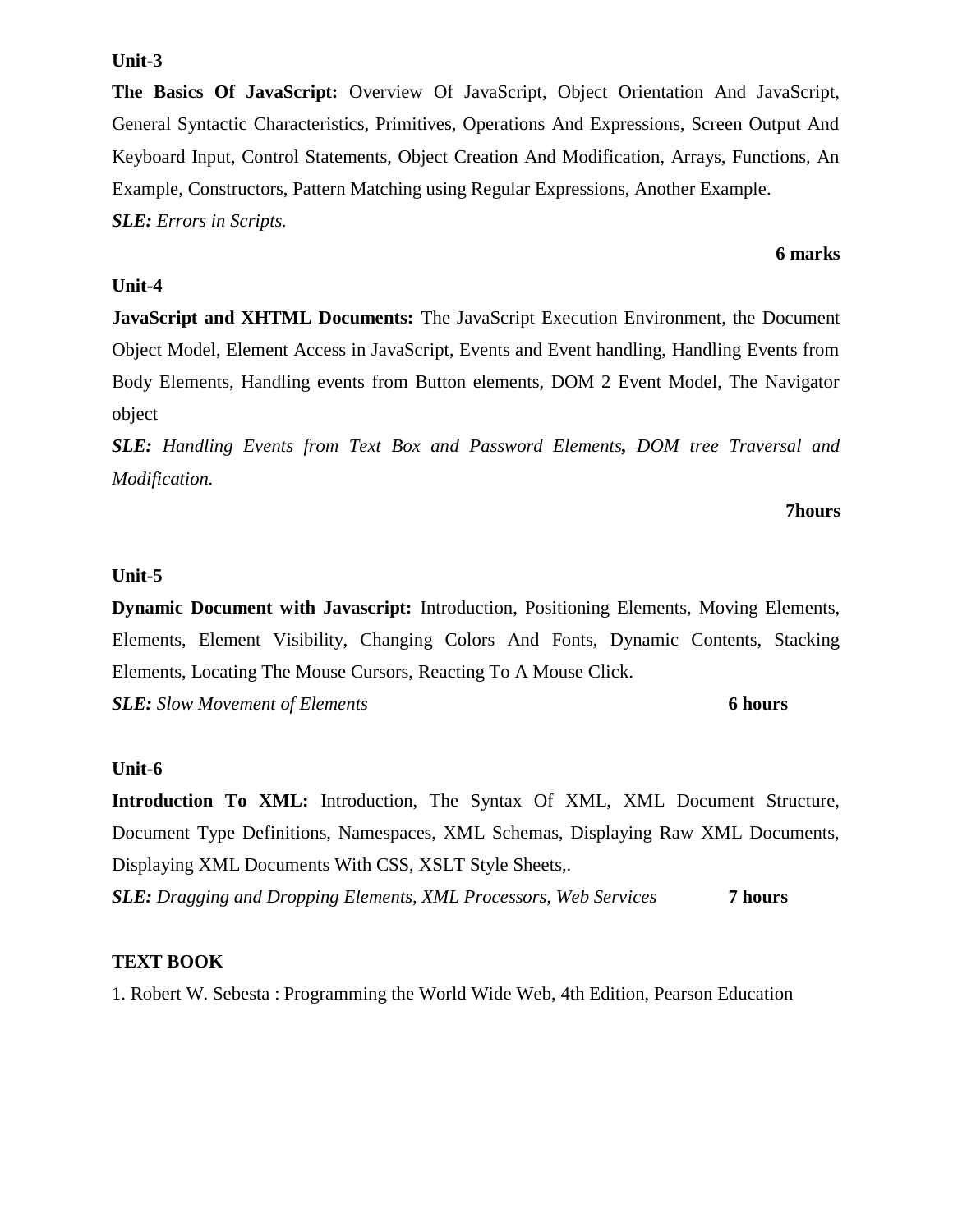# **WIRELESS AND MOBILE NETWORKS (3:0:0)**

**Sub code: CS0330 CIE: 50% Hrs/ week: 03 SEE : 50% SEE Hrs: 3 Hours Max Marks : 100** 

#### *Course Outcome:*

On successful completion of the course the students will be able to

1. Identify and comparison the various mobile technological standards.

2. Describe the basic concepts of mobility and handoff management strategies.

3. Analyze the architecture, call set up procedure and services provided by GSM.

4. Gain knowledge about how number portability can be achieved in both fixed and mobile networks.

5. Understand and analyse the architectures of both GPRS and CDPD in detail.

6. Discuss the various aspects of Unlicensed Mobile Access.

### **UNIT 1**

**Introduction to Wireless Communication Systems &Networking:** Evolution of Mobile Radio Communication, , examples of Wireless Communication Systems, Cellular Telephone Systems, Principle of Cellular Communication, Comparison of Common Wireless Communications Systems Overview and comparison of , 1G, 2G, 2.5G and 3G and 3.5G

# *SLE: 4G technologies* **5 Hours**

# **UNIT 2**

**Mobility and Handoff management:** Handoff, Roaming management, Roaming management under SS7, Strategies for handoff detection, MAHO NCHO, MCHO, channel assignment, radio link transfer, hard handoff

*SLE: Soft handoff* **7 Hours**

# **UNIT 3**:

**GSM:** GSM architecture, Location tracking and call setup, security, Data Services- HSCSD, GPRS, Unstructured supplementary Service Data, SMS Architecture, SMS Protocol Hierarchy , International GSM Call Setup

*SLE: Reducing the International Call Delivery cost* **7 Hours**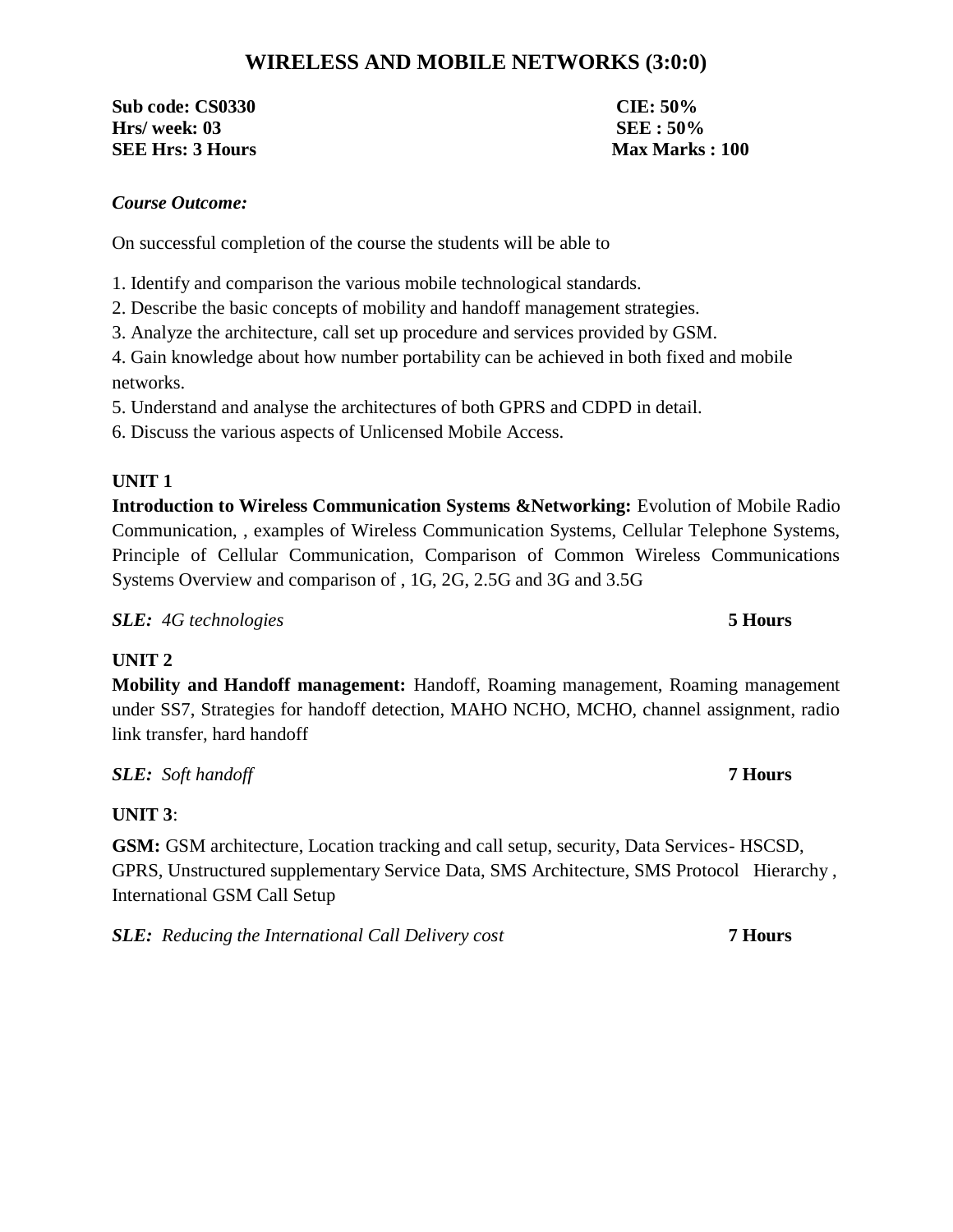#### **UNIT 4:**

**Number portability, SRF and challenges:** Fixed –network number portability, Number Portability for mobile networks, Mobile Number Portability Mechanisms- SRA-1,SRA-2, ACQ-1.

*SLE: ACQ-2* **6 Hours**

**UNIT 5**:

**GPRS and CDPD**: GPRS Functional Groups, GPRS Architecture, GPRS Network Nodes, GPRS Interfaces Um Interface, CDPD Architecture, CDPD Air Interface, Radio Resource Allocation, Roaming management.

*SLE: Evolving from GSM to GPRS, Roaming management.*

**7 Hours**

#### **UNIT 6:**

**Unlicensed Mobile Access:** Introduction **to** UMA**,** Architecture of UMAMobile, Protocols in UMA, Security Mechanism of UMA,Identifiers and Cell Identifiers in UMA, ,UMAN Discovery AND Registration Procedures.

*SLE: Up interface in UMA, Mode and PLMN Selection* **7 Hours**

## **TEXT BOOKS:**

1. Yi Bing Lin, ―*Wireless and Mobile Networks Architecture*‖, John Wiley, Oct 2, 2008

2. Ajay R. Mishra "Cellular Technologies for Emerging Markets: 2G, 3G and Beyond",

Wiley; 1 edition (August 30, 2010)

### **REFERENCE BOOKS:**

**.**

1.Raj Kamal, "*Mobile Computing*", Oxford University Press, 2nd edition, September 2012

2. **Wireless Communications, Principles and Practice, second edition,**, Theodore S Rappaport, Pearson Education Asia,2002.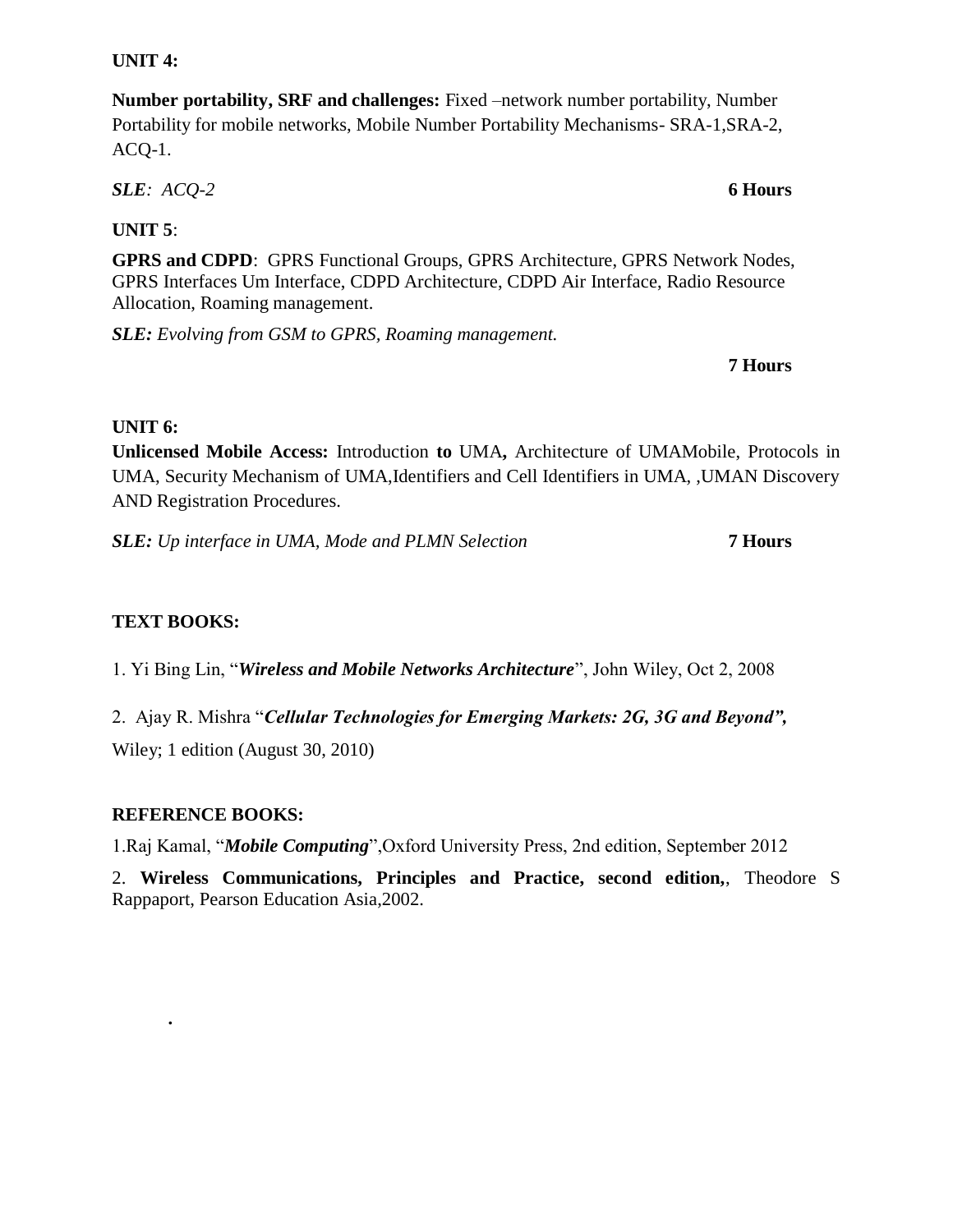# **WIRELESS COMMUNICATION NETWORKS (3:0:0)**

**Sub code : CS0305 CIE: 50% Hrs/ week :03 SEE :50%**

**SEE Hrs : 3 Hours Max Marks : 100** 

#### *Course Outcomes:*

#### **On Successful completion of the course, the students will be able to:**

- 1. Describe the evolution of wireless communication and early growth of cellular radio around the world.
- 2. Outline an overview of the major wireless communication systems of 21'st century.
- 3. Illustrates the fundamental cellular radio concepts, such as frequency reuse, handoff and interference issues.
- 4. Analyze different ways to model and predict the large scale effects of radio propagation in different operating environments.
- 5. Explains the most common analog and digital modulation techniques used in wireless communication along with its tradeoffs.
- 6. Evaluate the Multiple Access Techniques for Wireless Communications, so as to accommodate large number of users and impact the system capacity and infrastructure of cellular systems.

#### **UNIT 1**

**Introduction to Wireless Communication Systems & Networking:** Evolution of Mobile Radio Communication, examples of Wireless Communication Systems, Cordless Telephone System. Cellular Telephone Systems,

*SLE: Comparison of Common Wireless Communications Systems.*

#### **6 Hours**

#### **UNIT 2**

**Modern Wireless Communications Systems:** Second generation (2G), Cellular Networks, evolution of 2.5G, TDMA Standards, Third Generation (3G) Wireless Networks.

*SLE: Wireless Local Loop (WLL) and LMDS, Wireless Local Area Networks (WLANs), Bluetooth and Personal Area Networks (PANS).*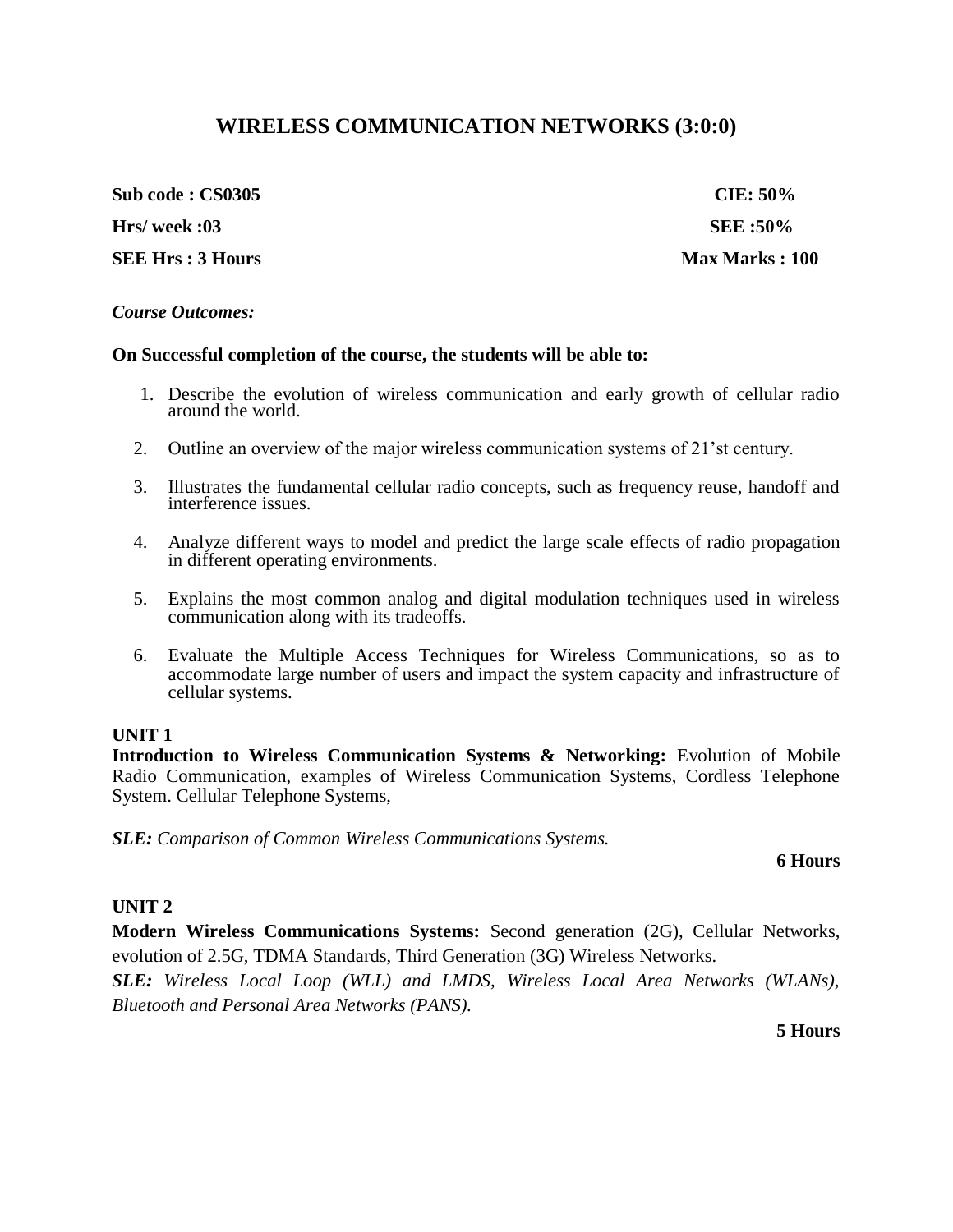**The Cellular Concept:** System Design Fundamentals, Introduction, Frequency reuse, channel assignment strategies, handoff strategies – prioritizing handoffs, Practical Handoff considerations. Interference and system capacity, co-channel interference and system capacity, Channel planning for wireless systems.

*SLE: Adjacent channel interference power control for reducing interference.*

## **UNIT 4**

**Mobile Radio Propagation:** Introduction to radio wave propagation, Free space propagation model, Relating power to electric field, Reflection.

*SLE: diffraction and scattering*

# **UNIT 5**

**Modulation Techniques for Mobile Radio:** Linear Modulation techniques – Binary phases shift keying (BPSK), Differential Phase Shift Keying (DPSK), Quadrature Phase Shift Keying (QPSK), Constant envelope modulation – Binary Frequency Shift Keying, Minimum Shift Keying (MSK), Gaussian Minimum Shift Keying (GMSK).

*SLE: Frequency modulation Vs amplitude modulation, Amplitude modulation, Angle modulation, Digital Modulation.*

# **UNIT 6**

# **Multiple Access Techniques for Wireless Communications:**

Introduction to Multiple access, Frequency Division Multiple Access (FDMA), Time Division Multiple Access (TDMA), Spread Spectrum, Multiple Access, Space Division Multiple Access (SDMA), Packet Radio. Protocols.

#### **Wireless Networking.**

Introduction to Wireless Networks. Differences Between Wireless and Fixed Telephone Networks. Development of Wireless Networks.

*SLE: Reservation Protocols–Reservation ALOHA, Packet Reservation Multiple Access (PRMA), Capacity of cellular systems.*

**7 Hours**

# **TEXT BOOKS**

1. **Wireless Communications, Principles and Practice, second edition,**, Theodore S Rappaport, Pearson Education Asia,2002.

### **REFERENCE BOOKS**

- 1. **Mobile Communications Engineering Theory and Applications, Second Edition**, William C Y Lee McGraw Hill Telecommunications 1998.
- 2. **Wireless Communications and Networks,** William Stallings Pearson Education Asia, 2002.

#### **7 Hours**

# **7 Hours**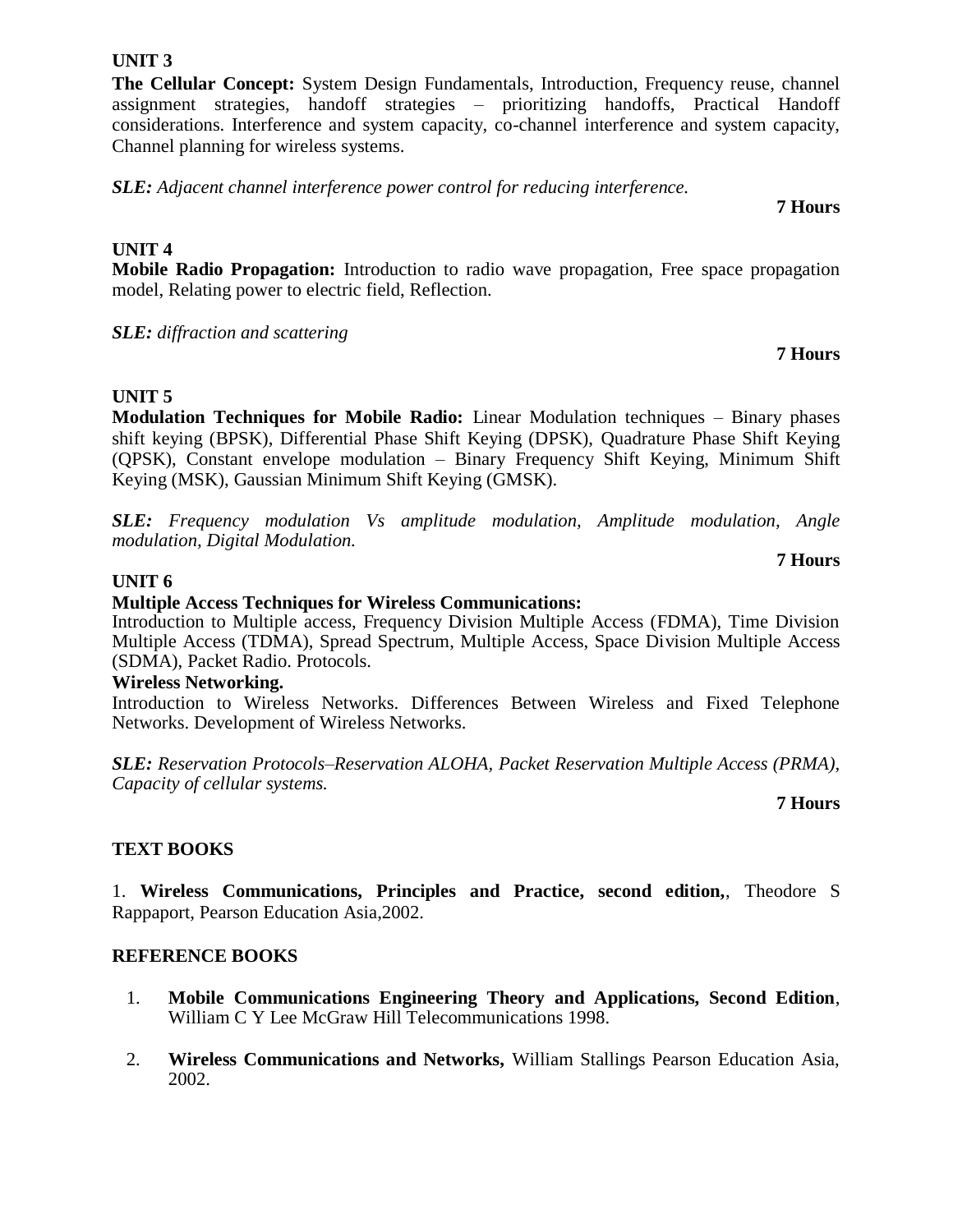# **PARALLEL ALGORITHMS (3:0:0)**

| Sub code : CS0306         | CIE                | : 50 %Marks |
|---------------------------|--------------------|-------------|
| Hrs / week : 03           | SEE                | : 50 %Marks |
| <b>SEE Hrs</b> : 03 Hours | $Max. Marks$ : 100 |             |

#### *Course Outcome:*

On successful completion of the course the students will be able to

- 1. Compute models such as RAM, PRAM were discussed.
- 2. Discuss parallel algorithms for well-known problems such as prefix computation, max sum subsequence, array packing.
- 3. Discuss pointer jumping and divide conquer techniques for parallel programming with examples such as list ranking, merge sort.
- 4. Discuss parallel algorithms for geometrical problems such as convex hull, All nearest neighbour.
- 5. Explain graph theory classic problems such as Euler tour, finding connected components, shortest path were explained and parallel solutions.
- 6. Explain Number theory problems such as primarily test, GCD and numerical problems such as approximation of Taylor series.

# **UNIT 1**

**Models of Computation:** RAM (Random Access Machine),PRAM (Parallel Random Access Machine),Fundamental Terminology Interconnection Networks. *SLE: Additional Terminology.*

# **UNIT 2**

**Parallel Prefix**: Parallel Prefix, Application: Maximum Sum Subsequence, Array Packing. *SLE: Computing Overlapping Line Segments.*

#### **6 Hours**

**7 Hours**

### **UNIT 3**

**Pointer Jumping and divide and Conquer:** List Ranking Linked List Parallel Prefix , Merge Sort (Revisited) Selection.

*SLE: Modifications of Quick Sort for Parallel Models.*

### **UNIT 4**

**Computational Geometry:** Convex Hull, Smallest Enclosing Box, Architecture-Independent Algorithm. *SLE: All-Nearest Neighbour Problem*

**7 Hours**